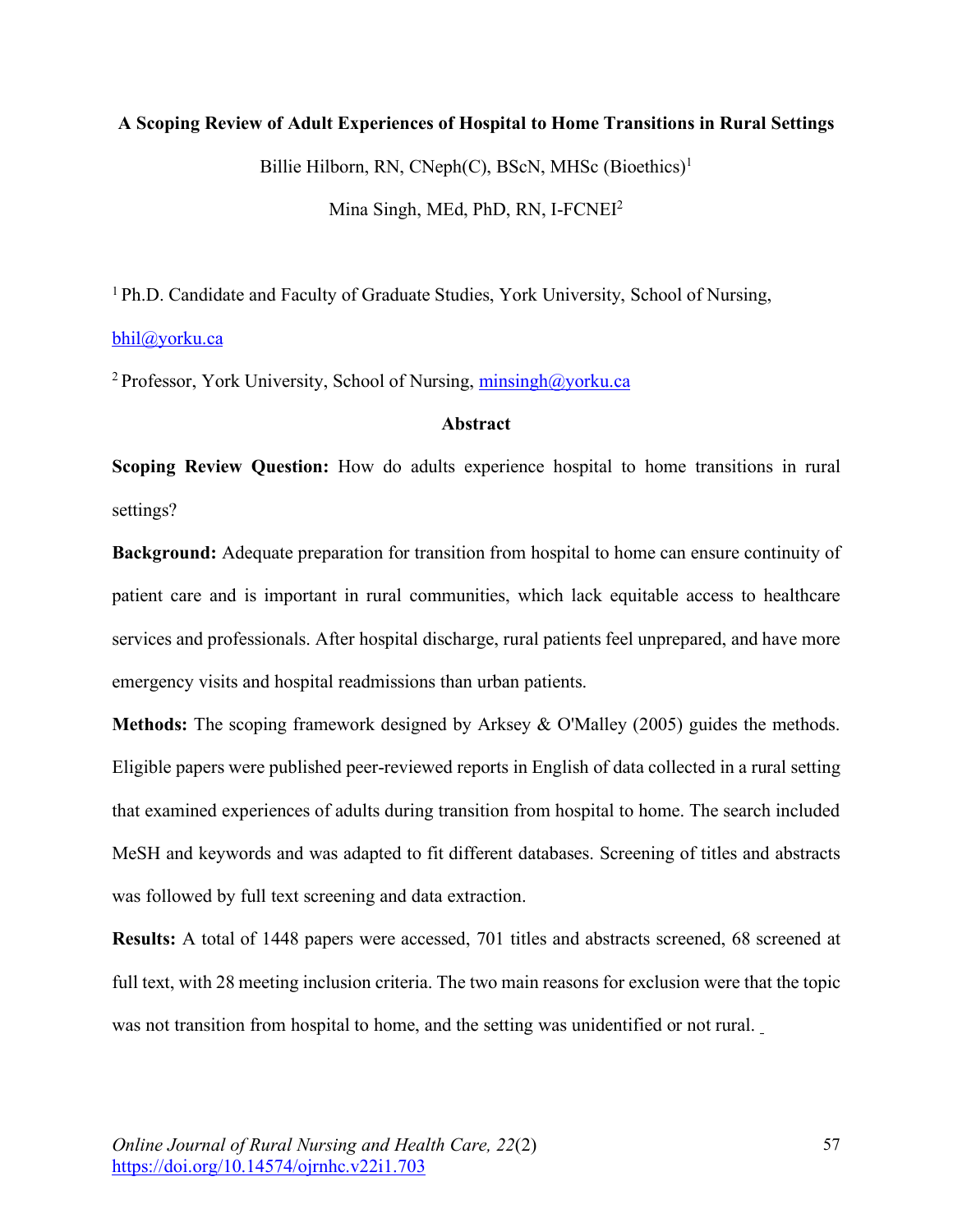**Findings:** There was a broad range of geographic distribution, care settings, recipient groups, research designs, and transition experiences. Four main factors influenced transitions: communication; continuity of care; variations in patients, healthcare professionals, and/or services; and attention to the rural context.

**Recommendations:** Based on the review, recommendations were made to improve discharge processes in rural settings.

*Keywords*: scoping review, hospital discharge, hospital to home, transitional care, rural, patient experience, nursing

#### **A Scoping Review of Adult Experiences of Hospital to Home Transitions in Rural Settings**

Transitional care has been defined as "a set of actions designed to ensure the coordination and continuity of healthcare as patients transfer between different locations" such as hospital to home (Coleman & Boult, 2003, p. 556). Adequate preparation for hospital to home transition can ensure continuity of patient care, a key quality indicator for maintaining health (Fox et al., 2020; Holland & Harris, 2007; Wan et al., 2017;). Poorly managed care transitions can result in poor follow-up on tests and results, adverse medication events, and excess emergency visits and rehospitalizations (Li et al., 2021) especially in rural areas where health determinants are adversely influenced (Subedi et al., 2019) and equitable access to health professionals and services is lacking (Canadian Institute for Health Information [CIHI], 2018; Wilson et al., 2020). Rural patients experience significantly more emergency visits and hospital readmissions than urban patients in the first month after hospital discharge (CIHI, 2012). Rural discharge planning may be more complex (Bolch, 2005), especially when patients must rely on informal home caregivers (Dellasega & Zerbe, 2002), or have no one to rely on (Henning-Smith et al., 2019). Rural patients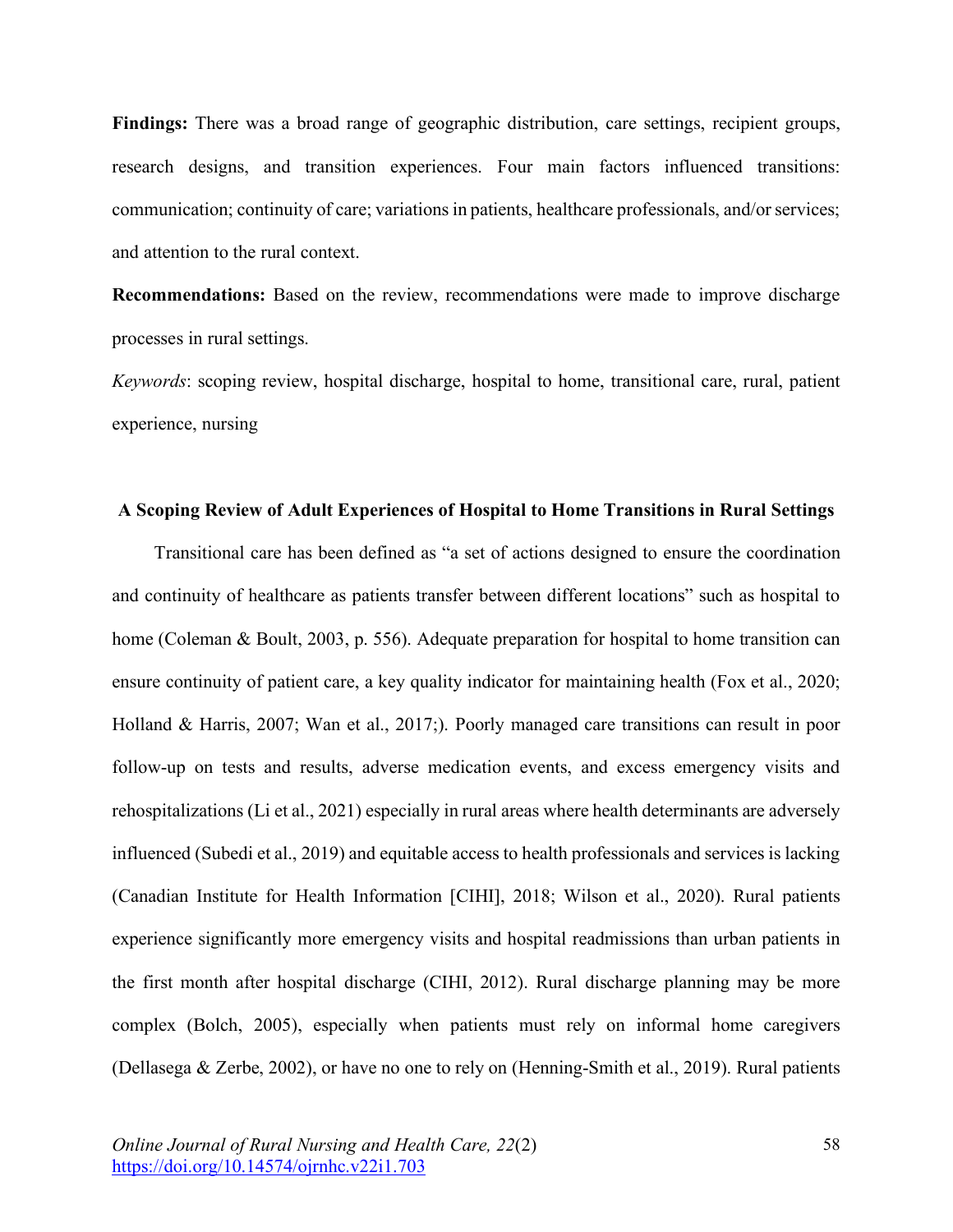reported inadequate support and felt unprepared to manage their care after hospital discharge, perhaps due to a "pronounced shift" from care provided by professionals to home self-management (Fox et al., 2020, p. 2). The aim of this scoping review is to share knowledge of rural hospital to home transitions to inform research, practice, and policy.

#### **Methods**

Review methods were guided by the work of an international group of methodologists (Arksey & O'Malley, 2005; Daudt et al., 2013; Khalil et al., 2016; Tricco et al., 2018). A six-stage process is used.

#### **Stage 1. Identify Objectives and Research Question**

The objective of this scoping review was to examine published literature to determine the extent, range, and nature of knowledge available to answer the research question: How do adults experience hospital to home transitions in rural settings?

#### **Stage 2. Identifying Relevant Literature**

The goal was comprehensive identification of studies without having a restricted or excessive number of papers to screen (Arksey & O'Malley, 2005; Daudt et al., 2013; Elliot et al., 2019). The search strategy was drafted and refined using variations of MeSH terms and key words *hospital to home*, *patient experience*, and *rural*. *Home* was defined as a private or family residence rather than a rehabilitation, long-term or alternate level of care institution (Fox et al., 2019). The final search strategy in Table A was run in MEDLINE, CINAHL, EMBASE, ProQuest, and EMCARE databases. Guided by the research question, papers were included in the review if they met the following criteria:

1. The primary aim was to report adult patient experiences during transition from hospital to home in any type of rural setting identified by the author(s).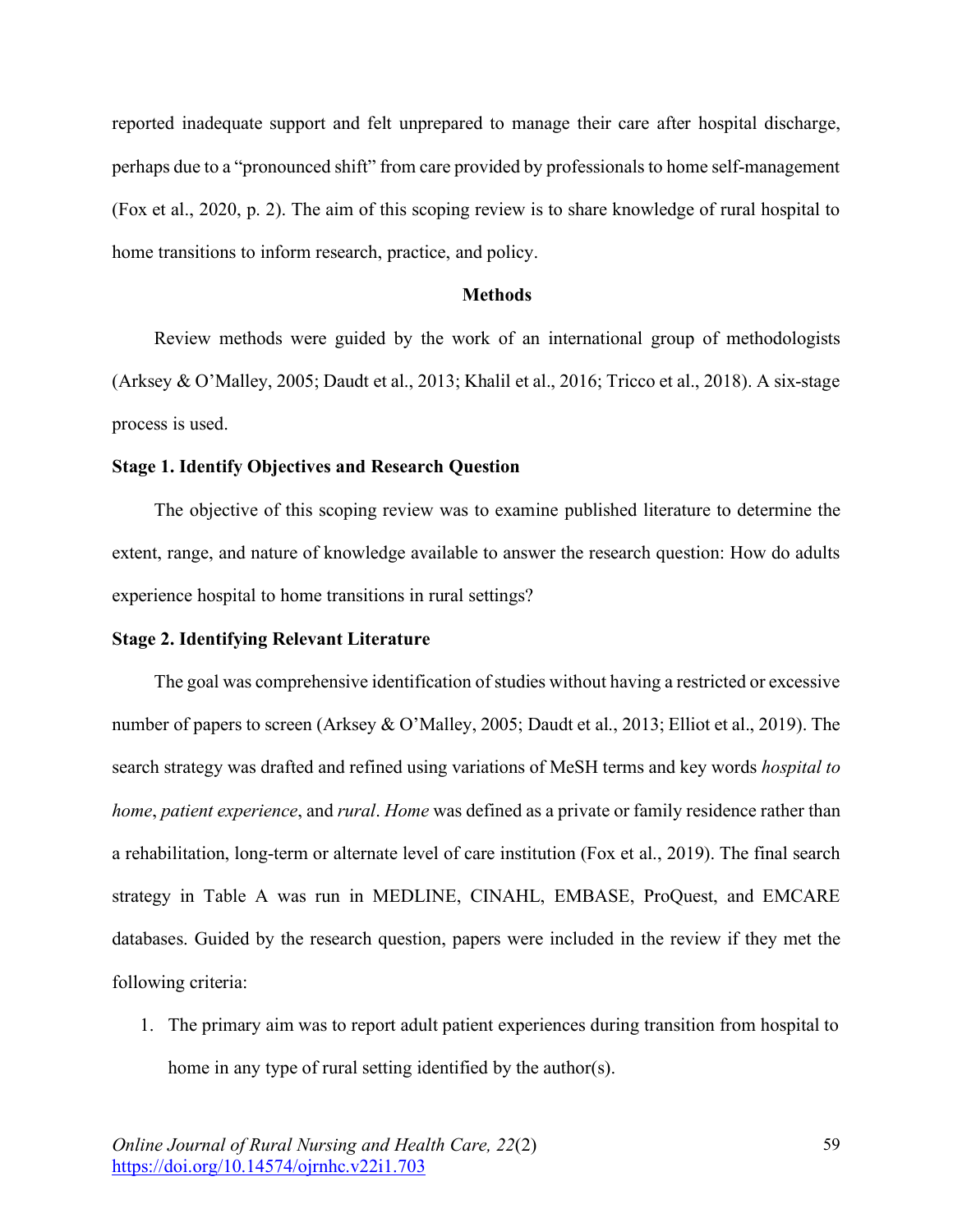- 2. The paper was a published peer-reviewed report of data collected with any study design.
- 3. The full-text English version was available.

Papers were excluded if they were grey literature, opinion piece, editorial, or conference proceedings.

# **Table 1**

# *Search Strategy*

| $\#$           | <b>Searches</b>                                 | <b>Results</b> |
|----------------|-------------------------------------------------|----------------|
| $\mathbf{1}$   | "Patient Acceptance of Health Care"/            | 49,513         |
| $\overline{c}$ | Patient Acceptance of Health Care.mp.           | 49,604         |
| 3              | Patient Participation/                          | 26,867         |
| 4              | "Patient Participation".mp.                     | 28,505         |
| 5              | Patient Preference/                             | 9,239          |
| 6              | Patient Preference.mp.                          | 13,117         |
| 7              | Patient Satisfaction/                           | 84,033         |
| $8\,$          | Patient Satisfaction.mp.                        | 102,890        |
| 9              | Preference, Patient.mp.                         | 62             |
| 10             | Satisfaction, Patient.mp.                       | 340            |
| 11             | 1 or 2 or 3 or 4 or 5 or 6 or 7 or 8 or 9 or 10 | 18,6070        |
| 12             | Health Services Accessibility/                  | 78,027         |
| 13             | Health Services Accessibility.mp.               | 78,371         |
| 14             | Health Services, Indigenous/                    | 3,444          |
| 15             | Health Services, Indigenous.mp.                 | 3,463          |
| 16             | Hospitals, Rural/                               | 4,958          |
| 17             | Hospitals, Rural.mp.                            | 4,993          |
| 18             | Medically Underserved Area/                     | 7158           |
| 19             | Medically Underserved Area.mp.                  | 7225           |
| 20             | Rural Health/                                   | 23,590         |
| 21             | Rural Health.mp.                                | 39,198         |
| 22             | Rural Health Services/                          | 13,110         |
| 23             | Rural Health Services.mp.                       | 13,522         |
| 24             | Rural Nursing/                                  | 111            |
| 25             | Rural Nursing.mp.                               | 399            |
| 26             | Rural Population/                               | 61,946         |
| 27             | Rural Population.mp.                            | 65,779         |
| 28             | Center*, Rural Health.mp.                       | 8              |
| 29             | Communit*, Rural.mp.                            | 103            |
| 30             | Health, Rural.mp.                               | 70             |
| 31             | Health Cent*, Rural.mp.                         | 17             |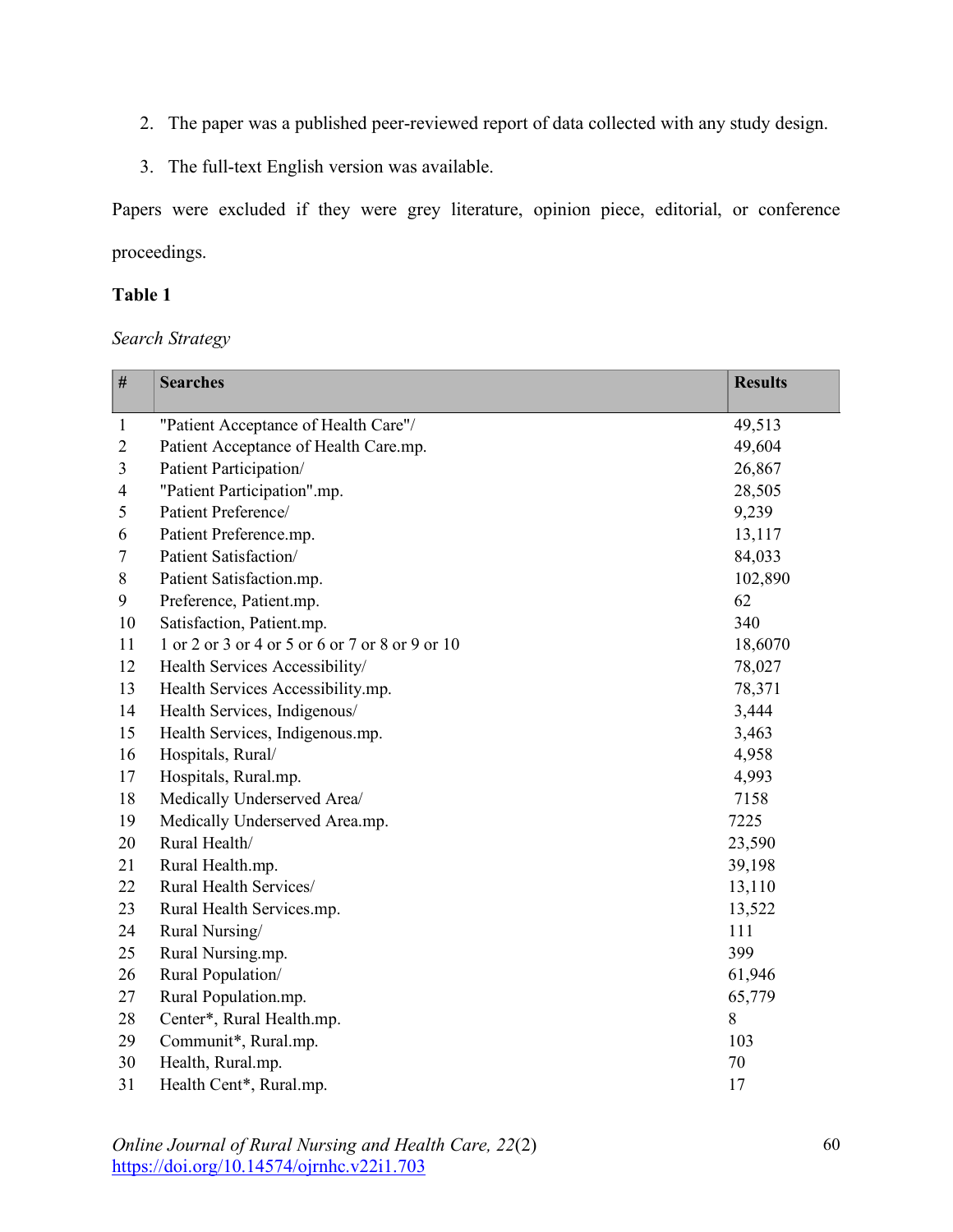| $\#$ | <b>Searches</b>                                                                                                                                                                                                                                              | <b>Results</b> |
|------|--------------------------------------------------------------------------------------------------------------------------------------------------------------------------------------------------------------------------------------------------------------|----------------|
| 32   | Health Service*, Rural.mp.                                                                                                                                                                                                                                   | 11             |
| 33   | nonmetropolitan.mp.                                                                                                                                                                                                                                          | 730            |
| 34   | non-metropolitan.mp.                                                                                                                                                                                                                                         | 563            |
| 35   | nonurban.mp.                                                                                                                                                                                                                                                 | 484            |
| 36   | non-urban.mp.                                                                                                                                                                                                                                                | 604            |
| 37   | Nursing, Rural.mp.                                                                                                                                                                                                                                           | 8              |
| 38   | Population*, Rural.mp.                                                                                                                                                                                                                                       | 123            |
| 39   | reservation.mp.                                                                                                                                                                                                                                              | 2,095          |
| 40   | rural.mp.                                                                                                                                                                                                                                                    | 172,472        |
| 41   | Rural Communit*.mp.                                                                                                                                                                                                                                          |                |
| 42   | Rural Health Cent*.mp.                                                                                                                                                                                                                                       | 775            |
| 43   | Rural Hospital*.mp.                                                                                                                                                                                                                                          | 3,960          |
| 44   | Service*, Rural Health.mp.                                                                                                                                                                                                                                   | 5              |
| 45   | "small town*".mp.                                                                                                                                                                                                                                            | 1,792          |
| 46   | village*.mp.                                                                                                                                                                                                                                                 | 31,764         |
| 47   | 12 or 13 or 14 or 15 or 16 or 17 or 18 or 19 or 20 or 21 or 22 or 23 or 24 or 25 or<br>26 or 27 or 28 or 29 or 30 or 31 or 32 or 33 or 34 or 35 or 36 or 37 or 38 or 39 or<br>40 or 41 or 42 or 43 or 44 or 45 or 46                                         | 272,062        |
| 48   | (Continuity of Patient Care or Transitional Care or Patient Discharge or transition<br>or hospital to home or hospital discharge or discharge planning or coordination of 435,749<br>care or continuity of care or care coordination or care continuity).af. |                |
| 49   | 11 and 47 and 48                                                                                                                                                                                                                                             | 761            |
| 50   | limit 49 to "all adult (19 plus years)"                                                                                                                                                                                                                      | 479            |
| 51   | 50 and 2021:2021.(sa year).                                                                                                                                                                                                                                  | 3              |

Database(s): Ovid MEDLINE(R) and In-Process, In-Data-Review & Other Non-Indexed Citations 1946 to April 20, 2021

# **Stage 3. Selection of Sources of Evidence**

Final search results were exported into review management software, where duplicates were removed. Initial screening of titles and abstracts was completed by the author, acceptable at this stage due to tight guidance by inclusion and exclusion criteria and the reviewer's broad and deep understanding of the project (Van Mossel et al., 2012). To ensure accuracy, a second reviewer screened a random 10% of titles and abstracts, with a predetermined interrater agreement level set at a minimum 80% (Lim et al., 2012), which was exceeded. This process was repeated for full text screening. Reference lists of included articles were reviewed for potential additional articles, which were screened in the same manner.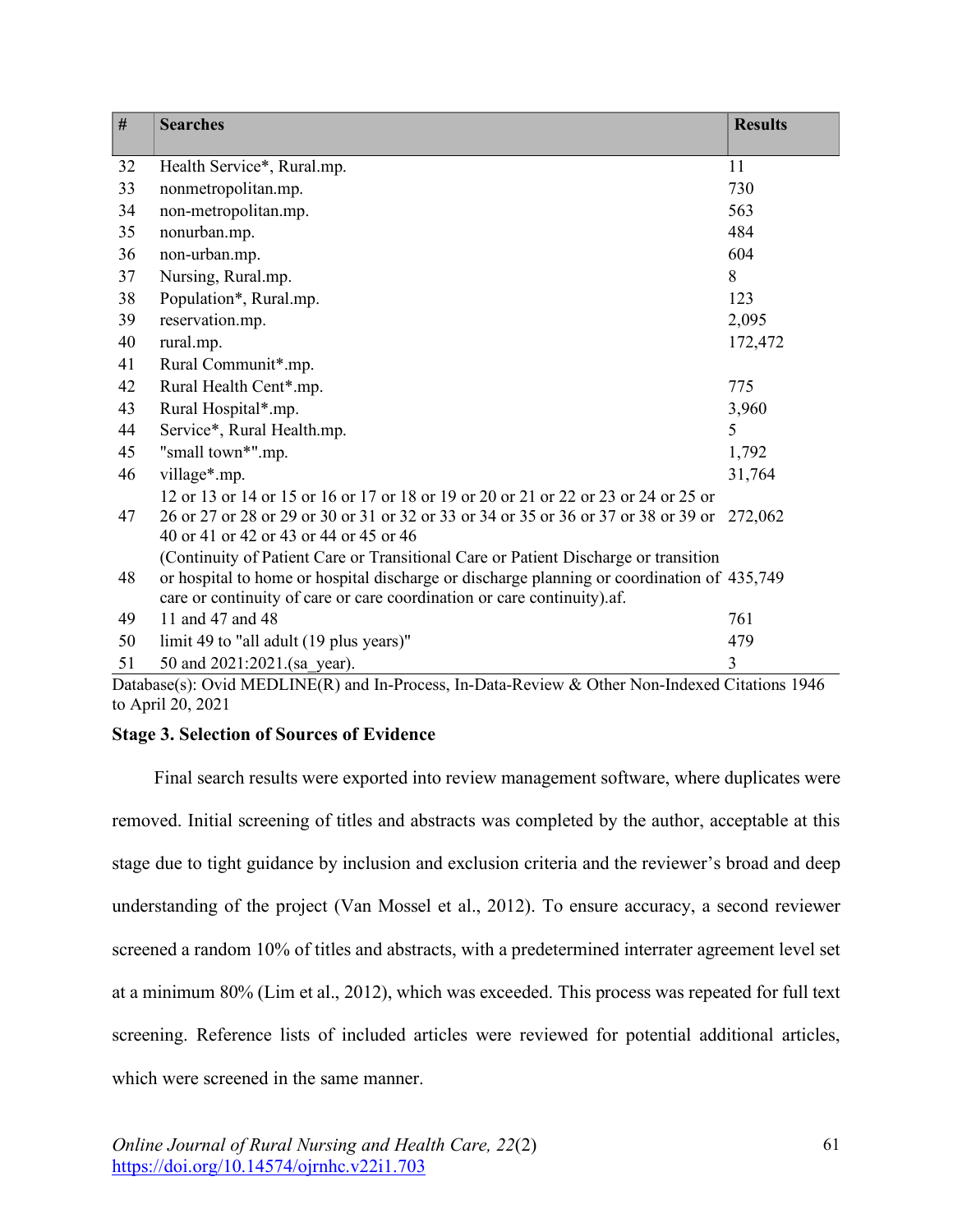## **Stage 4. Data Charting Process**

The word *charting* refers to extracting and documenting data in scoping reviews (Arksey & O'Malley, 2005; Tricco et al., 2018). Two forms of data charting were developed to chart results, which were piloted and adjusted: 1) a tool with detailed information about pre-determined data to extract from each paper, such as author(s), publication information, country, research objectives, study design, and key findings about transition experiences; and 2) a tabular document to provide a cumulative view of results.

## **Stage 5, Collating, Analyzing, Applying Meaning, and Reporting the Results**

Data were analyzed and details about transition experiences are reported here in written format (Tricco et al., 2018). Details are available in Supplementary Information.

#### **Stage 6, Stakeholder Consultation, if Applicable.** This stage was considered not applicable.

#### **Results**

The number of citations retrieved from database searches is shown in Figure 1, with exclusion reasons at each stage. There were 1,448 citations; duplicates were removed and 24 were added from other sources, resulting in 701 for title and abstract screening. Full-text screening was completed on 68 papers – 28 met inclusion criteria. Publication years span 1997 to 2021, with three papers in the 1990's, six from 2000 to 2009, and 19 from 2010 to 2021. There is no clear reason for research tripling in the last decade but two papers from the United States mentioned a federal program to reduce hospital readmissions (Baldwin et al., 2014; Kind et al., 2012). This program, the Affordable Care Act (U.S. House of Representatives, 2010), adjusts hospital funding if 30-day readmission rates are excessive, which seems a logical reason to increase research on patient transitions at discharge.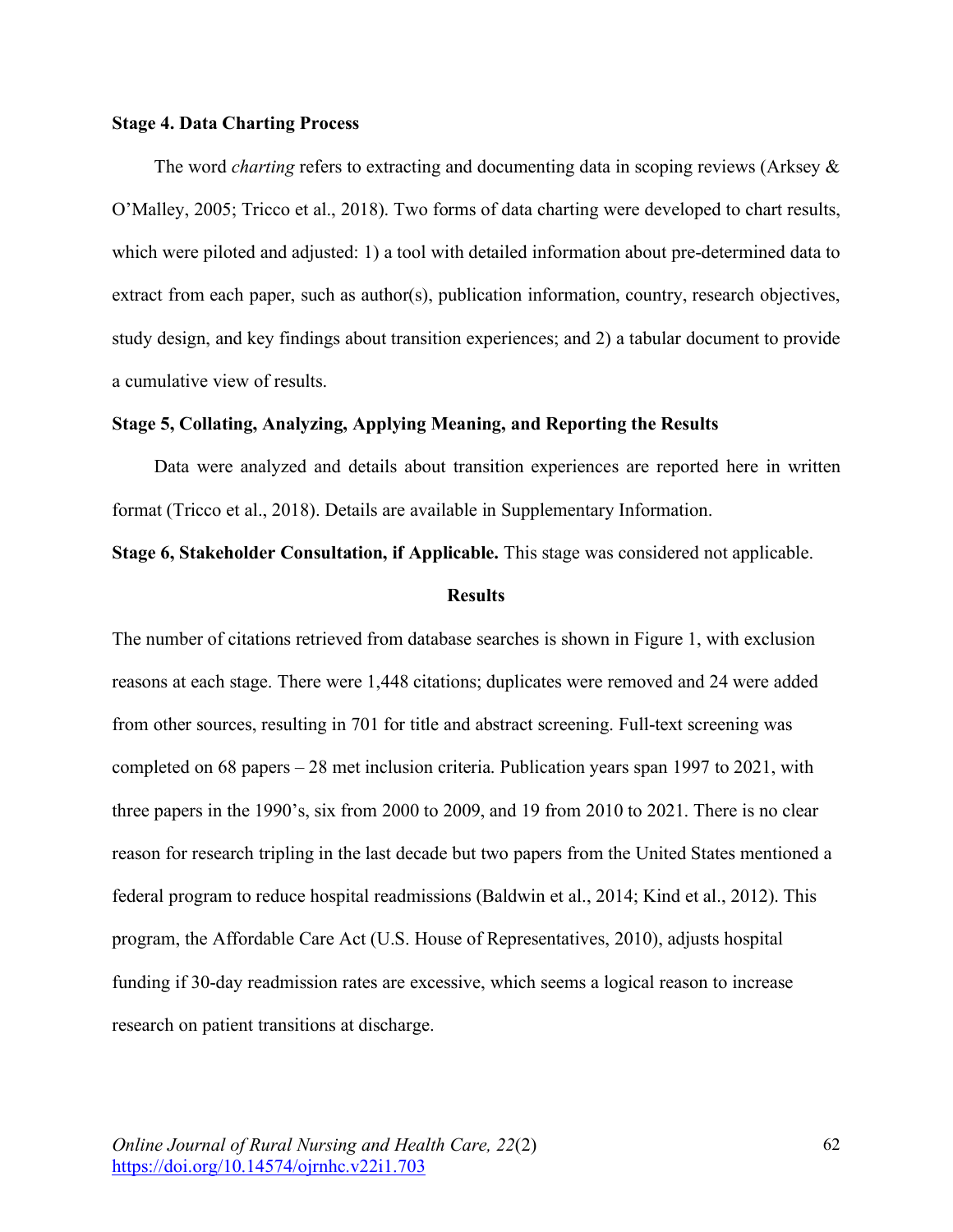## Figure 1

# *PRISMA-ScR Flow Diagram*



Adapted from Moher et al., (2009) with permission through open access, please see references for full credit.

Geographic distribution spanned seven countries: one paper from Norway; two each from China, Scotland, and Sweden; three from Canada; four from Australia; and 14 from the United States. Each paper had one to nine authors, with three the most common, from disciplines in areas such as clinical, public, or rural health. Nurses were noticeably prominent as authors on all but three papers. Designs were 14 quantitative (three randomized controlled trials [RCT], one systematic review), 10 qualitative, and four mixed methods. There was one study each on post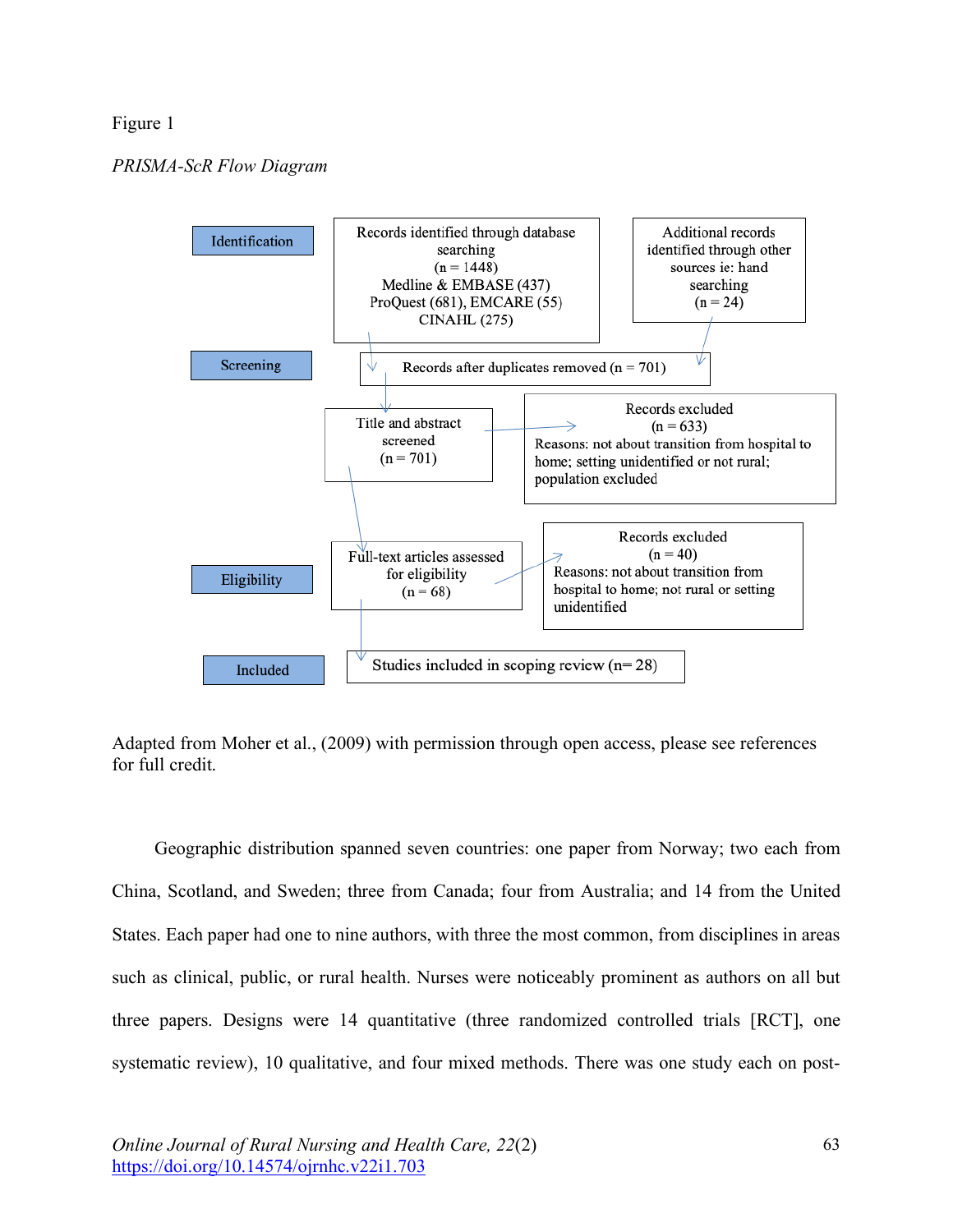hospital care of patients with cancer, bariatric surgery, diabetes, pain, and hip surgery; two each for medications, congestive heart failure, and adverse events; three each for post-stroke and postnatal care; four for cardiac care; and seven for discharge or transition processes. Time frames varied widely from the first week after discharge to 40 years; the majority covered the first six months. Eleven papers described discharge from rural hospitals and 15 from urban. The mean age of participants was 65 years and 40% were female. Nine studies reported having only rural participants, and there were 9-708 participants per study with a mean of 123.7.

#### *Factors Affecting Transitions*

Reviewed papers described transitions from hospital to home ranging from "smooth" (Eassey et al., 2017, p. 1119) to "treacherous*"* (Kind et al., 2012, p. 2659). Patient experiences were influenced by four factors: communication; continuity of care; variations in patients, healthcare professionals, and/or services; and attention to the rural context. There were varied degrees of influence, which was compounded if multiple factors were involved.

**Communication.** The importance of communication of healthcare professionals with each other and with patients during hospital to home transition was highlighted in most papers. Several papers reported positive outcomes from communication that began in hospital and continued postdischarge, such as between hospital-based Clinical Nurse Specialists (CNS) and rural patients who had frequent emergency department visits and/or hospital admissions (Baldwin et al., 2014). The CNS managed phone appointments in a 30-day transitional care program completed by 39 patients with congestive heart failure, diabetes, or chronic obstructive pulmonary disease; patient satisfaction improved, and emergency visits, readmissions, and costs decreased. The three RCTs all highlighted communication, which resulted in better self-management and reduced readmissions (Cui et al., 2019), promoted collaboration of physicians and patients (Askim et al.,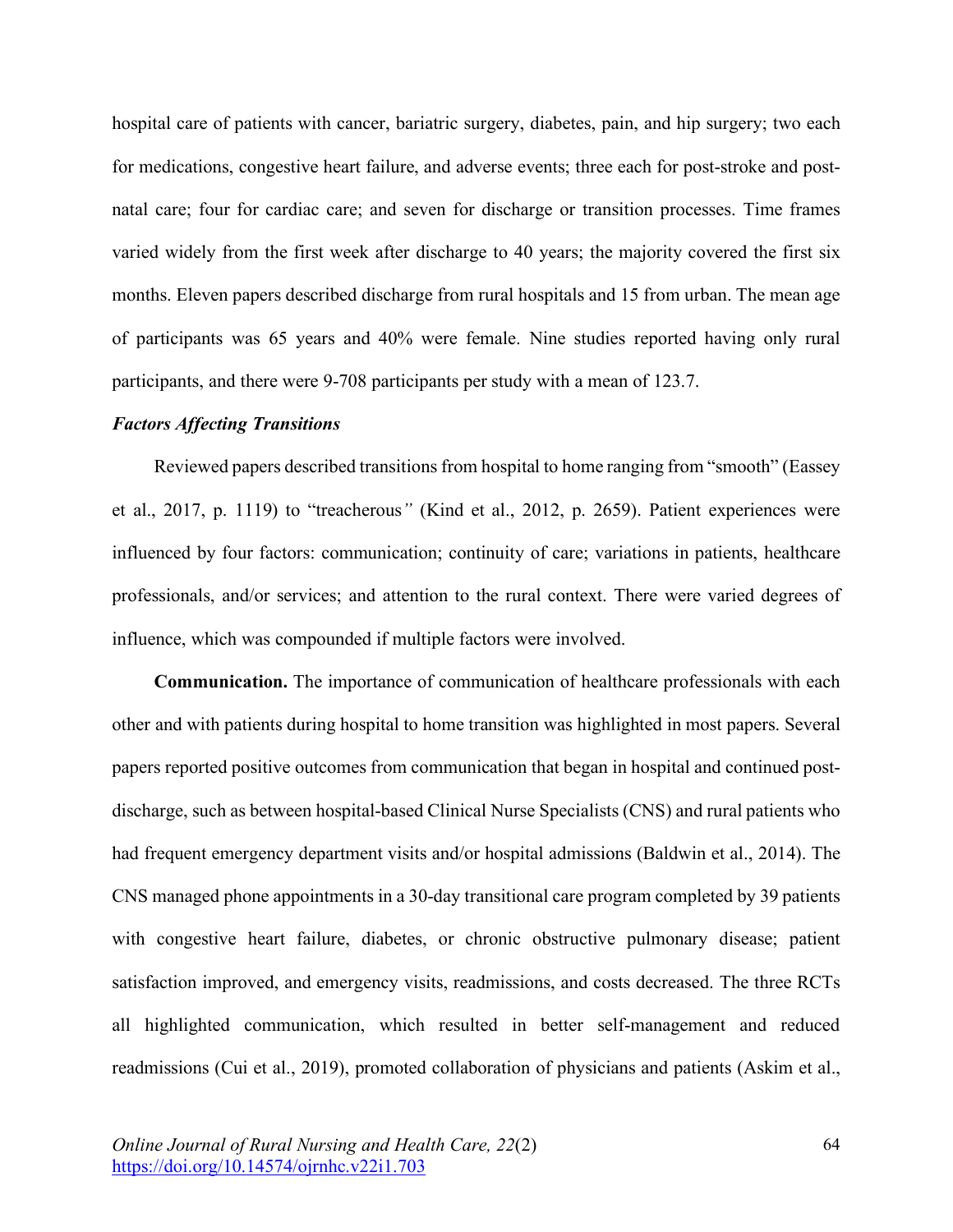2004), and reduced pain interference with activity (Reynolds, 2009). Telephone communication made patients feel "humanized" after cardiac revascularization (Pesut et al., 2013, p. 93).

A study of transitions after hip fracture care drew attention to discharge notes being an endpoint of clinical accountability with a unidirectional flow of patient information received from or provided to health professionals or family caregivers (Johnson et al., 2013). Research with patients and carers found that a lack of communication at discharge caused confusion, bitterness, resentment, and insecurity, resulting in missed treatments, complications such as wound infections, and increased costs (Williams et al., 2006). Significant quality and safety problems were related to written and verbal transfer information that was "incorrect, conflicting or missing", resulting in missed appointments, unmanaged complications, medication changes not implemented, and staff time wasted (Bar-Zeev et al., 2012, p. 370). Ekdahl and colleagues (2012) found that discharge discussions usually involved only physicians and nurses, with decisions made during paper-based rounds, not at bedsides. Poor communication between multiple healthcare professionals and a lack of communication to patients contributed to medication-related problems within four months of hospital discharge (Eassey et al., 2017).

**Continuity of Care.** Effective and timely communication contributes to continuity of patient care, which is critical during transitions from hospital to home since hospital stays are shorter and patients may be at higher risk if not fully recovered at discharge (Dellasega & Fisher, 2001). Several papers reported that continuity of care through communication that began in hospital and continued during transition to home was successful, such as when a specialized early discharge midwife met with new mothers before they left the hospital to discuss information, and continued support at home via planned telephone follow-up (Löf et al., 2006). In another study, rural and urban cardiac patients were met by researchers in hospital and communication occurred by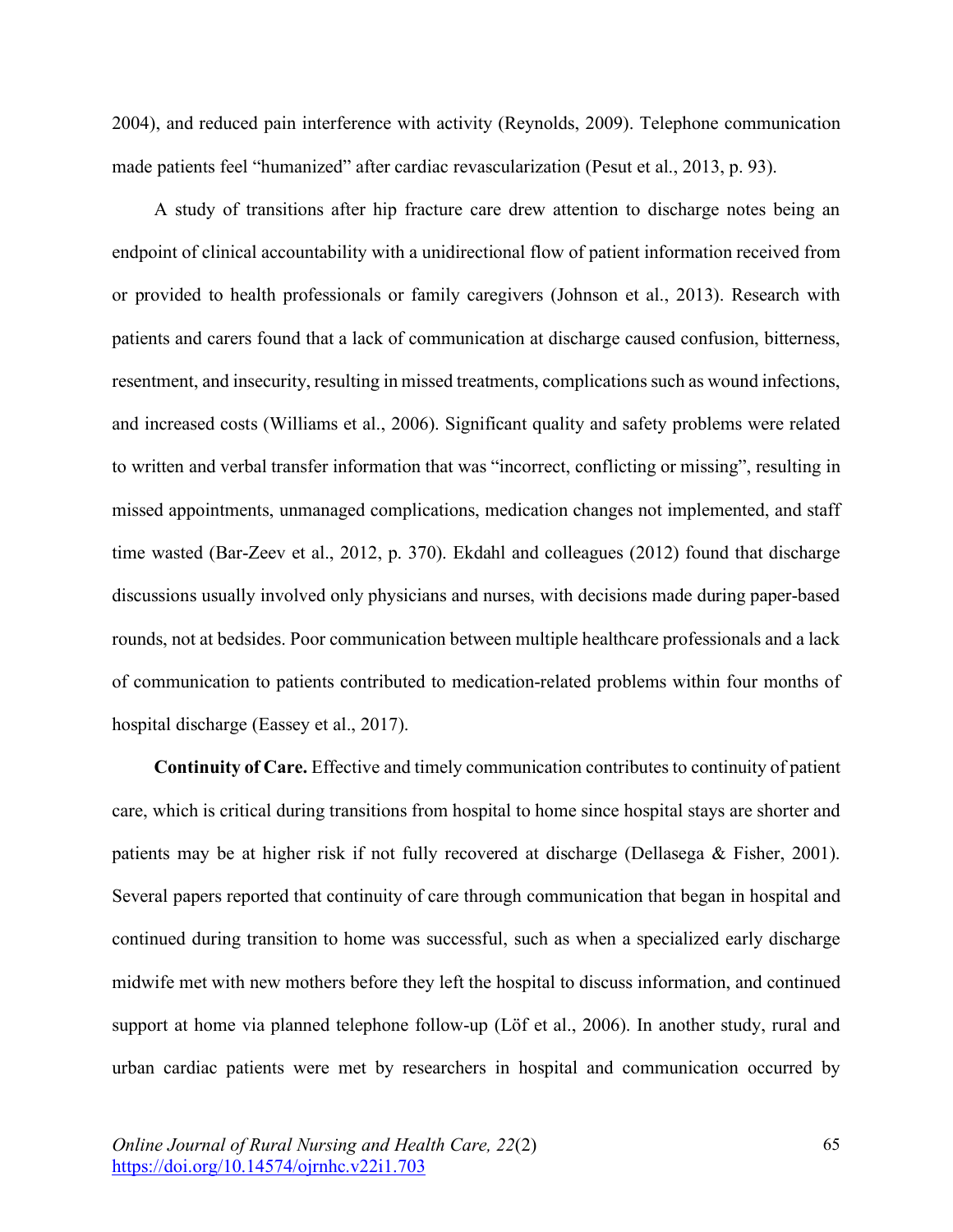telephone for five months post-discharge in an exploration of their recovery and medication use (Dellasega et al., 1999). Continuity of care was also promoted during development of a transitional care model that resulted in multiple interventions such as medication adjustments by Clinical Nurse Specialists with prescriptive authority (ie. insulin, nebulizers, diuretics) which helped patients manage at home (Baldwin et al., 2014). Managing at home was also highlighted in a study of cardiac rehabilitation, where patients preferred a home-based program rather than attending a hospital-based one and had better adherence rates in maintaining contact with rehabilitation nurses (Blair et al., 2011). Continuity of care was promoted in another study when nurse case managers were "tightly integrated with both the inpatient and outpatient teams" of 708 veterans discharged to rural homes (Kind et al., 2012, p. 2665). Almost half of the veterans needed medication corrections at the first phone call post-discharge despite pre-discharge counselling and medication reconciliation. This example highlights the necessity for continuity of care when transitioning from hospital to home.

Some studies drew attention to the lack of continuity, such as the discharge process being "fragmented with major discontinuities" due to the frantic hospital setting and lack of a discharge coordinator (Bar-Zeev et al., 2012, p. 371). In a different study, continuity of care was negatively affected when patients were admitted and discharged "rapidly*"* and some returned to hospital the next day (Ekdahl et al., 2012, p. 3). Continuity of care can be negatively affected by poor uptake of cardiac rehabilitation; only 17% of rural patients followed in one study completed the full 36 week program (J. E. Johnson et al., 1998,), and in another study 16% of patients declined it, 11% were not referred, and none was available for 33% (Pesut et al., 2013).

**Variations.** Three types of variations affected rural transitions home. These variations include patients, healthcare professional practice, and services available.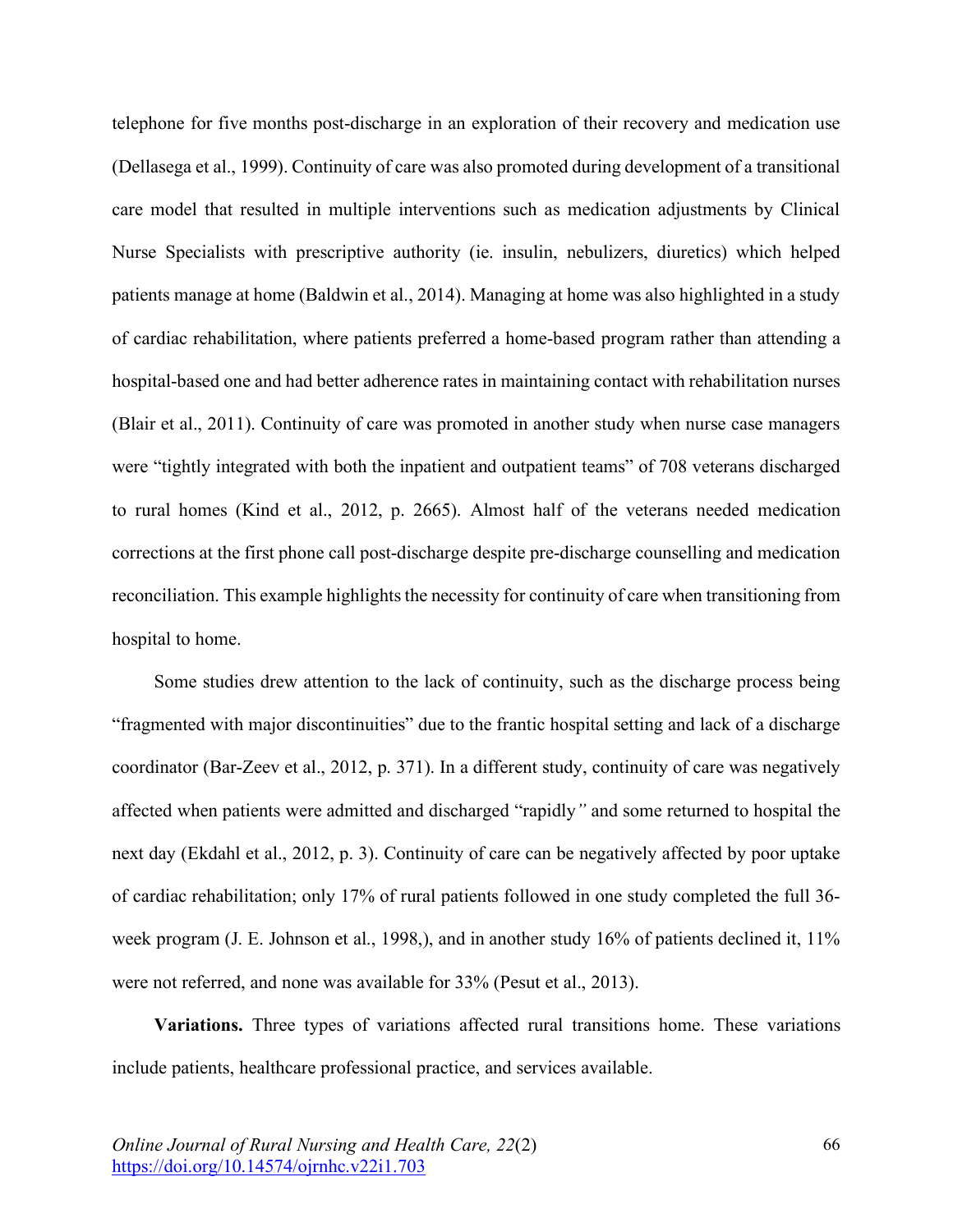*Patients.* The earliest paper in the review examined variations in post-hospital health needs of 41 rural and 40 urban patients; the findings revealed no significant functional differences, but significantly more skilled care was needed by rural patients (Schultz, 1997). Urban patients received more support from family and friends than rural, who had more paid help due to decreasing availability of informal support; this was deemed a "critical concern" (Schultz, 1997, p. 33). A similar study found it "troubling*"* that 57% of rural participants had no home caregiver – effective individual discharge assessment and planning was "critical*"* (Dellasega & Fisher, 2001, p. 258). New mothers in a study by Löf and colleagues (2006) varied in the amount of support they wanted from family at home after early discharge, with some wanting help and others preferring privacy, while in a different study new mothers varied in the amount of anxiety they felt and preference for type of technology in post-natal care such as video links, emails, text, or digital interactive television (Roberts et al., 2009). A feasibility study of telemonitoring for 10 rural patients with lung cancer found variations in patient-reported perceptions of their symptoms (ie. shortness of breath and pain) and physiologic values (ie. blood pressure and temperature), which could impact self-management (Petitte et al., 2014). Eassey and colleagues (2017) found variations in the amount patients want to be involved in their care; some preferred none while others collaborated with healthcare professionals about medication management.

Some authors noted variation in patient ages as a factor in hospital to home transition, such as J. E. Johnson and colleagues (1998) who noted older age as a significant positive factor for attending a cardiac rehabilitation program, particularly when combined with other factors such as rurality and social support. Another study found that patients receiving home care after discharge who were female, lived alone, and older than 60 had more preventable adverse events, primarily with medications and complications from procedures (Tsilimingras et al., 2019).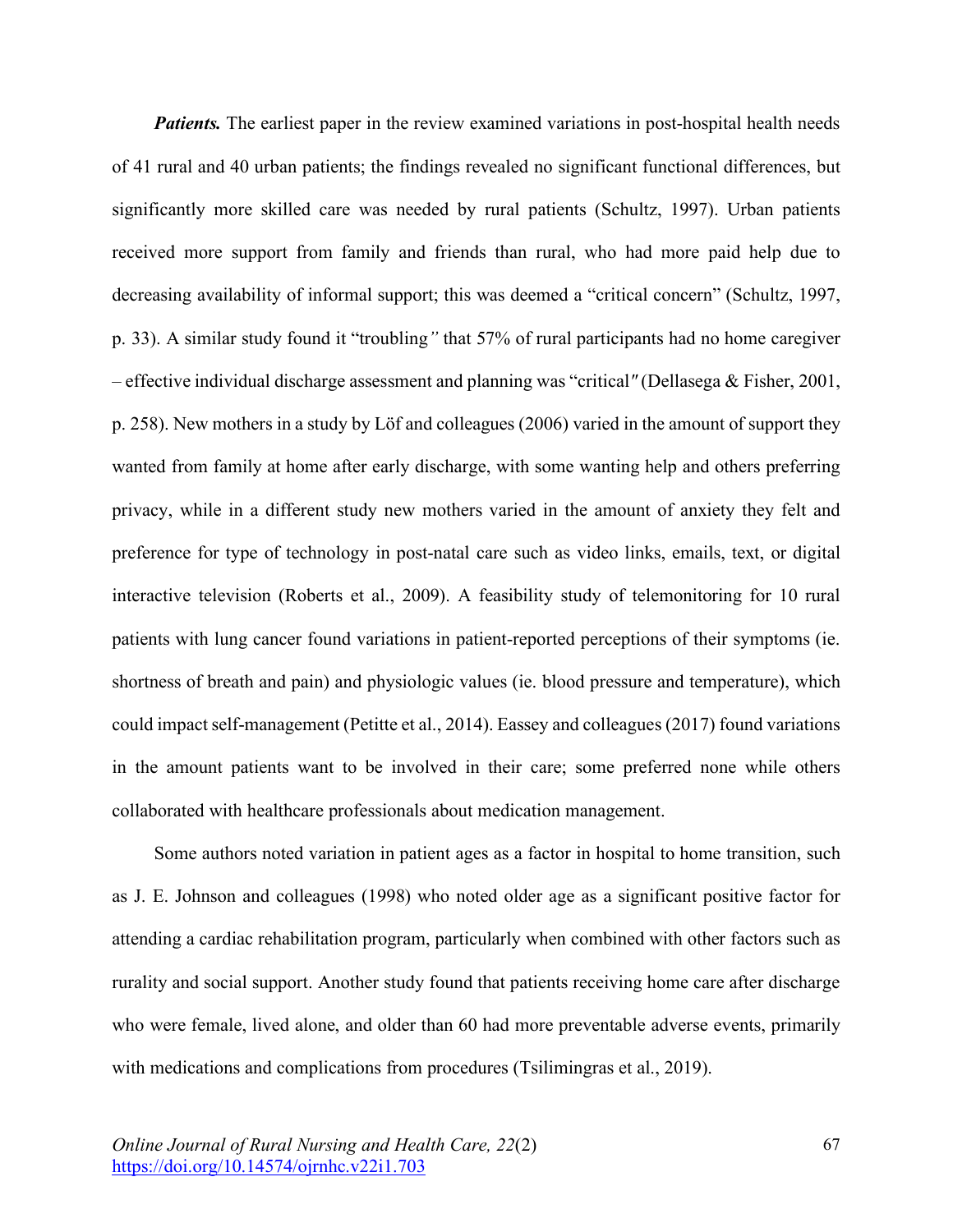*Healthcare Professional Practice.* Another factor that could affect the transition experience for a patient is variation in the practice of individual health professionals. Johnson and colleagues (1998) found that the strongest influence on patient attendance at cardiac rehabilitation after hospital discharge was if a physician recommended it. Another study found varying speeds at which patients were discharged from hospital depended on "the doctor in charge and his/her attitude to frail elderly people" (Ekdahl et al., 2012, p. 7). Patients reported conflicting advice from health professionals, especially when specialist care was required (Eassey et al., 2017). One described how some "heart pills were stopped" when he was in hospital, but at a post-discharge visit his cardiologist told him that was "incorrect and put me back on them", and another had been prescribed a medication by one doctor but a different one said not to take it (p. 1117). Morrison and colleagues (2016) found variations in whether a transitional program was led by CNS or physicians with palliative care experience – there was significant reduction in emergency room visits in the CNS group.

*Services.* Blair and colleagues (2011) noted rural communities have varied needs and requirements and found that cardiac rehabilitation services showed equal effectiveness of home and hospital-based programs in improving cardiac risk factors and reducing further cardiac events, mortality rates, hospital readmissions, and lengths of stay. Askim and colleagues (2004) found access to services supporting early discharge after stroke improved patient quality of life. Some rural patients told "difficult stories" of travel to and from an urban cardiac care centre, lack of emergency services, and feeling that cardiac rehabilitation had an urban focus with little relevance to the everyday rural lifestyle (Pesut et al., 2013, p. 92). A new "service innovation" in Australia was provided by cardiac rehabilitation nurse mentors, who were able to meet rural patients predischarge and provide six weeks of phone contact (Frohmader et al., 2018, p. 98).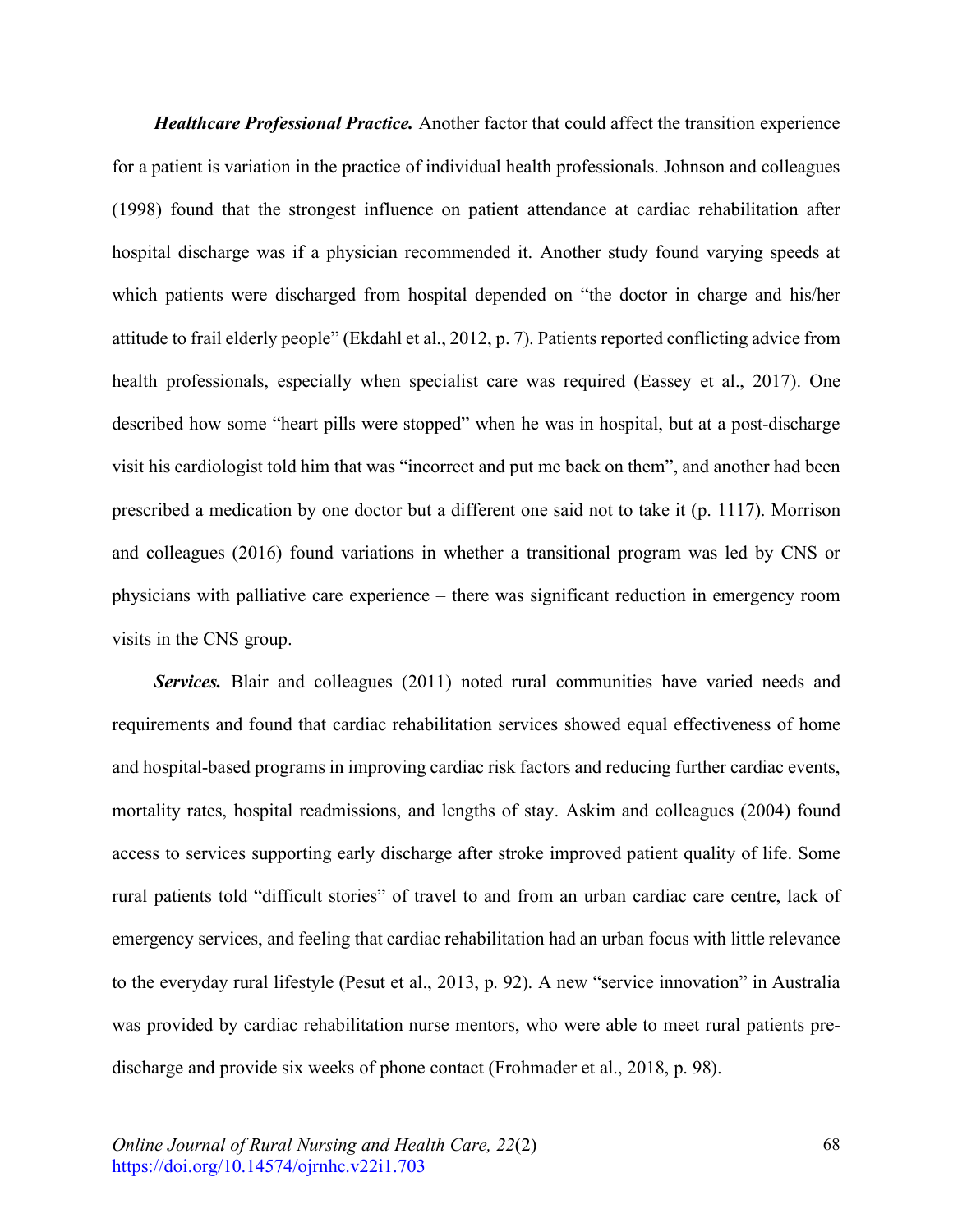In a feasibility study, most new mothers approved of service innovation with video support for infant feeding after hospital discharge, but only if it was available "24 h a day, 7 days a week" and did not disrupt existing services (Roberts et al., 2009, p. 351). Dellasega and Fisher (2001) found there was a lack of professionals (i.e. visiting nurse, physiotherapist, or physician) in rural settings, therefore patients relied more on non-professional (i.e. home delivery of meals, transportation services, companionship). Bar-Zeev and colleagues (2012) described how services in the rural setting were not the same as in urban, although hospital staff may have an unrealistic idea that it is, such as a midwife being available for several visits daily to support a new mother with breastfeeding, not realizing the consequences of their "poor discharge practices" (p. 371). Deng and colleagues (2020) highlighted the need for a variety of services in transitional care, particularly due to the complexity of stroke rehabilitation.

#### **Attention to the Rural Context.**

In this review strong attention to the rural context is described as clearly defining the rural setting and addressing the influence of context such as by comparing urban versus rural findings, which could affect the transition experience. Several papers were published in journals with *Rural* in the title, suggesting a focus on that setting, which was usually the case but not always. Approximately half of the studies paid strong attention to the home destination being rural. An example is a quantitative study about use of cardiac rehabilitation programs, which has the word rural in the title and abstract, defined a locally designed rurality index, and included rural in the results and discussion; 69% of the respondents (175) lived in rural areas and 31% (79) in small towns, and the degree of rurality had no significant influence on attendance (J. E. Johnson et al., 1998). Two other examples are a comparison of medication use by elderly cardiac patients in rural and urban locations (Dellasega et al., 1999) and an examination of post-hospital professional and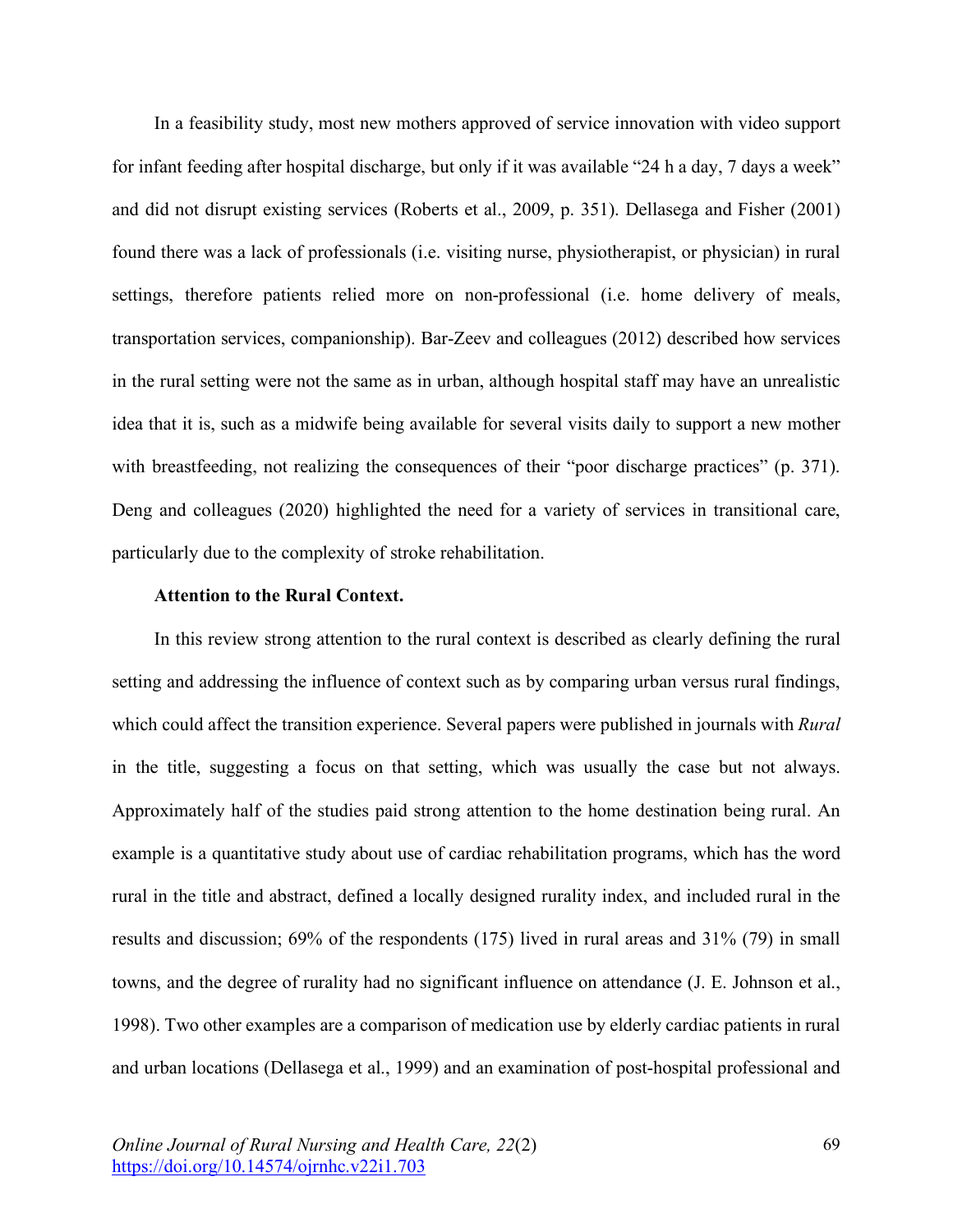non-professional home care for 70 frail older adults in rural locations (Dellasega & Fisher, 2001). Both identified rural in the title and introduction and compared rural and urban in the results and discussion, drawing attention to the impact of closing rural hospitals (Dellasega & Fisher, 2001; Dellasega et al., 1999).

Pesut and colleagues (2013) note in their introduction to a study of post cardiac revascularization that lack of a common definition of rurality complicates patient experiences and address it well by providing a definition for their study (two hours distance by car from treatment centre and population less than 10,000) and including the setting in analysis and discussion. The rural context was the reason for a feasibility study of home telemonitoring of patients with lung cancer after discharge from hospital, aimed at promoting self-care, setting the stage for a clinical trial despite some challenges recruiting and retaining patients, and finding patient homes in the mountains for follow-up visits (Petitte et al., 2014).

Several papers missed opportunities to highlight the rural context. Bennett and colleagues (2012) include a title describing post-hospital follow-up of rural patients with diabetes however three-quarters of the data is from urban patients. The definition of rurality is clear, results show rural residents had similar rates of follow-up physician visits in the first 30 days post-discharge compared to urban residents, but transition to outpatient care is "not ideal in smaller rural areas" (Bennett et al., 2012, p. 7). Other studies were much weaker due to a lack of definition and minimal/complete lack of mention to the potential impact it might have during transition from hospital to home. This was surprising if the word rural was in the title of the journal or the paper and/or abstract, indicated some intent at examining the impact of the setting.

Askim and colleagues (2004) compared patients in three rural communities to evaluate the effect of usual or extended service after stroke; rural was in the title, but there was minimal mention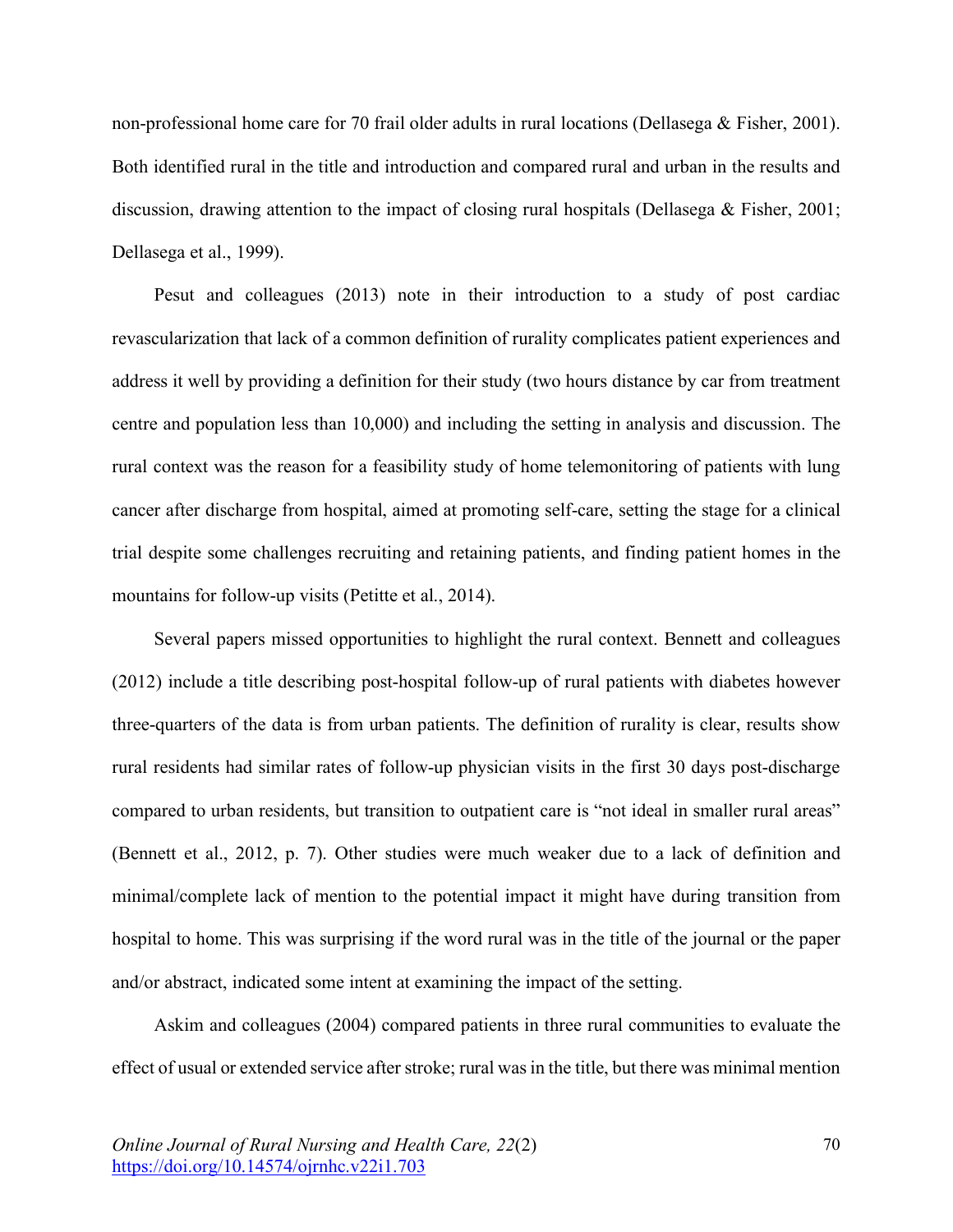in the text, and no definition. Similarly, several other papers used rural superficially in titles, abstracts, findings, and discussion, with no clear definition (Cui et al., 2019; Ekdahl et al., 2012; H. Johnson et al., 2013; Kitzman et al., 2017; Löf et al., 2006; Roberts et al., 2009). The title of the Baldwin and colleagues (2014) study suggests that development of a transitional program is rural, however the population is 55% urban, rural is not defined, and mentioned minimally in the text regarding patients "geographically isolated from healthcare" (p. 154).

#### **Discussion**

The topic of interest for this scoping review was hospital to home transitions in rural settings. Findings included a broad range of papers across seven countries with various research aims and designs by individuals or teams from multiple disciplines, primarily nurses, with varying patient populations. Although these broad variations created challenges for drawing findings together, and some anticipated information was not reported, some common factors influenced patient transition experiences: communication; continuity of care; variations (patients, healthcare professional practice, and/or services); and attention to the rural context.

Results of this scoping review give rise to several points of discussion that link with existing literature. The first point is that during transitions from hospital to home in the rural setting, effective communication and continuity of care are vital and reciprocal – one promotes the other and vice versa. Patient outcomes were improved when there was timely post-discharge follow-up care that included effective communication especially when it began in hospital and continued throughout the transition process. Improved patient outcomes identified in the reviewed papers include reduction in emergency department visits and 30-day readmissions (Morrison et al., 2016; Muus et al., 2010), improved patient safety due to reduced medication discrepancies post discharge (Dellasega et al., 1999; Eassey et al., 2017; Kind et al., 2012; Tsilimingras et al., 2015), improved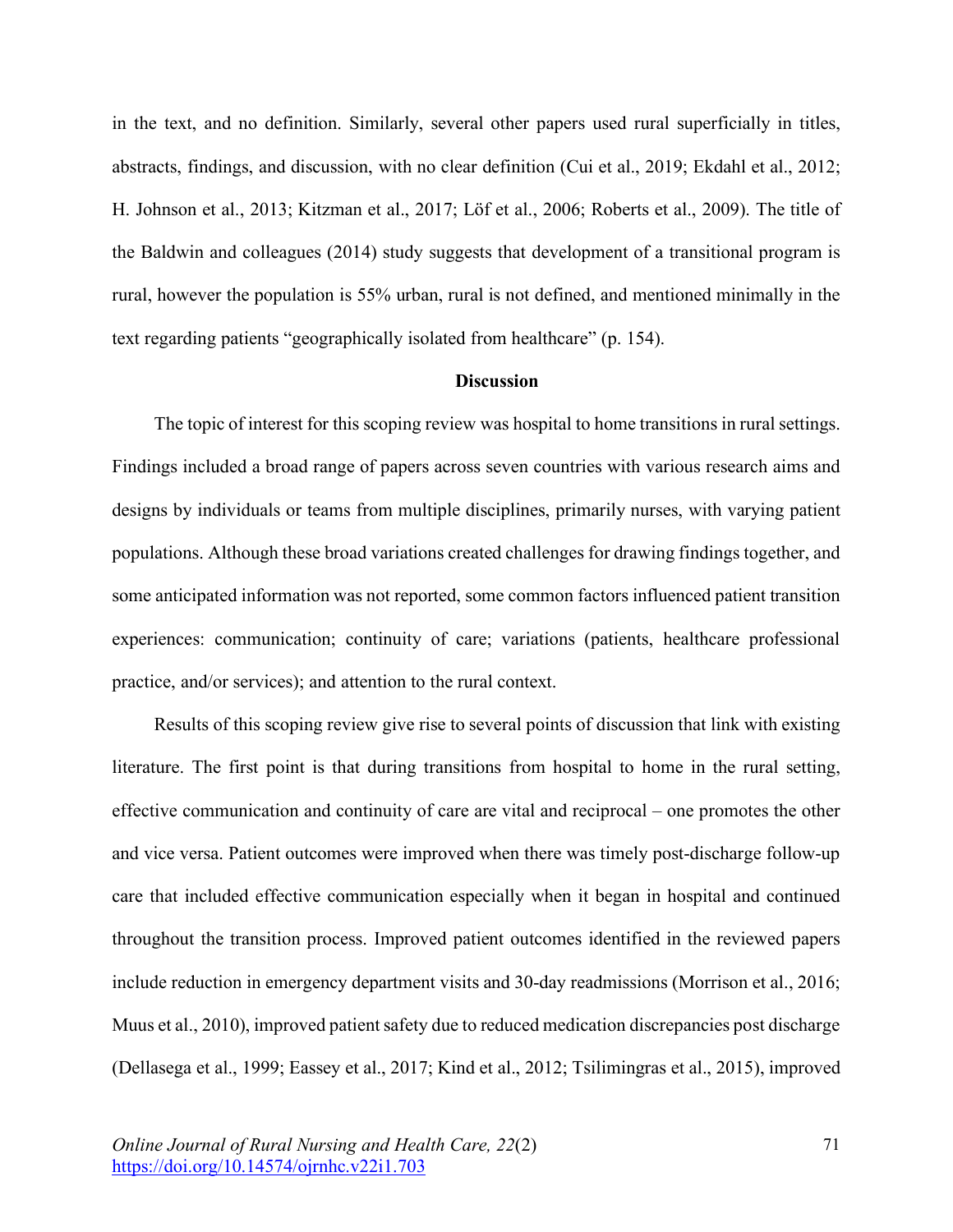post-natal care (Bar-Zeev et al., 2012; Löf et al., 2006; Roberts et al., 2009), and improved patient outcomes from targeted rehabilitation after stroke (Deng et al., 2020; Kitzman et al., 2017), cardiac events (Frohmader et al., 2018; J. E. Johnson et al., 1998; Pesut et al., 2013), and hip fracture (H. Johnson et al., 2013).

Communication and continuity of care have been the core dimensions in the delivery of patient-centred healthcare since its inception (Gerteis et al., 1993). The Picker Institute in the United States coined the term *patient-centered care* in 1988 (Barry & Edgman-Levitan, 2012) and it was promoted as a primary health system aim (National Research Council, 2001). Patientcentred care has been adopted globally (World Health Organization, 2018). Patients may require care past the hospital discharge boundary (Holland & Harris, 2007) however it is unclear if patientcentred care occurs during transitions from hospital to home. Although some reviewed papers hinted, only one specifically mentioned it. The cardiac rehabilitation Aussie Heart Guide Program supported by nurse mentors was "based on the patient centred care (PCC) approach" (Frohmader et al., 2018, p. 94). Some nurses had difficulty adopting this "new approach" but gained understanding of the values and benefits with experience and felt more education and organizational support would be helpful. This review found literature that indicates care is still being organized by healthcare professional choices instead of patients (Van Humbeeck et al., 2020), which does not promote patient-centred care.

The second point of discussion is that patient, healthcare professional, and service variations can create challenges during transitions. This is in line with literature, such as Pollack and colleagues (2016) who described challenges that patients experienced during transition to selfmanagement after hospitalization related to knowledge, resources, and self-efficacy. There were gaps in system-based self-management support (such as verbal information transfer at discharge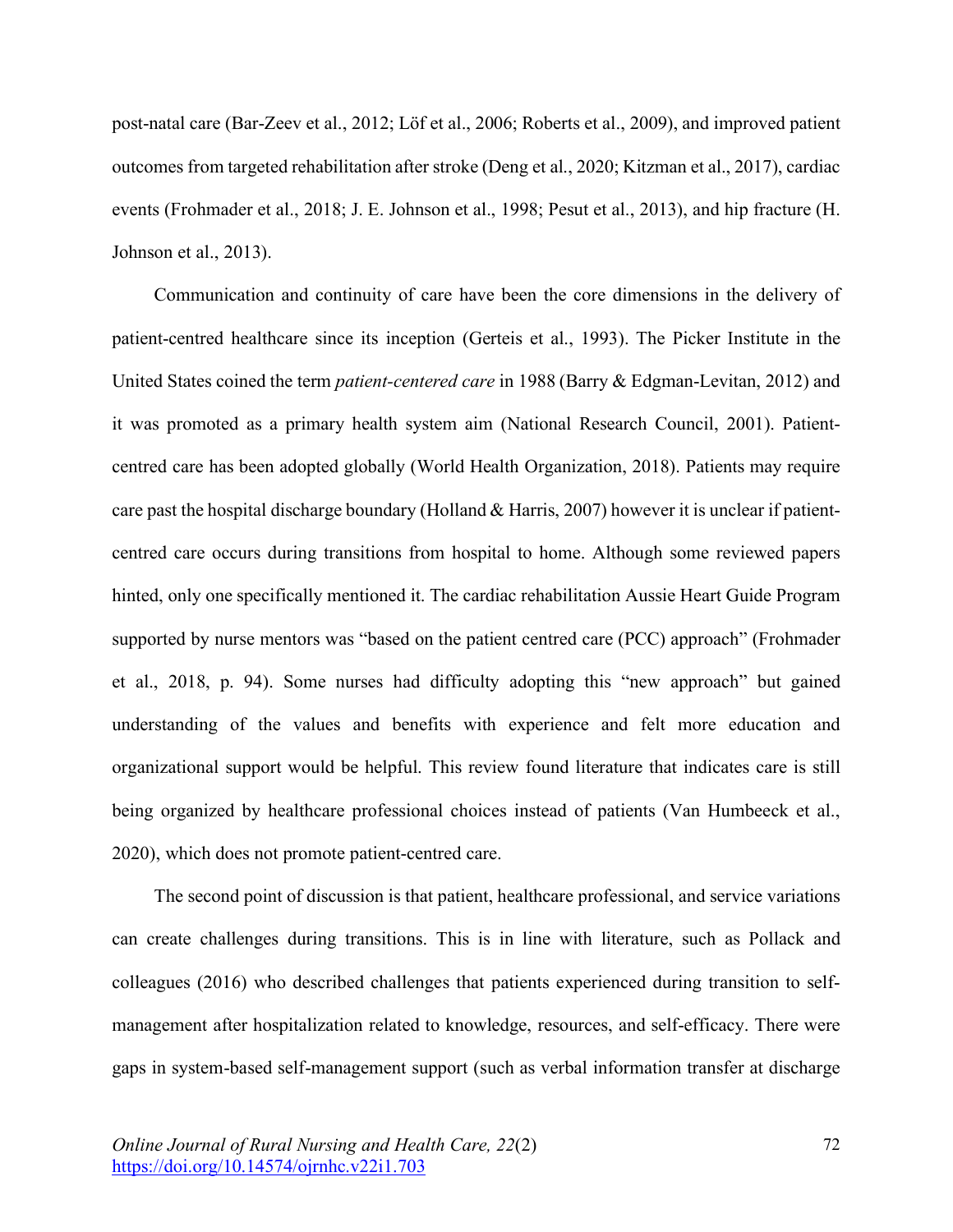and inability to integrate the knowledge into their everyday life) and elements of individual selfmanagement (information was provided but hospital staff did not assess if patients had the resources such as money to purchase new medications or provide time for them to learn and practice new skills needed to carry out the plans). Patients may be unprepared or unable to process this information when in the hospital, and their needs may be uncertain at the time of discharge – they need tailored individual support as they adjust to home (Allen et al., 2002; Pollack et al, 2016). Findings from the review also support the literature about varying types of transitions. A systematic review found three types:

- pre-discharge interventions with discharge planning, patient education, medication reconciliation, and scheduling a follow-up appointment;
- post-discharge interventions with follow-up telephone calls, patient-activated hotlines, timely communication with ambulatory providers and home visits; and
- bridging interventions with transition coaches, physician continuity across the inpatient and outpatient settings, and patient-centred discharge instruction (Hansen et al., 2011).

The third point of discussion are the missed opportunities to draw attention to the rural context during transitions. It is particularly important in rural settings that patients and next of kin are included in discharge planning due to their knowledge of potentially accessible local resources (Kealy-Bateman et al., 2021). A recent Canadian model was developed for rural primary health care (PHC) management of dementia, noting that rural settings are different than urban, lack adequate services, struggle with physician recruitment and retention, and that there is "tremendous diversity across rural settings and PHC teams" (Morgan et al., 2019, p. 2). Nursing practice in rural settings presents unique ethical challenges, particularly a lack of resources, which is "a major barrier to quality care" (Alzghoul & Jones-Bonofiglio, 2020, p. 1038).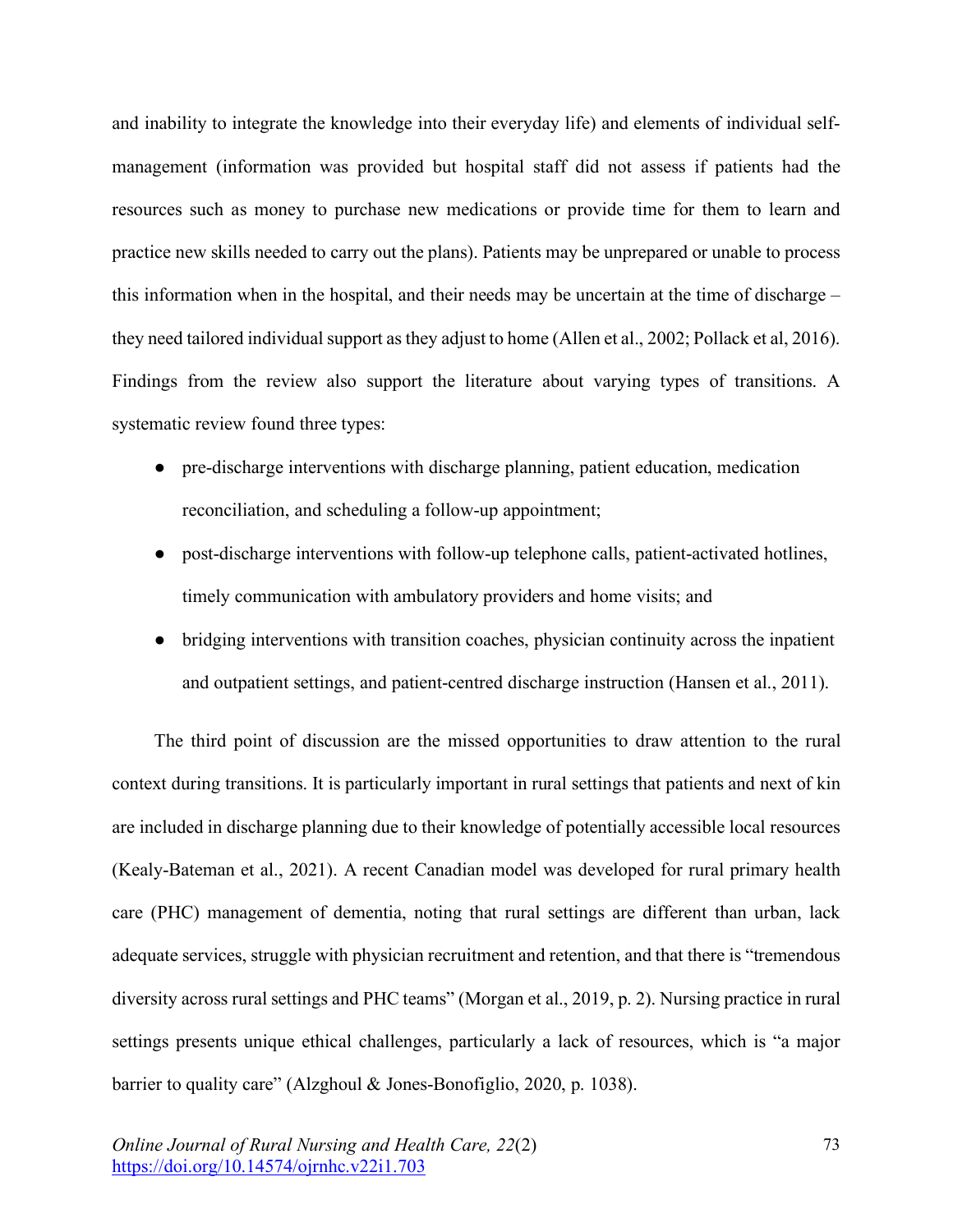The fourth point of discussion is that one of the main goals of projects to improve transitions from hospital to home is to reduce unplanned trips to the emergency department and hospital readmission, however the 30-day readmission concept has been challenged in the literature. A chosen 30-day time frame makes it more likely that poor outcomes were "related to the index admission or discharge process" (van Walraven et al., 2010, p. 553). Hansen et al. (2011) noted that "avoiding rehospitalization has captivated policymakers" and suggested "reconsideration of planned penalties" (p. 527). Wan and colleagues (2017) examined patterns over six years of rural disparities in hospital 30-day readmissions and found multiple factors to consider, such as variations among county populations, rural health clinics, and patients, echoing the finding that patient and community level factors affect readmission (Rennke et al., 2013). The *LACE Index* was developed to determine the level of patient risk for unplanned readmission to hospital within 30 days of hospital discharge based on the sum of four variables:

- Length of hospital stay;
- **A**cuity of admission;
- **C**omorbidity; and
- Emergency room visits in the six months pre-admission, with expected probability increasing at higher scores (van Walraven et al., 2010).

As noted by Morrison and colleagues (2016) included in this review, research on the most effective delivery of transitional care has varied greatly by intensity, healthcare providers involved, services provided, and care approach, with two being the most consistently studied – the Care Transitions Intervention (Gardner et al., 2014) and Transitional Care Model (Naylor et al., 2014). The Care Transitions Intervention® (CTI) was developed by Dr. Eric Coleman at the University of Colorado, School of Medicine in 2003, and has reduced hospital readmission rates in various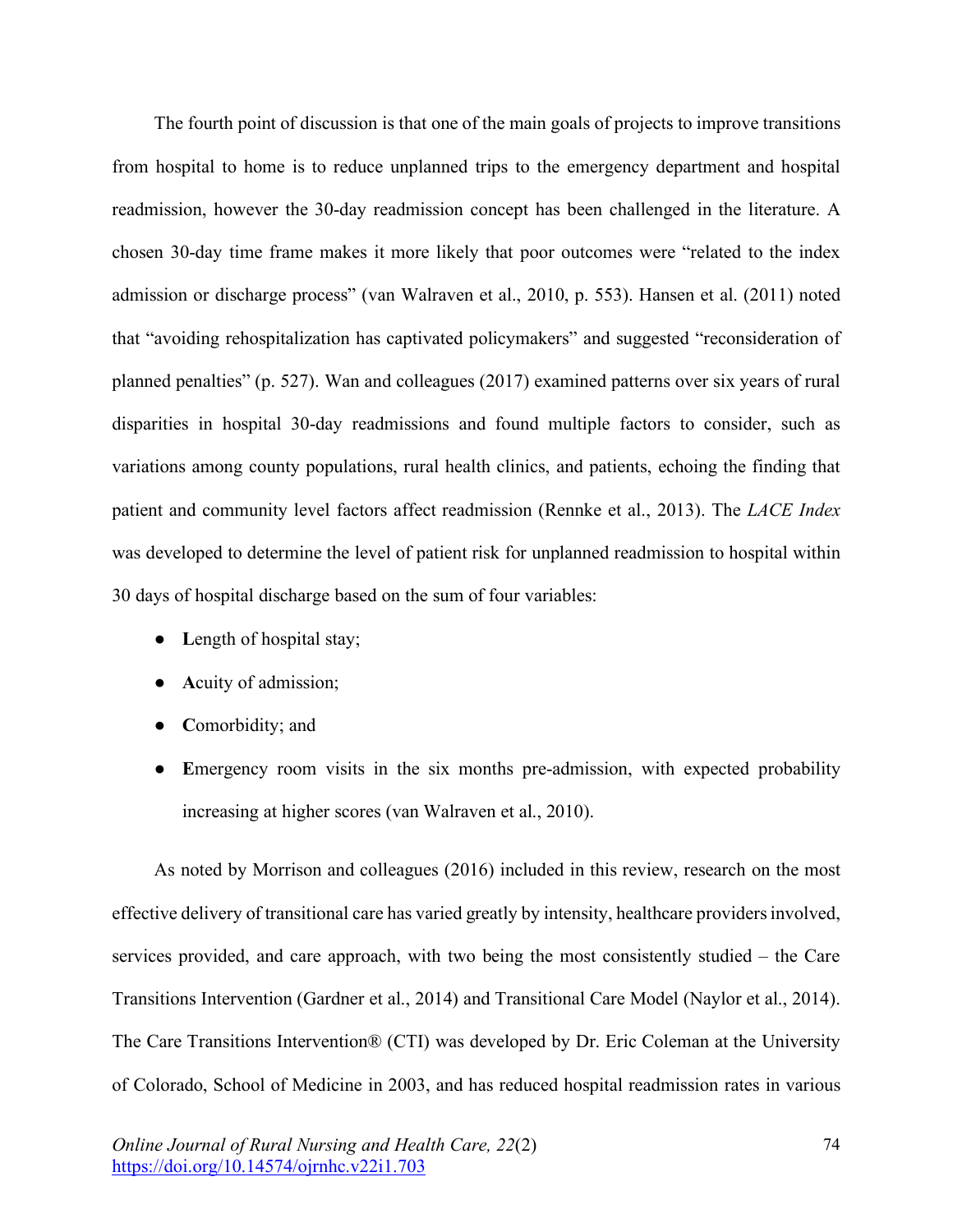patient populations who work with a Transitions Coach® to ensure their needs are met during transition from hospital to home with five encounters over 30 days: a hospital visit, if possible, a home visit, and three follow-up phone calls (Care Transitions, n.d.). The CTI has a "patientcentered focus" to ensure patient care needs are met, with explicit attention to medication reconciliation and enhancing healthcare continuity (Coleman et al., 2006, 1827).

The Transitional Care Model (TCM) has been tested and refined by a multidisciplinary (doctors, other nurses, social workers, discharge planners, pharmacists, and others) research team at the University of Pennsylvania since 1991 (Naylor et al., 2009). The TCM provides comprehensive hospital discharge planning and follow-up at home for chronically ill high-risk older adults, led by the Transitional Care Nurse (TCN), who follows patients from hospital to home, providing services designed to streamline care plans, interrupt patterns of frequent acute hospital and emergency department use, and prevent decline in health status. Randomized controlled trials of the TCM found significant reduction in rehospitalizations, emergency department visits, and healthcare costs after patient discharge (Naylor et al., 2004, 2014).

The final point of discussion arises from the noticeable engagement of nurses in most of the reviewed studies (25/28). Nursing is important during transitions from hospital to home since little happens in healthcare without going through the hands of a nurse (Allen, 2015). An integrative review of 25 studies evaluating transitional care interventions for patients with heart failure (HF) found that the majority (15) were delivered by nurses, which the authors note "confirmed that nurses are the most important healthcare providers of transitional care for patients with HF" (Ba et al., 2020, p. 14). The reviewed study by Morrison and colleagues (2016) also noted that most transitional care programs in the literature are multidisciplinary teams with care directed by Advance Practice Nurses, although some rely on other professionals.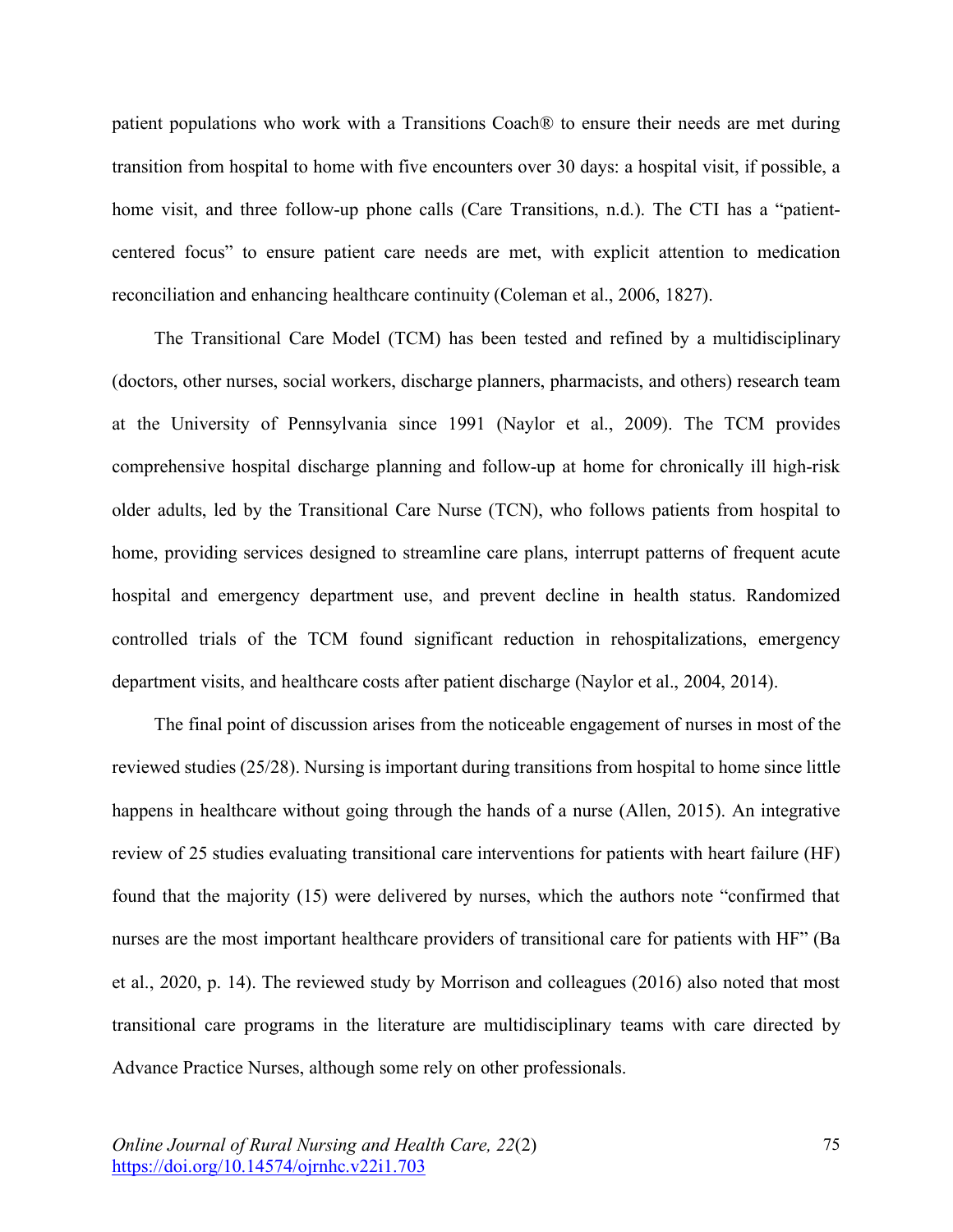As noted in mixed methods study comparing outcomes of discharge planning and follow-up care by nurses (APN, expert, and novice) for elders with chronic healthcare conditions, there are ethical limitations to examining care by different providers, making it difficult to assess the effectiveness of different types of transitional care (Jeangsawang et al., 2012). In a more recent study, there were difficulties determining causality in a large multi-year multi-phase mixed methods comparison of care transition strategies to improve patient care funded by the Patient-Centered Outcomes Research Institute (Li et al., 2021). Key findings include that during care transitions, patients and family caregivers want to feel cared for and cared about by medical providers; a clear understanding of who is responsible for their health care; and to feel prepared to implement their care plan when discharged from the hospital (Li et al., 2021). Transition care strategies emphasizing "trust, plain-language communication, and tailored care planning" with "bridging activities" pre- and post-discharge were consistently and strongly associated with reduced health care use and improved patient-reported outcomes and experiences (p. 29). Some study sites were identified as rural based on zip code population, health literacy was identified as requiring help filling out medical/hospital forms or survey language being non-English, and some statistics were provided, but there was no discussion of these topics in the lengthy report.

#### **Recommendations**

As Levine (1998) noted, "… discharge planning should make the hospital-to-home transition a smooth one" (p. 25). Drawing from this review, recommendations to promote smooth transitions to reduce return emergency visits and hospital readmissions in rural settings include:

- ●Attention to discharge residential location and availability of supports and services.
- ●Clearly defined standards of discharge care practice, responsibilities, and accountability.
- ●Improved standardized discharge instructions and checklists for specific conditions.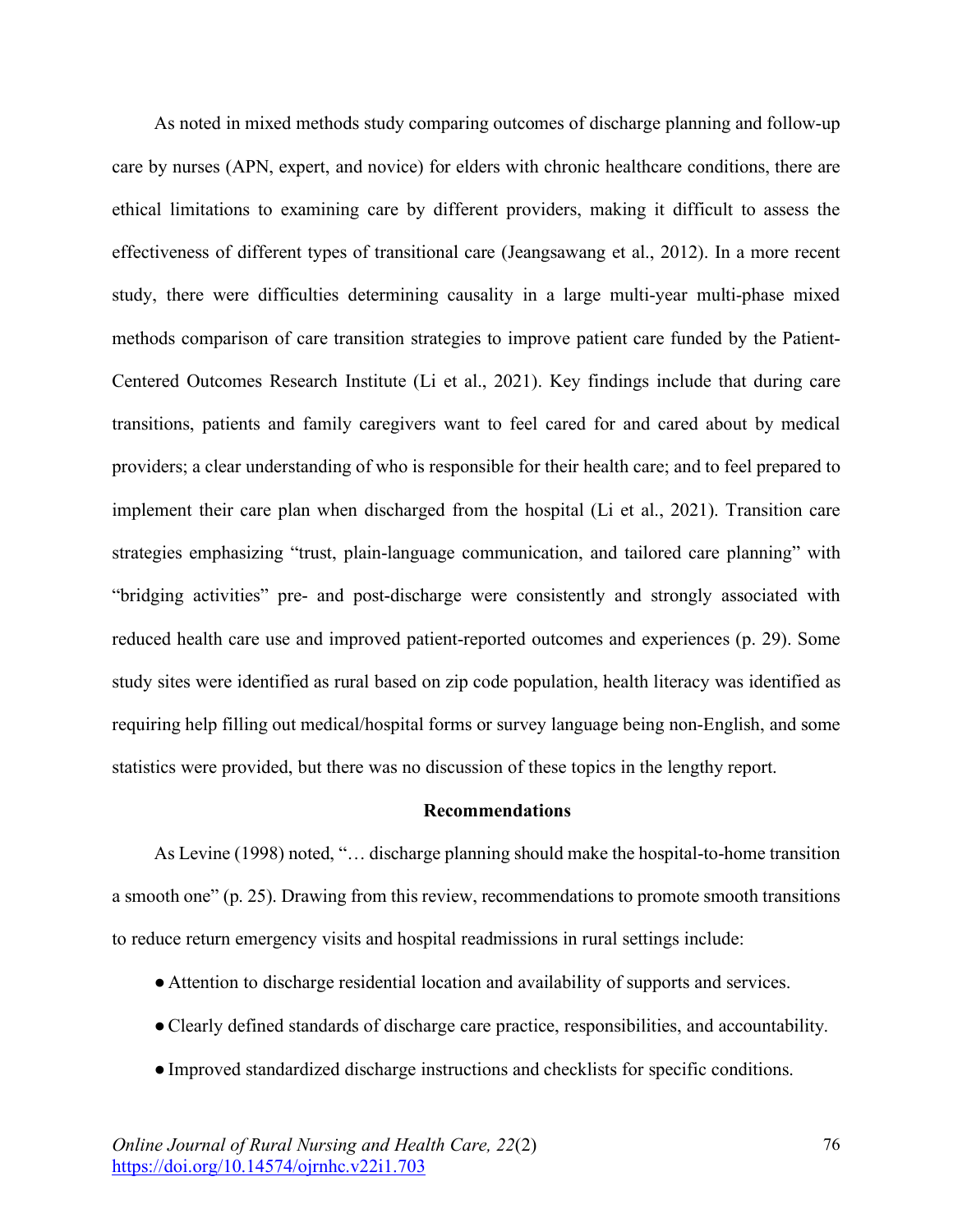●Improved discharge planning and care coordination with careful consideration to assessing discharge needs from patient perspectives and including carers if possible.

●Standardization of hospital- and home-based rehabilitation (i.e. cardiac and stroke).

●Written communication such as two-way booklets between care settings and patient journals/logbooks for symptoms such as pain. All verbal and written communication must be clear and understandable in plain language for patients and carers.

- ●Potential role for telehealth, including input via video conference from specialists.
- ●Use of a transitional care model for planning and discharge purposes.
- More engagement of nurses in the planning process.

Further research is recommended, and in addition to patient-centred care, topics missing from the papers reviewed provide opportunities, such as gender and age differences, financial factors, the acute/primary care disconnection, most effective communication methods to promote quality patient outcomes, variations in programs, and health literacy. In cross-sectional analysis of 384 patients transitioning from hospital to home, findings indicate that those who screened with inadequate basic health literacy had more transitional care needs and were associated with inadequate caregiver support, which increased patient vulnerability (Boyle et al., 2017).

#### **Limitations**

One limitation is that excluding papers not in English may reduce the findings, and another is that papers in the scoping review primarily represent the western conceptualization of rural. This review may have missed some published work, and a single reviewer of the majority of full-text papers and for data extraction may have missed some information. Critical appraisal of papers and instruments used was not completed in this scoping review, consistent with guidance from the literature (Arksey & O'Malley, 2005; Levac et al., 2010; Peters et al., 2020).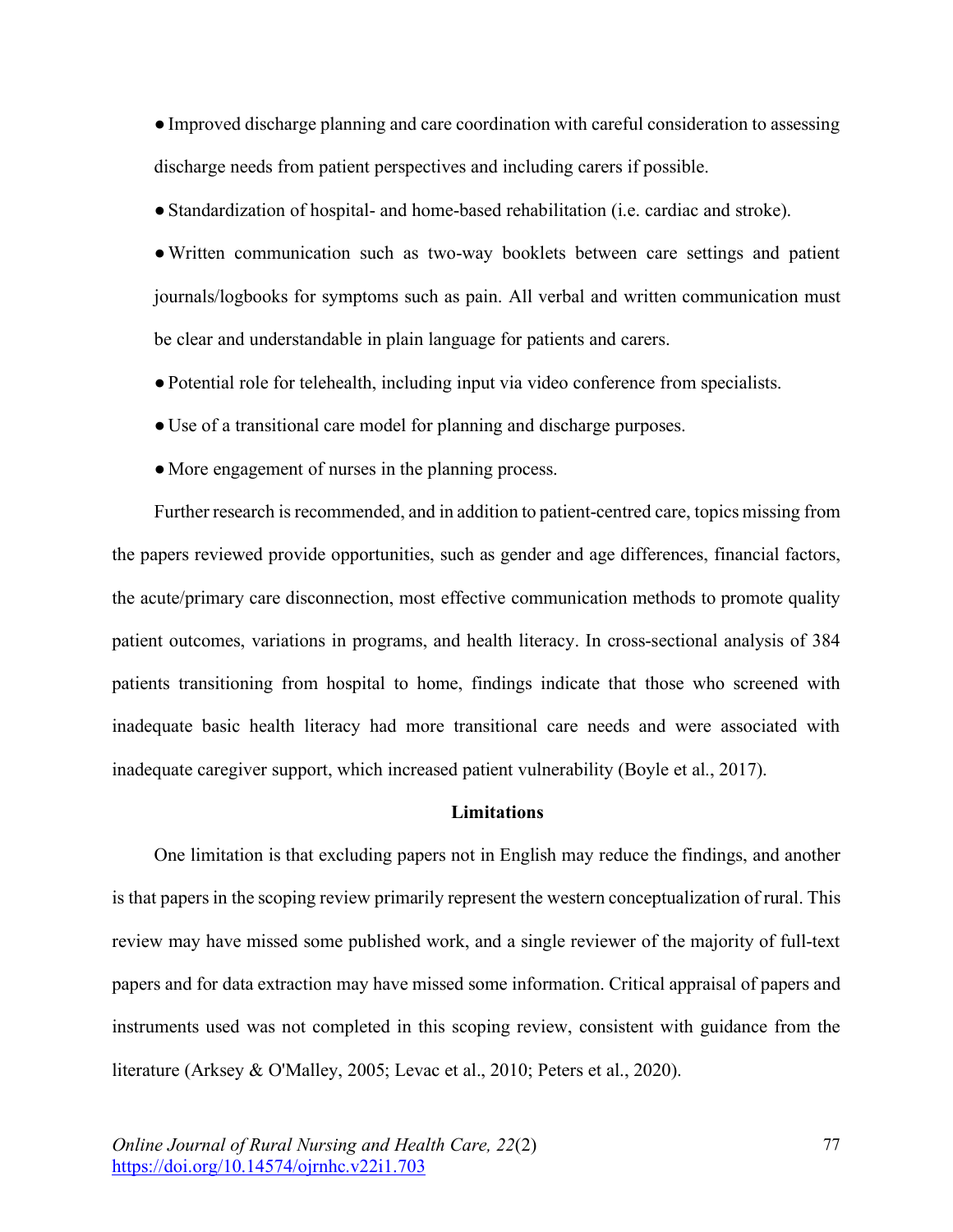# **Conclusion**

In the first month after discharge patients are at risk for "post-hospital syndrome...(a) transient period of vulnerability" (Krumholz, 2013, p. 100), and unplanned readmission may occur, making transition care important as a preventive mechanism. This scoping review was guided by the research question: How do adults experience hospital to home transitions in rural settings? Findings about common factors that improve or hinder rural patient transition experiences resulted in several recommendations to improve discharge processes in rural settings. Gaps in the evidence base provide information to guide future research opportunities.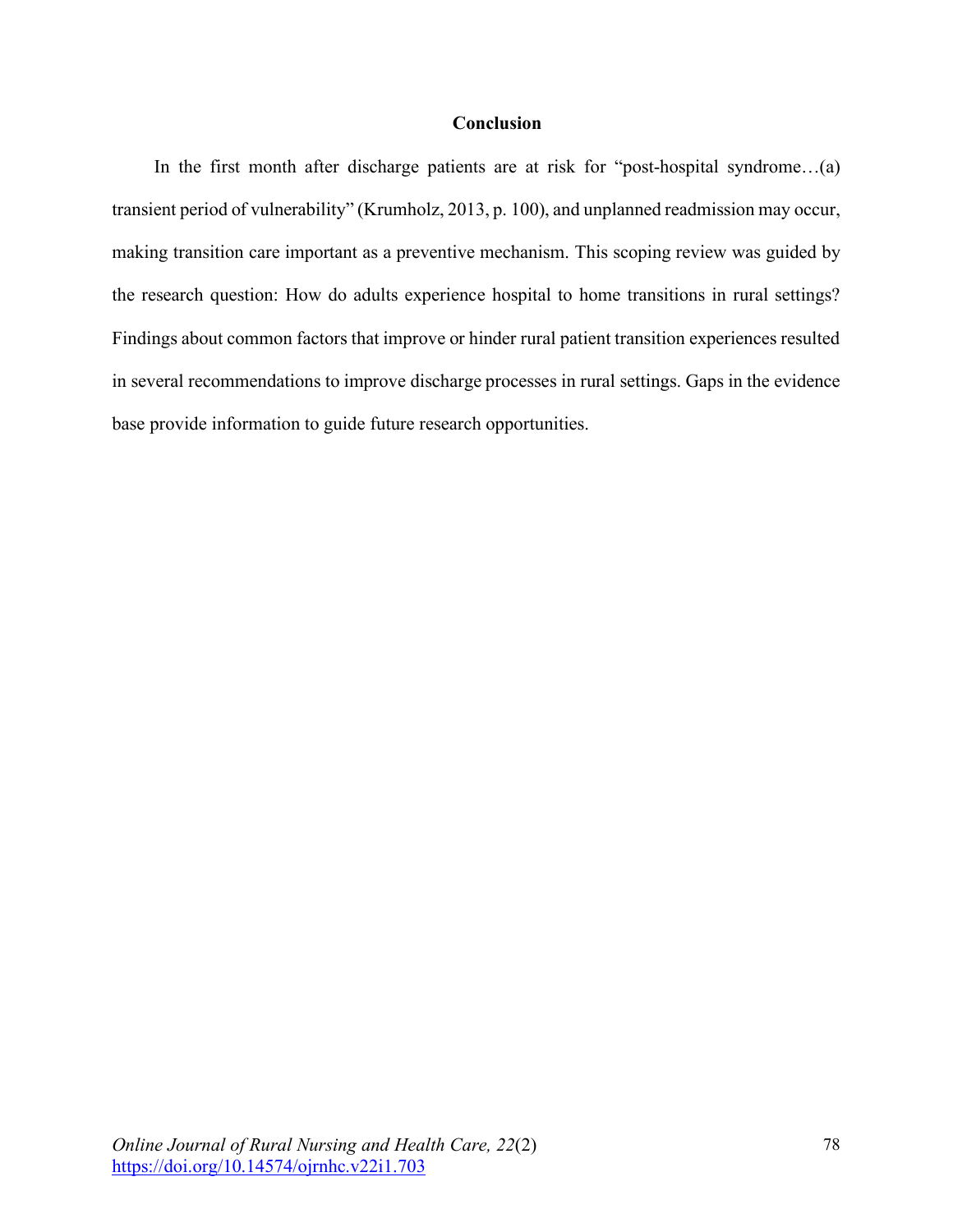#### **References**

- Allen, D., Lyne, P., & Griffiths, L. (2002). Studying complex caring interfaces: Key issues arising from a study of multi-agency rehabilitative care for people who have suffered a stroke. *Journal of Clinical Nursing*, *11*(3), 297-305. https://doi.org/10.1046/j.1365- 2702.2002.00555.x
- Allen, D. (2015). 'Organizing Work' Nurses' invisible contribution to healthcare quality and safety. Inaugural Florence Nightingale Foundation Lecture, Manchester, UK. https://www.youtube.com/watch?v=hFpYdGCi\_CI
- Alzghoul, M. M., & Jones-Bonofiglio, K. (2020). Nurses' tension-based ethical decision making in rural acute care settings. *Nursing Ethics, 27*(4), 1032-1043. https://doi.org/10.1177/0969733020906594
- Arksey, H., & O'Malley, L. (2005). Scoping studies: Towards a methodological framework. *International Journal of Social Research Methodology*, *8*(1), 19-32. https://doi.org/10.1080/1364557032000119616
- Askim, T., Rohweder, G., Lydersen, S., & Indredavik, B. (2004). Evaluation of an extended stroke unit service with early supported discharge for patients living in a rural community. A randomized controlled trial. *Clinical Rehabilitation*, *18*, 238-248. https://doi.org/10.1191/0269215504cr752oa
- Ba, H., Son, Y., Lee, K., & Kim, B. (2020). Transitional care interventions for patients with heart failure: An integrative review. *International Journal of Environmental Research and Public Health*, *17*(8), Article 2925. https://doi.org/10.3390/ijerph17082925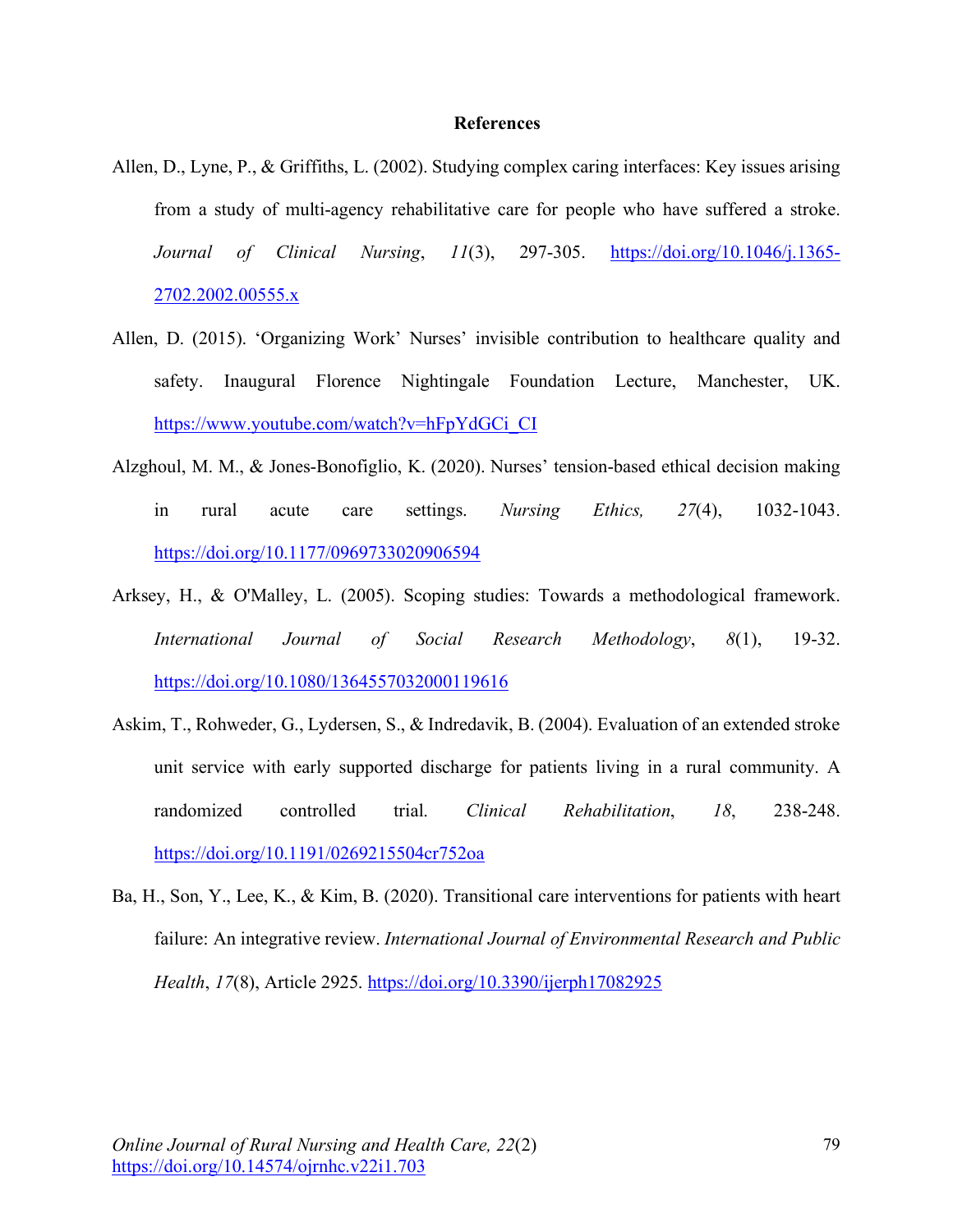- Baldwin, K. M., Black, D., & Hammond, S. (2014). Developing a rural transitional care community case management program using clinical nurse specialists. *Clinical Nurse Specialist*, *28*(3),147-155. https://doi.org/10.1097/nur.0000000000000044
- Bar-Zeev, S. J., Barclay, L., Farrington, C., & Kildea, S. (2012). From hospital to home: The quality and safety of a postnatal discharge system used for remote dwelling Aboriginal mothers and infants in the top end of Australia. *Midwifery*, *28*(3), 366-373. https://doi.org/10.1016/j.midw.2011.04.010
- Barry, M. J., & Edgman-Levitan, S. (2012). Shared decision making The pinnacle of patientcentered care. *New England Journal of Medicine*, *366*(9), 780-781. https://doi.org/10.22605/RRH1532
- Bennett, K. J., Probst, J. C., Iyer, M., & Glover, S. (2012). Missing the handoff: Posthospitalization follow-up care among rural Medicare beneficiaries with diabetes. *Rural and Remote Health*, *12*, Article 2097. https://doi.org/10.22605/RRH2097
- Blair, J., Corrigall, H., Angus, N. J., Thompson, D. R., & Leslie, S. (2011). Home versus hospitalbased cardiac rehabilitation: A systematic review. *Rural and Remote Health, 11*. Article 1532. https://www.rrh.org.au/journal/article/1532
- Bolch, D., Johnston, J. B., Giles, L. C., Whitehead, C., Phillips, P., & Crotty, M. (2005). Hospital to home: An integrated approach to discharge planning in a rural South Australian town. *Australian Journal of Rural Health*, *13*, 91–96. https://doi.org/10.1111/j.1440- 1854.2005.00660.x
- Boyle, J., Speroff, T., Worley, K., Cao, A., Goggins, K., Dittus, R., Kripalani, S. (2017). Low health literacy is associated with increased transitional care needs in hospitalized patients. *Journal of Hospital Medicine*, 12(11), 918-924. http://doi.org/10.12788/jhm.2841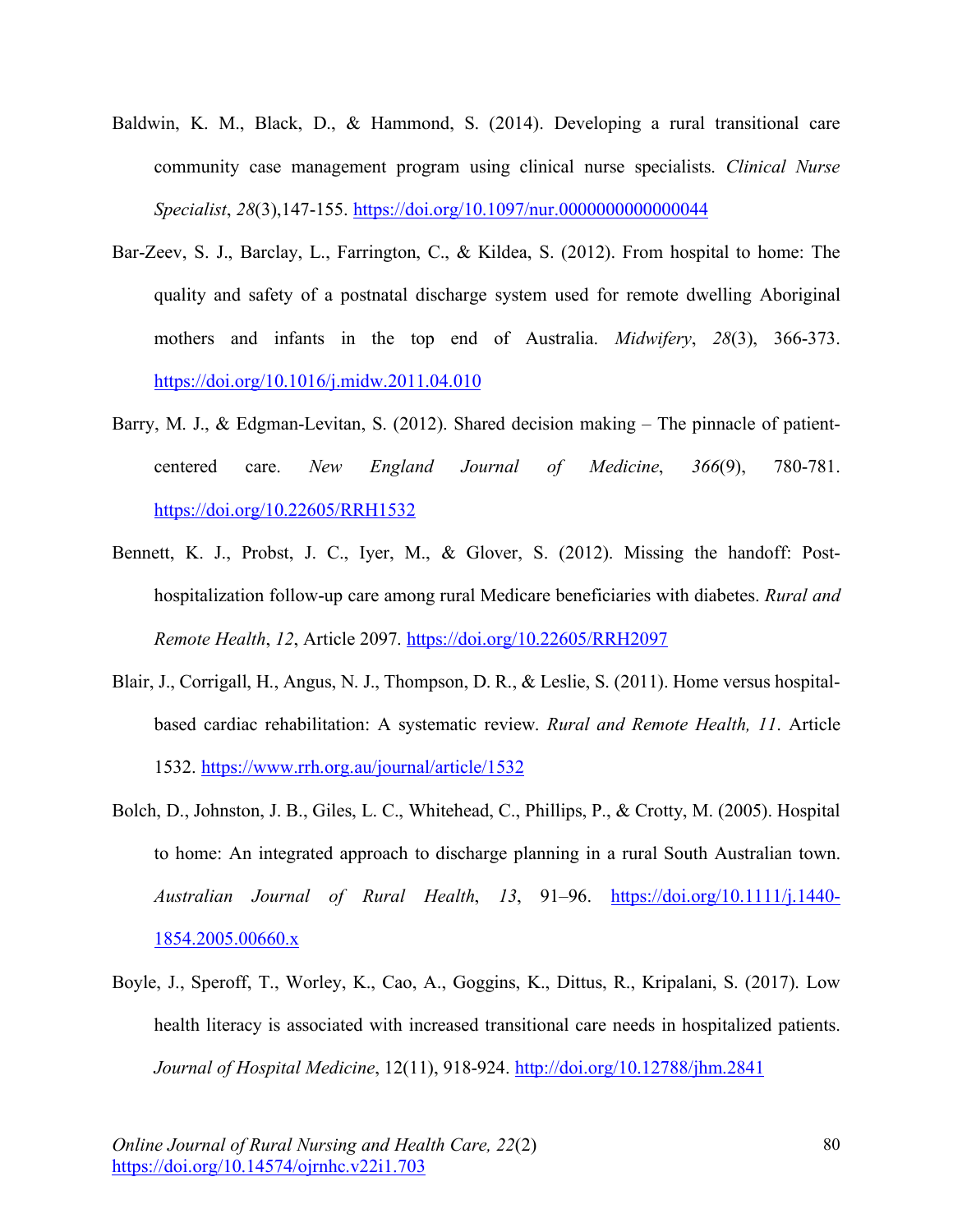- Canadian Institute for Health Information (2012). *All-cause readmission to acute care and return to the emergency department.* https://publications.gc.ca/collections/collection 2013/iciscihi/H118-93-2012-eng.pdf
- Canadian Institute for Health Information. (2018). *In pursuit of health equity: Defining stratifiers for measuring health inequality — A focus on age, sex, gender, income, reduction and geographic location*. https://www.cihi.ca/sites/default/files/document/defining-stratifiersmeasuring-health-inequalities-2018-en-web.pdf

Care Transitions Intervention. (n.d.). *About CTI: History*. https://caretransitions.health/about

- Coleman, E. A., & Boult, C. (2003). Improving the quality of transitional care for persons with complex care needs. *Journal of the American Geriatrics Society*, *51*(4), 556-557. https://doi.org/10.1046/j.1532-5415.2003.51186.x
- Coleman, E. A., Parry, C., Chalmers, S., & Min, S. (2006). The care transitions intervention: Results of a randomized controlled trial. *Archives of Internal Medicine*, *166*(17), 1822-1828. https://doi.org/10.1001/archinte.166.17.1822
- Cui, X., Zhou, X., Ma, L-l., Sun, T-W., Bishop, L., Gardiner, F. W., & Wang, L. (2019). A nurseled structured education program improves self-management skills and reduces hospital readmissions in patients with chronic heart failure: A randomized controlled trial in China. *Rural and Remote Health, 19*(2). Article 5720. https://doi.org/10.22605/RRH5270
- Daudt, H. M. L., van Mossel, C., & Scott, S. J. (2013). Enhancing the scoping study methodology: A large, inter-professional team's experience with Arksey and O'Malley's framework. *BMC Medical Research Methodology, 13*. Article 48. https://doi.org/10.1186/1471-2288-13-48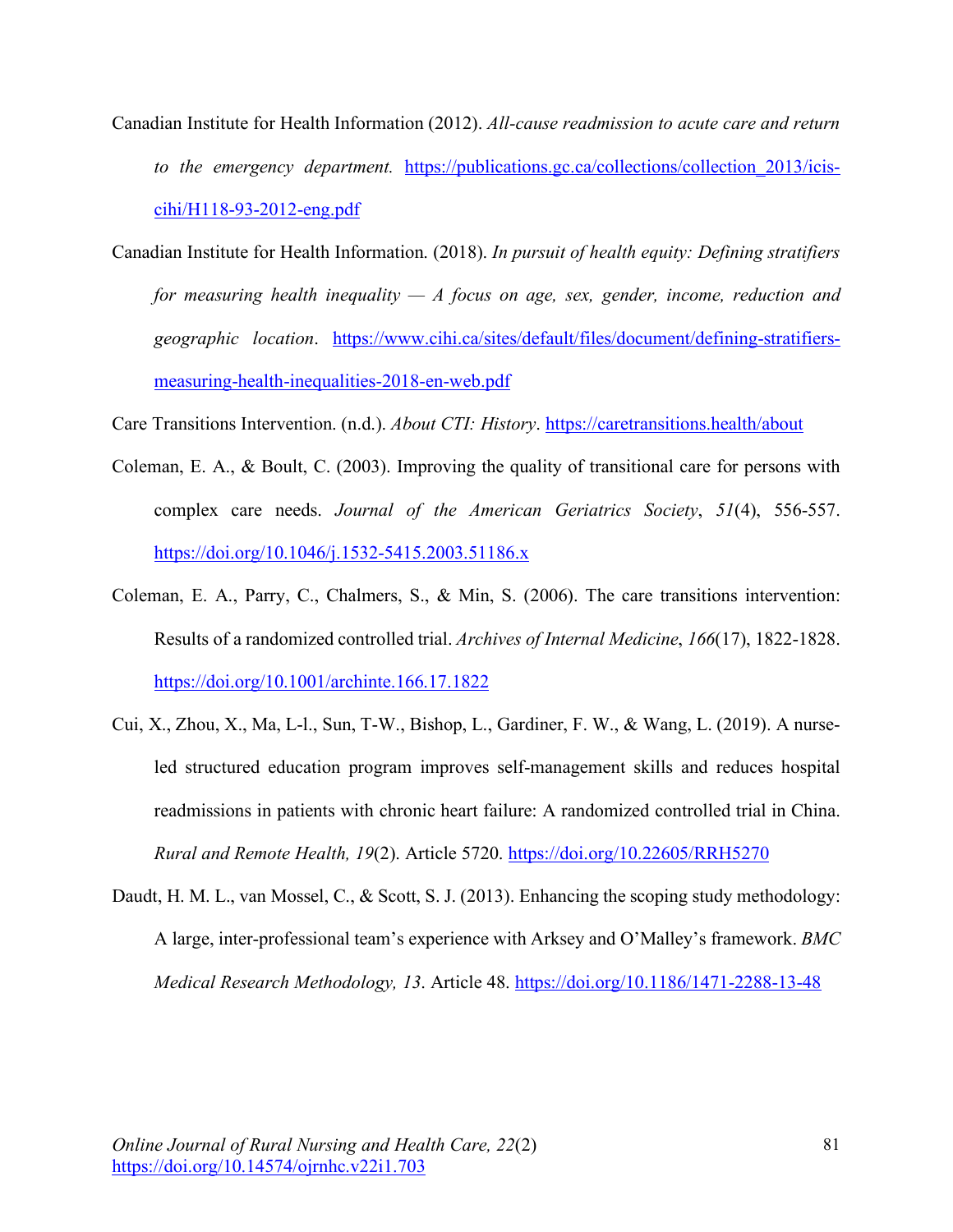- Dellasega, C. A., & Fisher, K. M. (2001). Posthospital home care for frail older adults in rural locations. *Journal of Community Health Nursing, 18*(4), 247-260. https://doi.org/10.1207/S15327655JCHN1804\_05
- Dellasega, C., Orwig, D., Ahern, F., & Lenz, E. (1999). Postdischarge medication use of elderly cardiac patients from urban and rural locations. *Journal of Gerontology*, *54*(10), M514- M520. https://doi.org/10.1093/gerona/54.10.M514
- Dellasega, C., & Zerbe, T. M. (2002). Caregivers of frail rural older adults: Effects of an advanced practice nursing intervention. *Journal of Gerontological Nursing, 28*(10), 40-49. https://doi.org/10.3928/0098-9134-20021001-11
- Deng, A., Yang, S., & Xiong, R. (2020). Effects of an integrated transitional care program for stroke survivors living in a rural community: A randomized controlled trial. *Clinical Rehabilitation, 34*(4) 524–532. https://doi.org/10.1177/0269215520905041
- Eassey, D., McLachlan, A. J., Brien, J., Krass, I., & Smith, L. (2017). "I have nine specialists. They need to swap notes!" Australian patients' perspectives of medication-related problems following discharge from hospital. *Health Expectations, 20*(5), 1114-1120. https://doi.org/10.1111/hex.12556
- Ekdahl, A. W., Linderholm, M., Hellström, I., Andersson, L., & Friedrichsen, M. (2012). 'Are decisions about discharge of elderly hospital patients mainly about freeing blocked beds?' A qualitative observational study. *BMJ Open*, *2*(6). https://doi.org/10.1136/bmjopen-2012- 002027
- Elliot, V. L., Morgan, D., Kosteniuk, J., Chow, A. F., Bayly, M. (2019). Health-related stigma of noncommunicable neurological disease in rural adult populations: A scoping review. *Health and Social Care in the Community, 27*(4), e158–e188. https://doi.org/10.1111/hsc.12694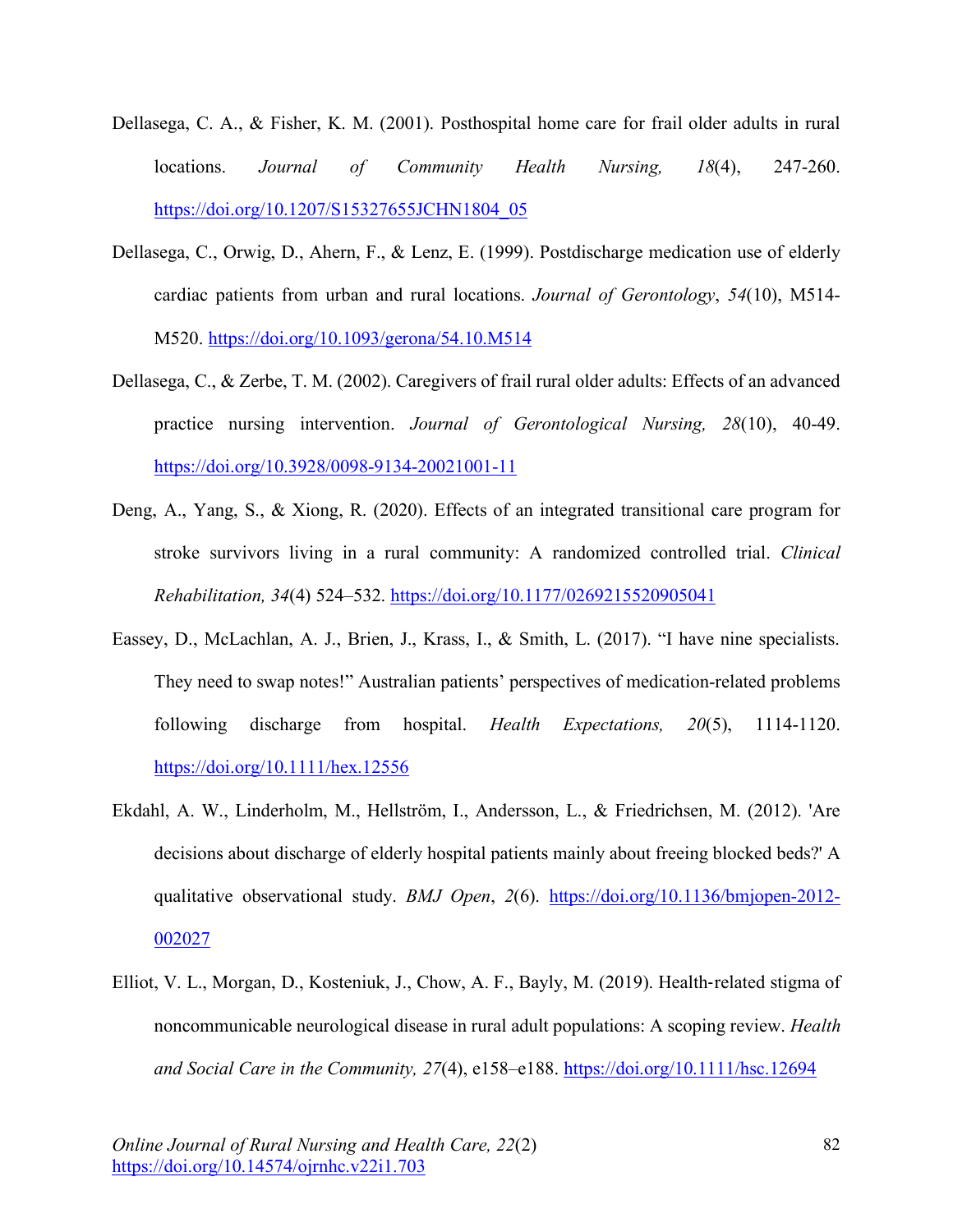- Fox, M. T., Sidani, S., Butler, J. I., Skinner, M. W., & Alzghoul, M. (2019). Protocol of a multimethod descriptive study: Adapting hospital-to-home transitional care interventions to the rural healthcare context in Ontario, Canada. *BMJ Open, 9*. http://dx.doi.org/10.1136/bmjopen-2018-028050
- Fox, M. T., Butler, J. I., Sidani, S., Durocher, E., Nowrouzi-Kia, B., Yamada, J., Dahlke, S., & Skinner, M. W. (2020). Collaborating with healthcare providers to understand their perspectives on a hospital-to-home warning signs intervention for rural transitional care: Protocol of a multimethod descriptive study. *BMJ Open*, *10.*  https://doi.org/10.1136/bmjopen-2019-034698
- Frohmader, T. J., Lin, F., & Chaboyer, W. P. (2018). Structures, processes and outcomes of the Aussie Heart Guide Program: A nurse mentor supported home based cardiac rehabilitation program for rural patients with acute coronary syndrome. *Australian Critical Care, 31*(2), 93-100. https://doi.org/10.1016/j.aucc.2017.03.002
- Gardner, R., Li, Q., Baier, R. R., Butterfield, K., Coleman, E. A., & Gravenstein, S. (2014). Is implementation of the care transitions intervention associated with cost avoidance after hospital discharge? *Journal of General Internal Medicine, 29*(6), 878–884. https://doi.org/10.1007/s11606-014-2814-0
- Gerteis, M., Edgman-Levitan, S., Daley J., & Delbanco T. L. (1993). *Through the patient's eyes: Understanding and promoting patient-centered care*. Jossey-Bass.
- Hansen, L. O., Young, R. S., Hinami K., Leung, A., & Williams, M. V. (2011). Interventions to reduce 30-day rehospitalization: A systematic review. *Annals of Internal Medicine, 155*(8), 520-528. https://doi.org/10.7326/0003-4819-155-8-201110180-00008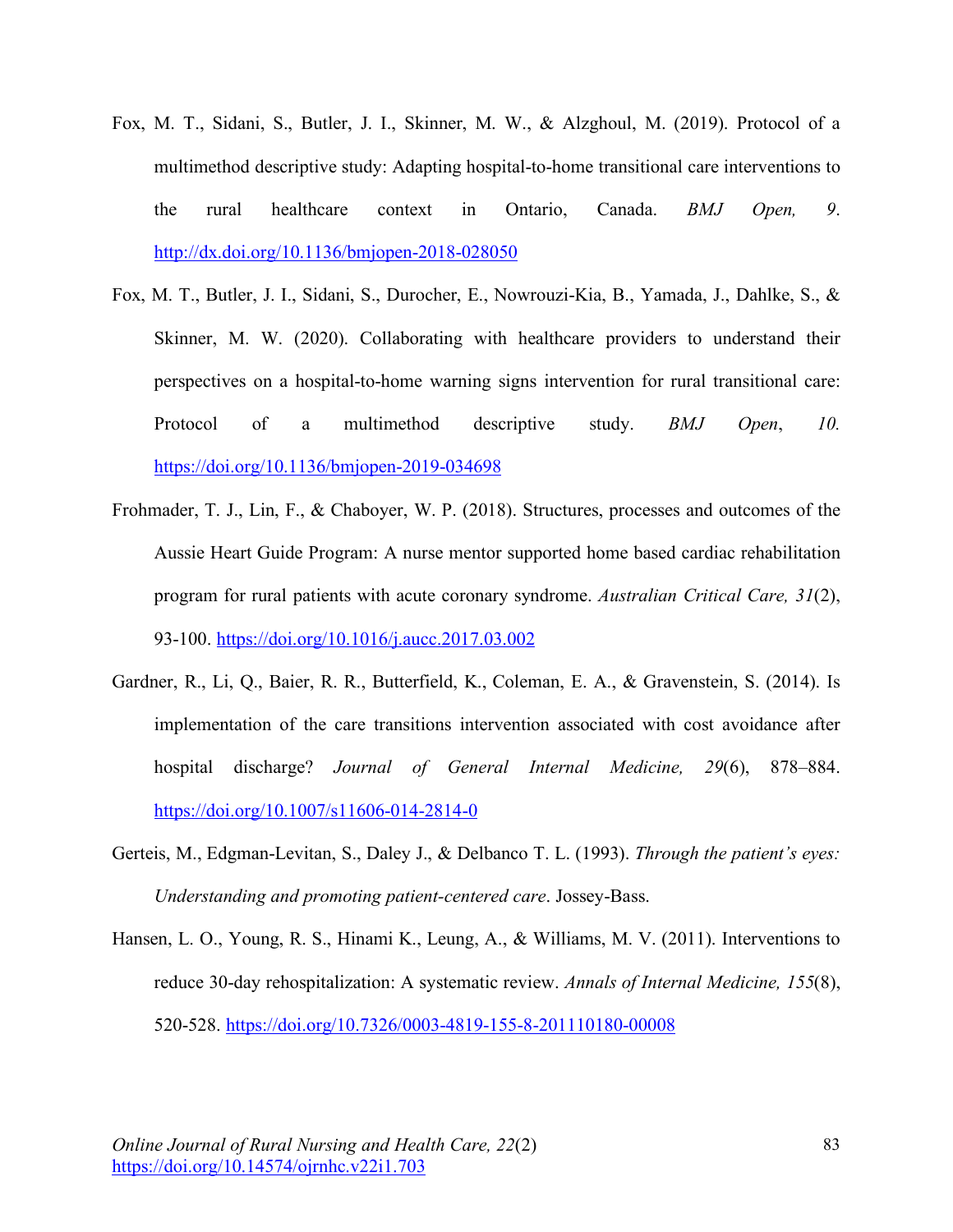- Henning-Smith, C., Kozhimannil, K., & Prasad, S. (2019). Barriers to nursing home care for nonelderly rural residents. *Journal of Applied Gerontology, 38*(12), 1708–1727. https://doi.org/10.1177/0733464817746772
- Holland, D. E., & Harris, M. R. (2007). Discharge planning, transitional care, coordination of care, and continuity of care: Clarifying concepts and terms from the hospital perspective. *Home Health Care Services Quarterly, 26*(4), 3-19. https://doi.org/10.1300/J027v26n04\_02
- Jeangsawang, N., Malathum, P., Panpakdee, O., Brooten, D., & Nityasuddhi, D. (2012). Comparison of outcomes of discharge planning and post-discharge follow-up care, provided by advanced practice, expert-by-experience, and novice nurses, to hospitalized elders with chronic healthcare conditions. *Pacific Rim International Journal of Nursing Research, 16*(4), 343–360. https://he02.tci-thaijo.org/index.php/PRIJNR/article/view/5574
- Johnson, J. E., Weinert, C., & Richardson, J. K. (1998). Rural residents' use of cardiac rehabilitation programs. *Public Health Nursing, 15*(4), 288-296. https://doi.org/10.1111/j.1525-1446.1998.tb00352.x
- Johnson, H., Forbes, D., Egan, M., Stolee, P., & Chesworth, B. (2013). Hip fracture care in rural southwestern Ontario: An ethnographic study of patient transitions and physiotherapy handoffs. *Physiotherapy Canada, 65*(3), 266-275. https://doi.org/10.3138/ptc.2012-19
- Kealy-Bateman, W., Ouliaris, C., Viglione, L., Wetton, R., & Bullen, P. (2021). Use of a quality improvement strategy to introduce co-design of the mental health discharge plan in rural and remote New South Wales. *Australian Journal of Rural Health, 29*(4), 596–600. https://doi.org/10.1111/ajr.12738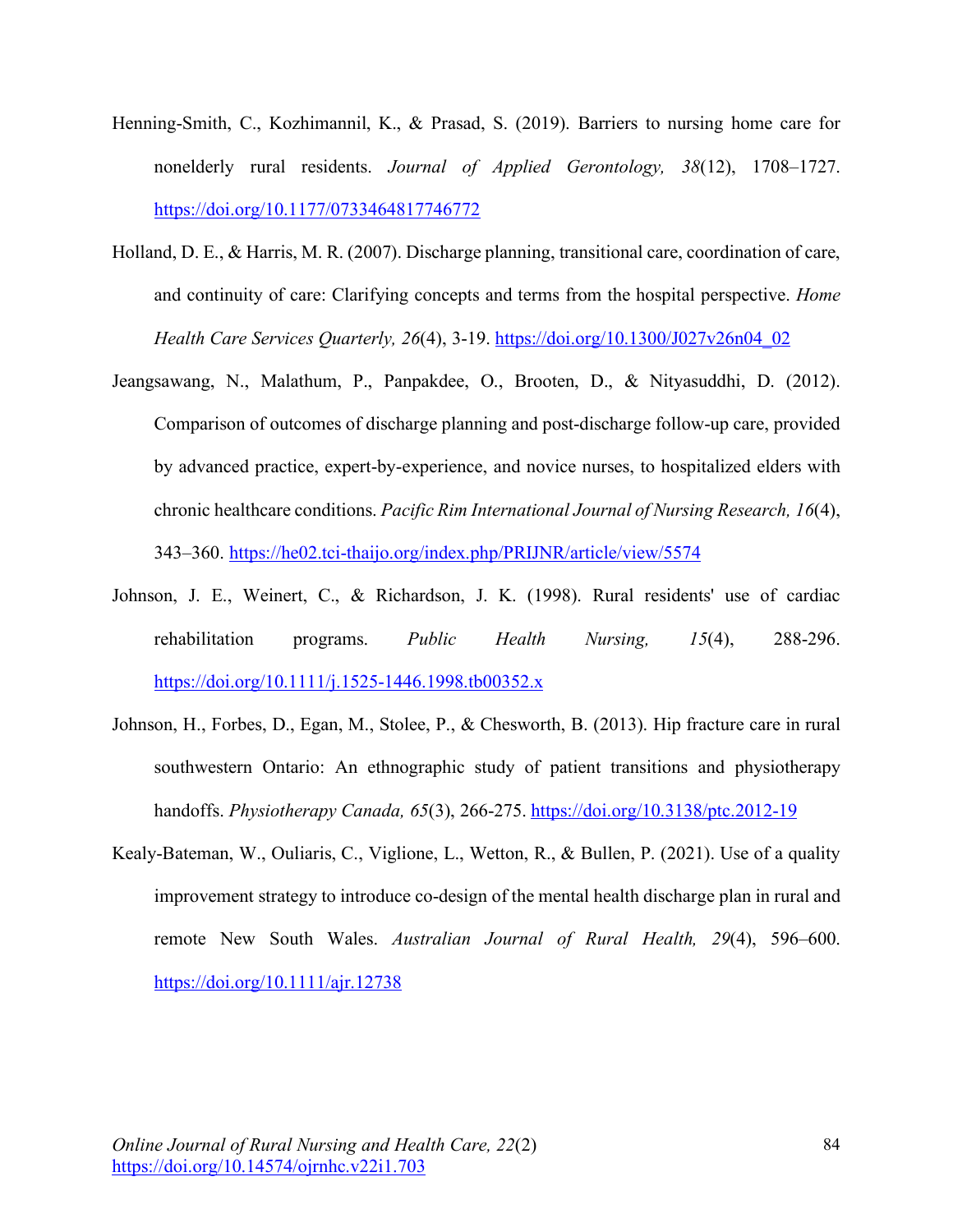- Khalil, H., Peters, M., Godfrey, C. M., McInerney, P., Soares, C. B., & Parker, D. (2016). An evidence-based approach to scoping reviews. *Worldviews on Evidence-Based Nursing*, 13(2), 118-123. https://doi.org/10.1111/wvn.12144
- Kind, A. J. H., Jensen, L., Barczi, S., Bridges, A., Kordahl, R., Smith, M. A., & Asthana, S. (2012). Low-cost transitional care with nurse managers making mostly phone contact with patients cut rehospitalization at a VA hospital. *Health Affairs, 31*(12), 2659-2668. https://doi.org/10.1377/hlthaff.2012.0366
- Kitzman, P., Hudson, K., Sylvia, V., Feltner, F., & Lovins, J. (2017). Care coordination for community transitions for individuals post-stroke returning to low-resource rural communities. *Journal of Community Health, 42*(3), 565-572. https://doi.org/10.1007/s10900-016-0289-0
- Krumholz, H. M. (2013). Post-hospital syndrome: An acquired, transient condition of generalized risk. *New England Journal of Medicine, 368*(2), 100–102. https://doi.org/10.1056/NEJMp1212324
- Levac, D., Colquhoun, H., & O'Brien, K. K. (2010). Scoping studies: Advancing the methodology. *Implementation Science, 5*(69). https://doi.org/10.1186/1748-5908-5-69
- Levine C. (1998). *Rough crossings: Family caregivers odysseys through the health care system*. New York: United Hospital Fund of New York. https://uhfnyc.org/media/filer\_public/56/78/56789499-8da7-43b5-a30d $ab04fdda984a/1998 - rough crossings.pdf$
- Li, J., Stromberg, A., Clouser, J. M., Du, G., Dai, C., Adu, A., Vundi, N., Mays, G., Brock, J., Gass, B., Nguyen, H., Mittman, B., Levine, C., Davis, T., Jack, B., Mitchell, S., Carpenter, D., Sorra, J., Williams, M. V. (2021). *Comparing groups of care transition strategies to*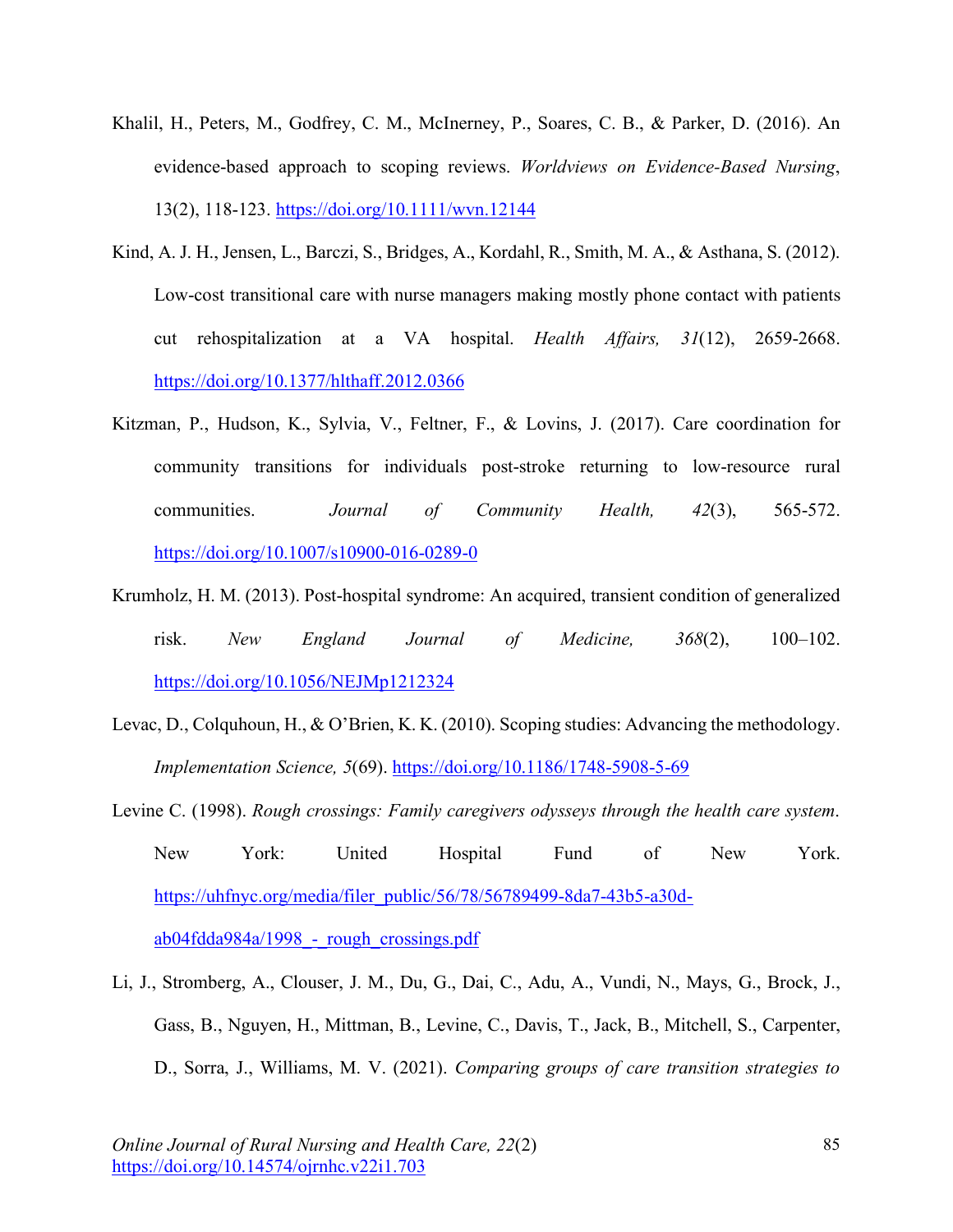*improve care—The ACHIEVE study*. Patient-Centered Outcomes Research Institute (PCORI). https://doi.org/10.25302/03.2021.TC.140314049

- Lim, S. M., Palethorpe, N., & Rodger, S. (2012). Understanding the common inter-rater reliability measures. *International Journal of Therapy and Rehabilitation, 19*(9), 488-496. https://doi.org/10.12968/ijtr.2012.19.9.488
- Löf, M., Svalenius, E. C., & Persson, E. K. (2006). Factors that influence first-time mothers' choice and experience of early discharge. *Scandinavian Journal of Caring Sciences, 20*(3), 323-330. https://doi.org/10.1111/j.1471-6712.2006.00411.x
- Moher, D., Liberati, A., Tetzlaff, J., Altman, D, & The PRISMA Group (2009). Preferred reporting items for systematic reviews and meta-analyses: The PRISMA statement. *PLoS Medicine, 6*(7). e1000097 https://doi.org/10.1371/journal.pmed.1000097
- Morgan, D., Kosteniuk, J., Seitz, D., O'Connell, M. E., Kirk, A., Stewart, N. J., Holroyd-Leduc, J., Daku, J., Hack, T., Hoium, F., Kennett-Russill, D., & Sauter, K. (2019). A five-step approach for developing and implementing a Rural Primary Health Care Model for Dementia: A community–academic partnership. *Primary Health Care Research & Development, 20*(e29), 1–11. https://doi.org/10.1017/S1463423618000968
- Morrison, J., Palumbo, M. V., & Rambur, B. (2016). Reducing preventable hospitalizations with two models of transitional care. *Journal of Nursing Scholarship, 48*(3), 322-329. https://doi.org/10.1111/jnu.12210
- Muus, K., Knudson. A., Klug, M. G., Gokun, J., Sarrazin, M., & Kaboli, P. (2010). Effect of postdischarge follow-up care on readmissions among US veterans with congestive heart failure: A rural-urban comparison. *Rural and Remote Health, 10*(1447). https://doi.org/10.22605/RRH1447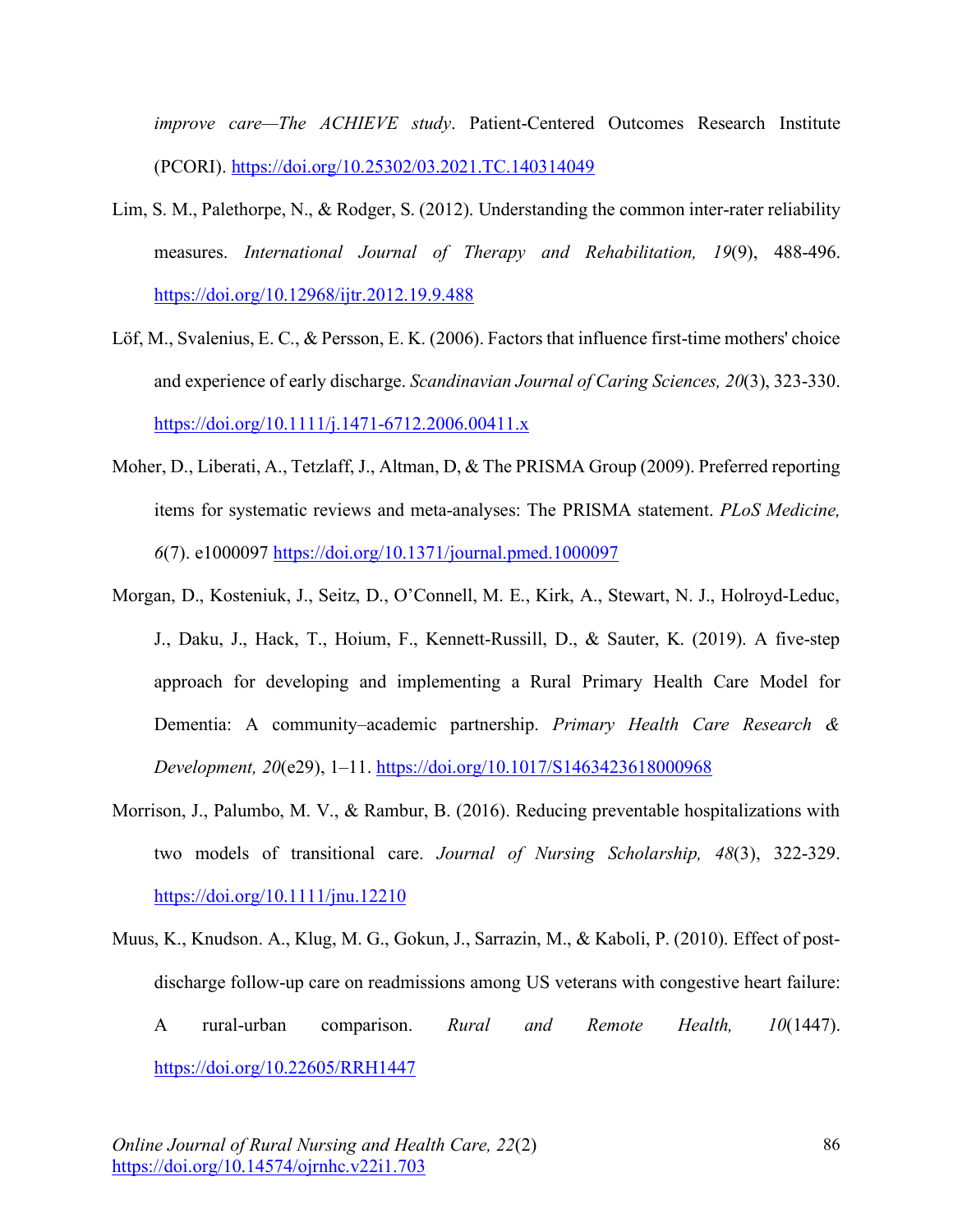- National Research Council (2001). *Crossing the quality chasm: A new health system for the 21st century*. National Academy Press.
- Naylor, M. D., Brooten, D. A., Campbell, R. L., Maislin, G., McCauley, K. M., & Schwartz, J. S. (2004). Transitional care of older adults hospitalized with heart failure: A randomized clinical trial. *Journal of the American Gerontological Society, 52*(5), 675-684. https://doi.org/10.1111/j.1532-5415.2004.52202.x
- Naylor, M. D., Feldman, P. H., Keating, S., Koren, M., Kurtzman, E. T., Maccoy, M. C., & Krakauer, R. (2009). Translating research into practice: Transitional care for older adults. *Journal of Evaluation in Clinical Practice*, 15(6), 1164-1170. https://doi.org/10.1111/j.1365- 2753.2009.01308.x
- Naylor, M. D., Hirschman, K. B., Hanlon, A. L., Bowles, K. H., Bradway, C., McCauley, K. M., & Pauly, M. V. (2014). Comparison of evidence-based interventions on outcomes of hospitalized, cognitively impaired older adults. *Journal of Comparative Effectiveness Research, 3*(3), 245-257. https://doi.org/10.2217/cer.14.14
- Pesut, B., Laberge, C., Sawatzky, R., Mallinson, J., & Rush, K. (2013). Understanding the landscape: Promoting health for rural individuals after tertiary level cardiac revascularization. *The Journal of Rural Health,* 29, 88–96. https://doi.org/10.1111/j.1748- 0361.2012.00427.x
- Peters, M. D. J., Godfrey, C., McInerney, P., Munn, Z., Tricco, A. C., & Khalil, H. (2020). Chapter 11: Scoping reviews In E. Aromataris & Z. Munn (Eds.). *JBI Manual for Evidence Synthesis*, Joanna Briggs Institute. https://jbi-global-wiki.refined.site/space/MANUAL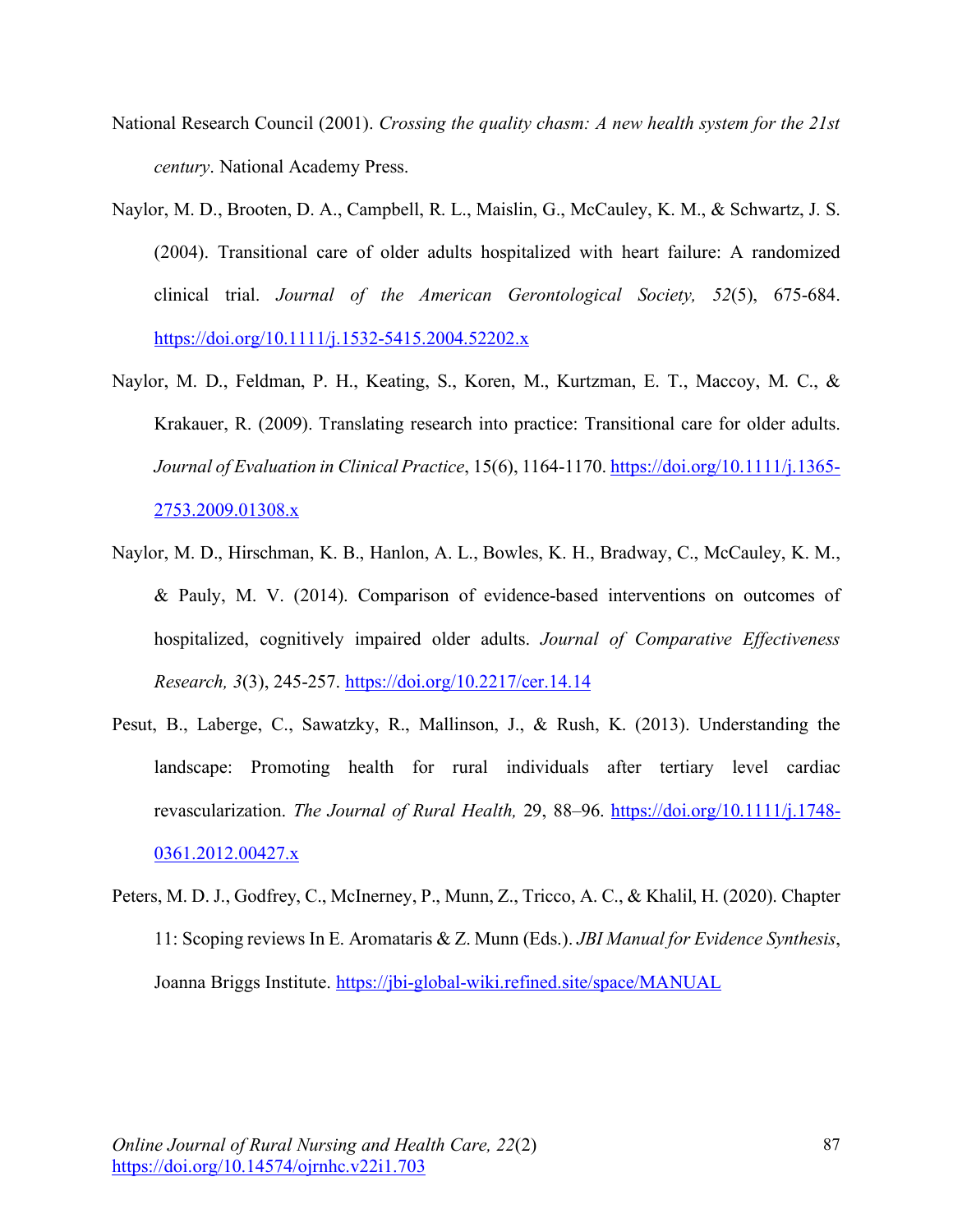- Petitte, T. M., Narsavage, G. L., Chen, Y., Coole, C., Forth, T., & Frick, K. D. (2014). Feasibility study: Home telemonitoring for patients with lung cancer in a mountainous rural area. *Oncology Nursing Forum, 41*(2), 153-161. https://doi.org/10.1188/14.ONF.153-161
- Pollack, A. H., Backonja, U., Miller, A.D., Mishra, S. R., Khelifi, M., Kendall, L., & Pratt, W. (2016). Closing the gap: Supporting patients' transition to self-management after hospitalization. [Proceedings of SIGCHI Conference] *Human Factors in Computing Systems*. https://doi.org/10.1145/2858036.2858240
- Rennke, S., Nguyen, O. K., Shoeb, M. H., Magan, Y., Wachter, R. M., & Ranji, S. R. (2013). Hospital-initiated transitional care interventions as a patient safety strategy: A systematic review. *Annals of Internal Medicine*, 158(5), 433–440. https://doi.org/10.7326/0003-4819- 158-5-201303051-00011
- Reynolds, M. A. H. (2009). Postoperative pain management discharge teaching in a rural population. *Pain Management Nursing, 10*(2), 76-84. https://doi.org/10.1016/j.pmn.2008.07.003
- Roberts, A., Hoddinott, P., Heaney, D., & Bryers, H. (2009). The use of video support for infant feeding after hospital discharge: A study in remote and rural Scotland. *Maternal and Child Nutrition, 5*, 347–357. https://doi.org/10.1111/j.1740-8709.2009.00184.x
- Schultz, A. A. (1997). Identification of needs of and utilization of resources by rural and urban elders after hospital discharge to the home. *Public Health Nursing, 14*(1), 28-36. https://doi.org/10.1111/j.1525-1446.1997.tb00407.x
- Subedi, R., Lawson Greenberg, T. L., & Roshanafshar, S. (2019). Does geography matter in mortality? An analysis of potentially avoidable mortality by remoteness index in Canada. *Health and Medicine, 30*(5), 3-15. http://dx.doi.org/10.25318/82-003-x201900500001-eng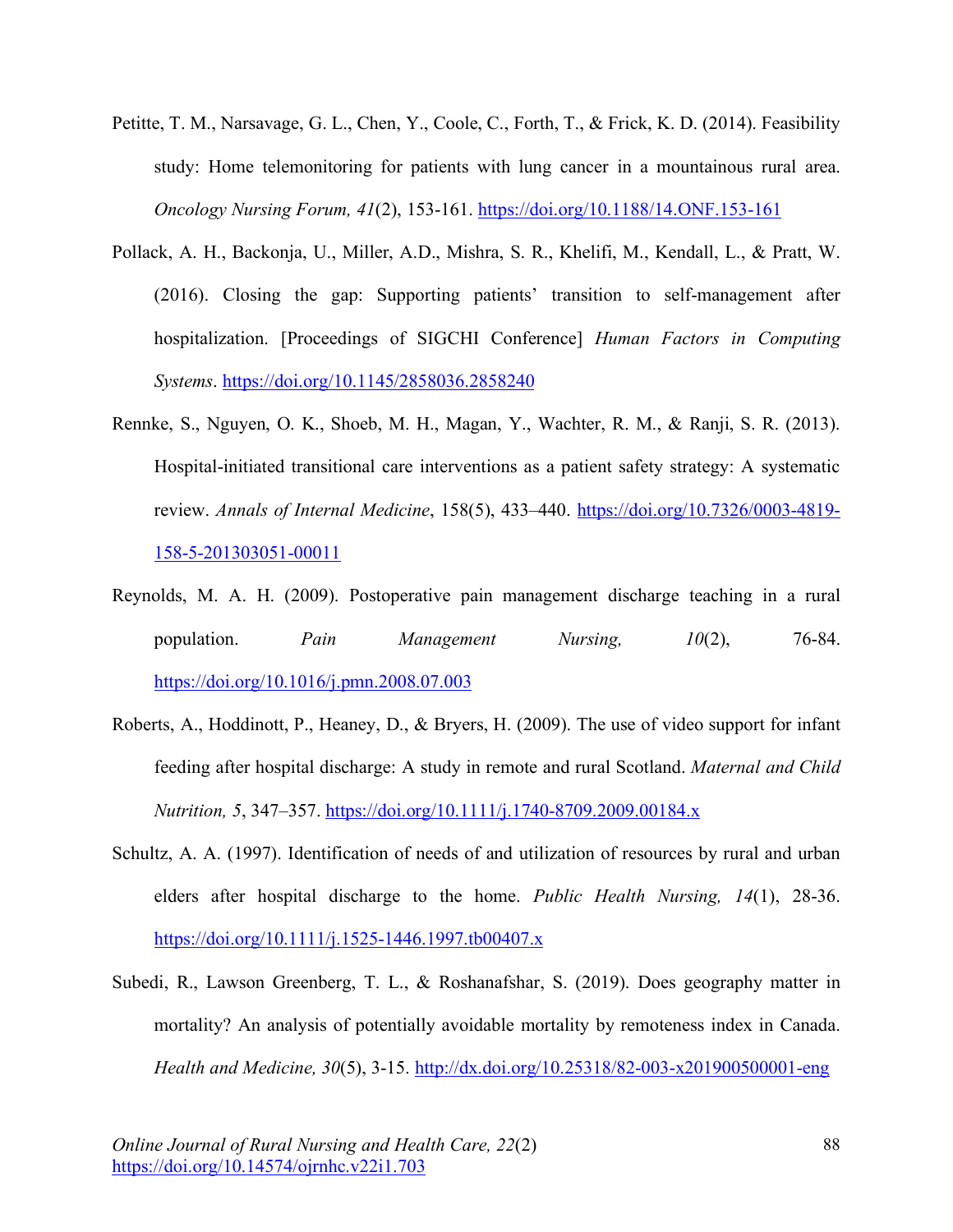- Tricco, A. C., Lillie, E., Zarin, W., O'Brien, K. K., Colquhoun, H., Levac, D., Moher D., Peters, M. D. J., Horsley, T., Weeks, L., Hempel, S., Akl, E. A., Chang, C., McGowan, J., Stewart, L., Hartling, L., Aldcroft, A., Wilson, M. G., Garritty, C., Lewin, S., ... Straus SE. (2018). PRISMA extension for scoping reviews (PRISMA-ScR): Checklist and explanation. *Annals of Internal Medicine, 169*, 467-473. https://www.acpjournals.org/doi/10.7326/M18-0850
- Tsilimingras, D., Schnipper, J., Duke, A., Agens, J., Quintero, S., Bellamy, G., Janisse, J., Helmkamp, L., & Bates, D. W. (2015). Post-discharge adverse events among urban and rural patients of an urban community hospital: A prospective cohort study. *Journal of General Internal Medicine, 30*(8), 1164–1171. https://doi.org/10.1007/s11606-015-3260-3
- Tsilimingras, D., Zhang, L., & Chukmaitov, A. (2019). Postdischarge adverse events among patients who received home health care services. *Home Health Care Management & Practice, 31*(4), 257-262. https://doi.org/10.1177/1084822319856004
- U.S. House of Representatives (2010). *Compilation of Patient Protection and Affordable Care Act*. http://housedocs.house.gov/energycommerce/ppacacon.pdf
- Van Humbeeck, L., Malfait, S., Holvoet, E., Vogelaers, D., De Pauw, M., Van Den Noortgate, N., & Van Biesen, W. (2020). Value discrepancies between nurses and patients: A survey study. *Nursing Ethics, 27*(4), 1044-1055. https://doi.org/10.1177/0969733020906595
- Van Mossel, C., Leitz, L., Scott, S., Daudt, H., Dennis, D., Watson, H., Alford, M., Mitchell, A., Payeur, N., Cosby, C., Levi-Milne, R., & Purkis, M. E. (2012). Information needs across the colorectal cancer care continuum: Scoping the literature. *European Journal of Cancer Care, 21*, 296-320. https://doi.org/10.1111/j.1365-2354.2012.01340.x
- van Walraven, C., Dhalla, I. A., Bell, C., Etchells, E., Stiell, I. G., Zarnke, K., Austin, P. C., & Forster, A. J. (2010). Derivation and validation of an index to predict early death or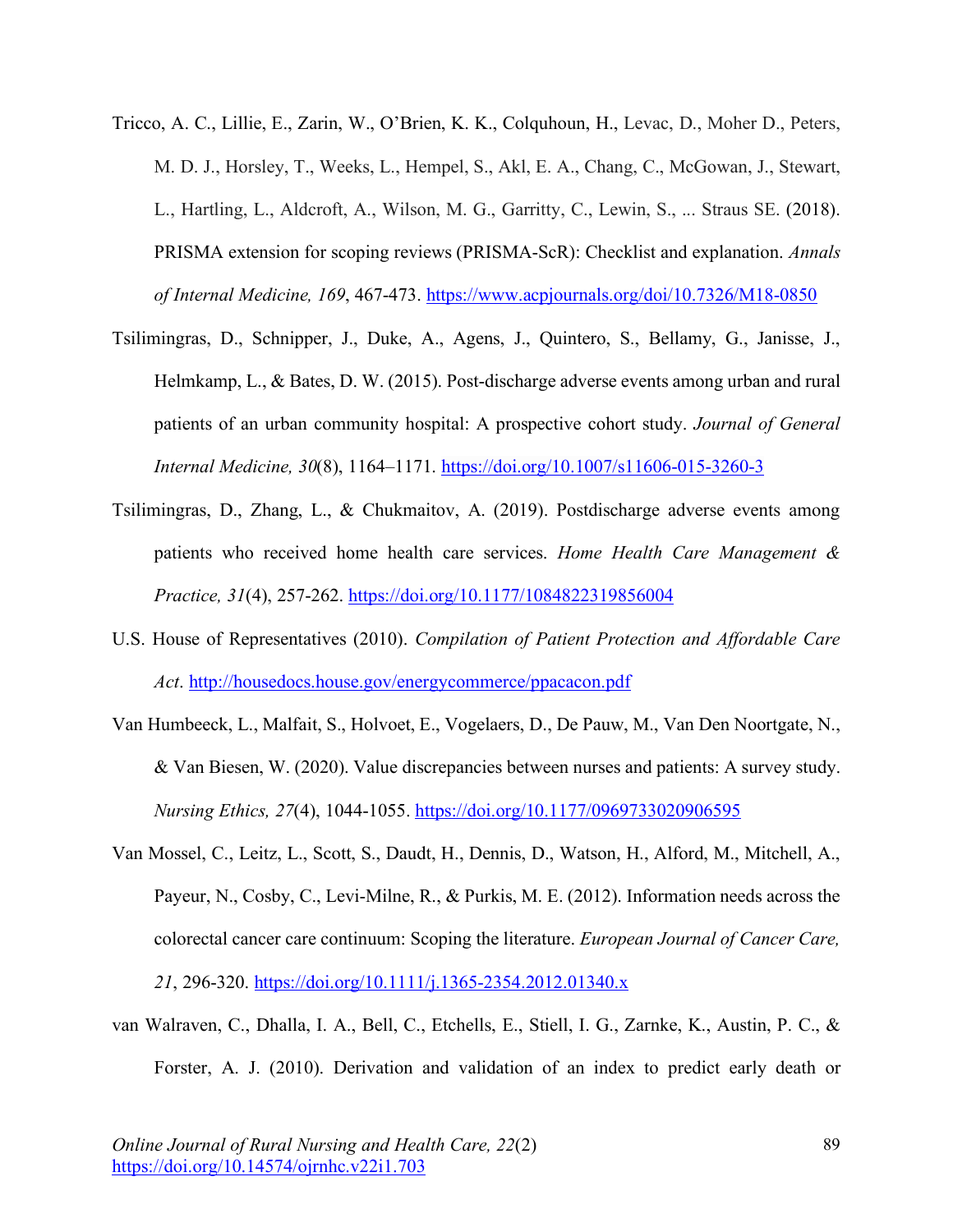unplanned readmission after discharge from hospital to the community. *Canadian Medical Association Journal*, 182(6), 551-557. https://doi.org/10.1503/cmaj.091117

- Wan, T. T. H., Ortiz, J., Du, A., & Golden, A. G. (2017). Contextual, organizational and ecological effects on the variations in hospital readmissions of rural Medicare beneficiaries in eight southeastern states. *Health Care Management Science, 20*, 94–104. https://doi.org/10.1007/s10729-015-9339-x
- \*Wang, C. D., Rajaratnam, T., Stall, B., Hawa, R., & Sockalingam, S. (2019). Exploring the effects of telemedicine on bariatric surgery follow-up: A matched case control study. *Obesity Surgery, 29*, 2704–2706. https://doi.org/10.1007/s11695-019-03930-4
- Wilson, R. C., Rourke, J., Oandasan, I. F., & Bosco, C. (2020). Progress made on access to rural healthcare in Canada. *Canadian Journal of Rural Medicine*, 25, 14-19. https://doi.org/10.4103/CJRM.CJRM\_84\_19
- Williams, C., Thorpe, R., Harris, H., Dickinson, C., & Rorison, F. (2006). Going home from hospital: The postdischarge experience of patients and carers in rural and remote Queensland. *Australian Journal of Rural Health, 14*, 9–13. https://doi.org/10.1111/j.1440- 1584.2006.00749.x
- World Health Organization. (2018). *Continuity and coordination of care: A practice brief to support implementation of the WHO Framework on integrated people-centred health services.* https://apps.who.int/iris/bitstream/handle/10665/274628/9789241514033  $eng.pdf?ua=1$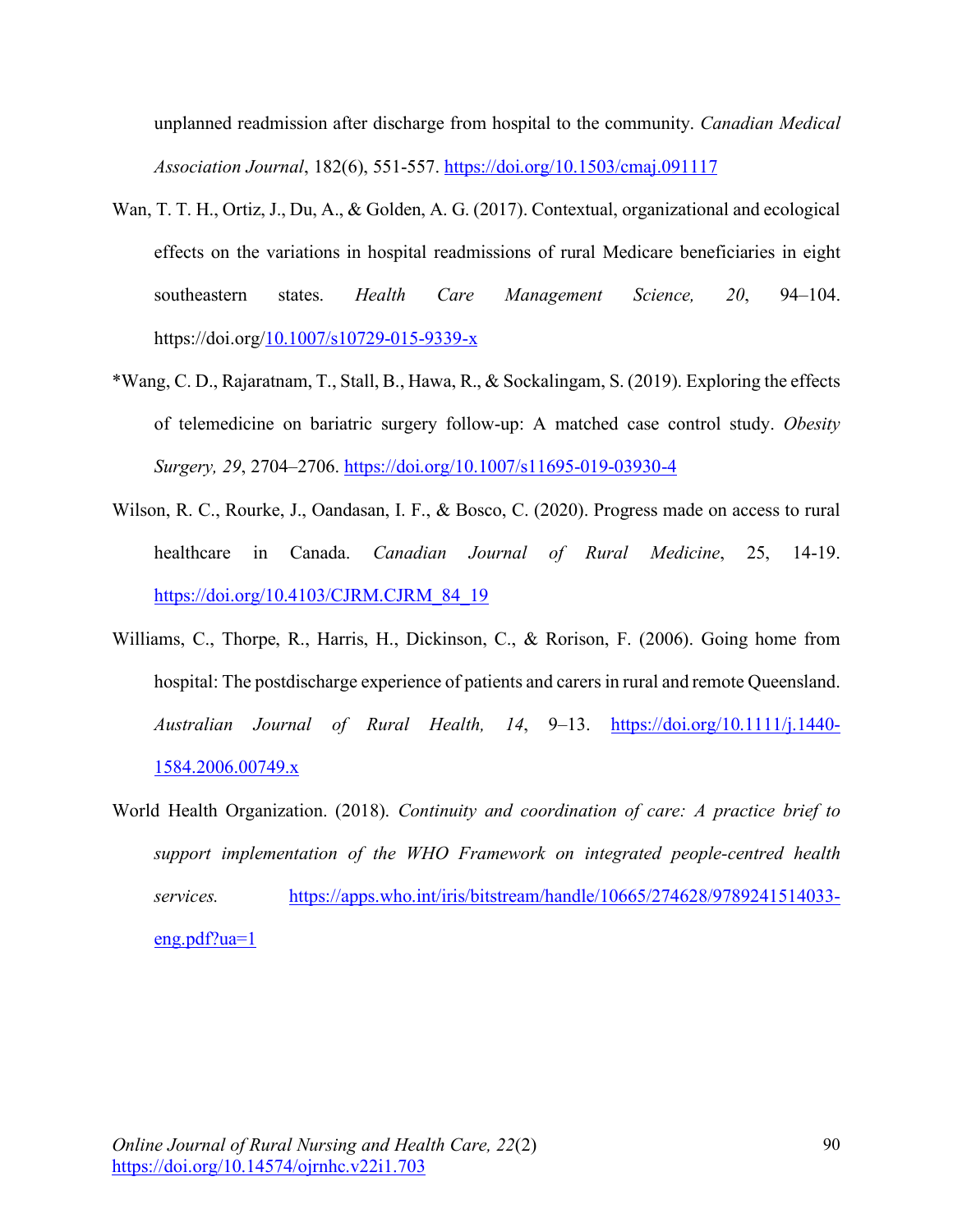| $\#$           | Authors/                                                                                              | <b>Title</b>                                                                                                                                                                                    | <b>Study Design</b>                                                                                                              | Professions,                                                                                               | <b>Key Findings</b>                                                                                                                                                                                                                          |
|----------------|-------------------------------------------------------------------------------------------------------|-------------------------------------------------------------------------------------------------------------------------------------------------------------------------------------------------|----------------------------------------------------------------------------------------------------------------------------------|------------------------------------------------------------------------------------------------------------|----------------------------------------------------------------------------------------------------------------------------------------------------------------------------------------------------------------------------------------------|
|                | Year/                                                                                                 |                                                                                                                                                                                                 |                                                                                                                                  | Participants                                                                                               |                                                                                                                                                                                                                                              |
| $\mathbf{1}$   | <b>Journal/Place</b><br>Askim et al.<br>2004<br>Clinical<br>Rehabilitation,<br>18, 238-248.<br>Norway | Evaluation of an<br>extended stroke<br>unit service with<br>early supported<br>discharge for<br>patients living in<br>a rural<br>community. A<br>randomized<br>controlled trial.                | Randomized<br>controlled<br>trial<br>Early d/c with<br>extended<br>support vs.<br>ordinary care                                  | $PH + CVA M D$<br>researchers 62<br>rural patients<br>acute CVA                                            | At 52 weeks post<br>CVA:<br>NO positive effect<br>on functional<br>outcome but trend<br>toward better<br>quality of life<br>NO significant<br>differences in<br>length of stay                                                               |
| $\overline{2}$ | Baldwin et al.<br>2014<br><b>Clinical Nurse</b><br>Specialist,<br>28(3), 147<br>US, TX                | Developing a<br>rural transitional<br>care community<br>case management<br>program using<br><b>Clinical Nurse</b><br>Specialists                                                                | QI project to<br>prevent<br>readmissions<br>of un $\&$<br>under-insured                                                          | $All = CNS (RN)$<br>$PhD +$<br>2 MSN) with<br>Rx authority<br>39 patients were<br>phoned weekly<br>or more | Multiple timely<br>interventions <i>i.e.</i><br>insulin<br>readjustment, med<br>refills<br>Improved patient<br>satisfaction<br>Decreased hospital<br>and ED 30-day<br>visits, decreased<br>costs                                             |
| 3              | Bar-Zeev et al.<br>2012<br>Midwifery,<br>$28(3)$ , 366-<br>373.<br>Australia                          | From hospital to<br>home: The quality<br>and safety of a<br>postnatal<br>discharge system<br>used for remote<br>dwelling<br>Aboriginal<br>mothers and<br>infants in the top<br>end of Australia | Case study $+$<br>Key<br>informant<br>interviews +<br>observation in<br>regional<br>hospital and<br>two remote<br>health centres | RN/Midwife<br>Researchers<br>Remote<br>dwelling<br>Aboriginal<br>mothers and<br>infants                    | Poor discharge<br>documentation,<br>communication<br>and coordination<br>between hospital<br>and health centre<br>staff. Serious risks<br>to safety for<br>mothers and<br>infants due to<br>adverse effects of<br>poor standards of<br>care. |
| $\overline{4}$ | Bennett et al.<br>2012<br>Rural and<br>Remote Health,                                                 | Missing the<br>handoff: Post-<br>hospitalization<br>follow-up care                                                                                                                              | Quantitative<br>analysis of<br>Medicare data<br>from Chronic                                                                     | $MDs +$<br>Researchers<br>1.4 million<br>Medicare                                                          | Residents of<br>smaller rural areas<br>are less likely to<br>obtain f/u care.                                                                                                                                                                |

# **Supplementary Information: Details of Papers Reviewed**

*Online Journal of Rural Nursing and Health Care, 22*(2) https://doi.org/10.14574/ojrnhc.v22i1.703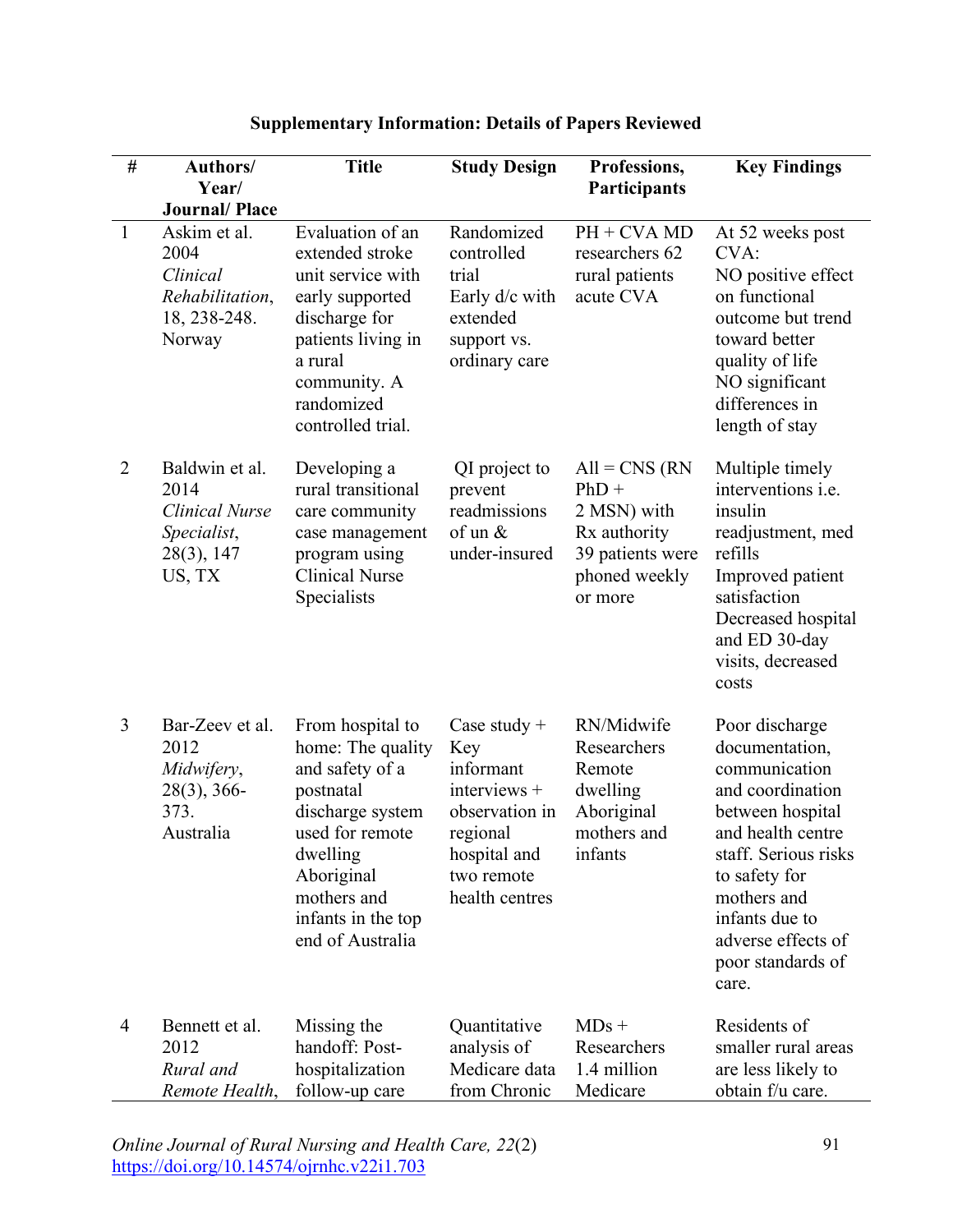| # | Authors/<br>Year/                                                                           | <b>Title</b>                                                                                                                                                                                | <b>Study Design</b>                                                            | Professions,<br>Participants                                                                                | <b>Key Findings</b>                                                                                                                                                                                        |
|---|---------------------------------------------------------------------------------------------|---------------------------------------------------------------------------------------------------------------------------------------------------------------------------------------------|--------------------------------------------------------------------------------|-------------------------------------------------------------------------------------------------------------|------------------------------------------------------------------------------------------------------------------------------------------------------------------------------------------------------------|
|   | <b>Journal/Place</b>                                                                        |                                                                                                                                                                                             |                                                                                |                                                                                                             |                                                                                                                                                                                                            |
|   | 12 Article<br>2097<br>US, SC.                                                               | among rural<br>Medicare<br>beneficiaries with<br>diabetes                                                                                                                                   | Conditions<br>Warehouse<br>(CCW)                                               | beneficiaries<br>with DM<br>Urban/rural<br>differences 30<br>days post<br>discharge of<br>MD follow up      | Personal (i.e. age,<br>race, gender) and<br>illness<br>characteristics<br>more predictive<br>than rurality for<br>MD follow up.                                                                            |
| 5 | Blair et al.<br>2011<br>Rural and<br>Remote Health<br>11, 1532.<br>(Online)<br>UK: Scotland | Home versus<br>hospital-based<br>cardiac<br>rehabilitation: A<br>systematic review                                                                                                          | Systematic<br>review<br>22 articles<br>reviewed                                | $RN +$<br>University<br>Researchers<br>Patients had<br>been d/c'd from<br>hospital and had<br>cardiac rehab | No clinically<br>significant<br>reduction in<br>mortality or CV<br>events, health<br>costs. Some<br>reduced<br>readmissions due<br>to rehab. Home<br>rehab helps rural<br>and patients felt in<br>control  |
| 6 | Cui et al.<br>2019<br>Rural and<br>Remote Health,<br>19(5270).<br>China                     | A nurse-led<br>structured<br>education<br>program<br>improves self-<br>management<br>skills and reduces<br>hospital<br>readmissions in<br>patients with<br>chronic heart<br>failure: An RCT | <b>RCT</b><br>12-month<br>follow up<br>education +<br>self-mgmt<br>scales      | $RN + MDs +$<br>Researchers<br>96 patients $+$<br>some caregivers                                           | Medication<br>adherence, dietary<br>modifications,<br>social support,<br>symptom control<br>better in<br>intervention group.<br>Readmission rate<br>for HF 10.4% vs.<br>27.1%<br>Little rural<br>attention |
| 7 | Dellasega et al.<br>1999<br>Journal of<br>Gerontology,<br>54(10), M514-<br>M520.<br>US, PA  | Postdischarge<br>medication use of<br>elderly cardiac<br>patients from<br>urban and rural<br>locations.                                                                                     | Mixed<br>methods<br>Phone<br>interviews 2,<br>4, 12, 20 post<br>$d/c +$ survey | NP PhD<br><b>MD</b><br>Research team<br>32 patients aged<br>$65+$                                           | Urban subjects<br>with same illness<br>severity prescribed<br>more drugs $+$ had<br>significantly more<br>drug changes,<br>directly predicted<br>hospital                                                  |

*Online Journal of Rural Nursing and Health Care, 22*(2) https://doi.org/10.14574/ojrnhc.v22i1.703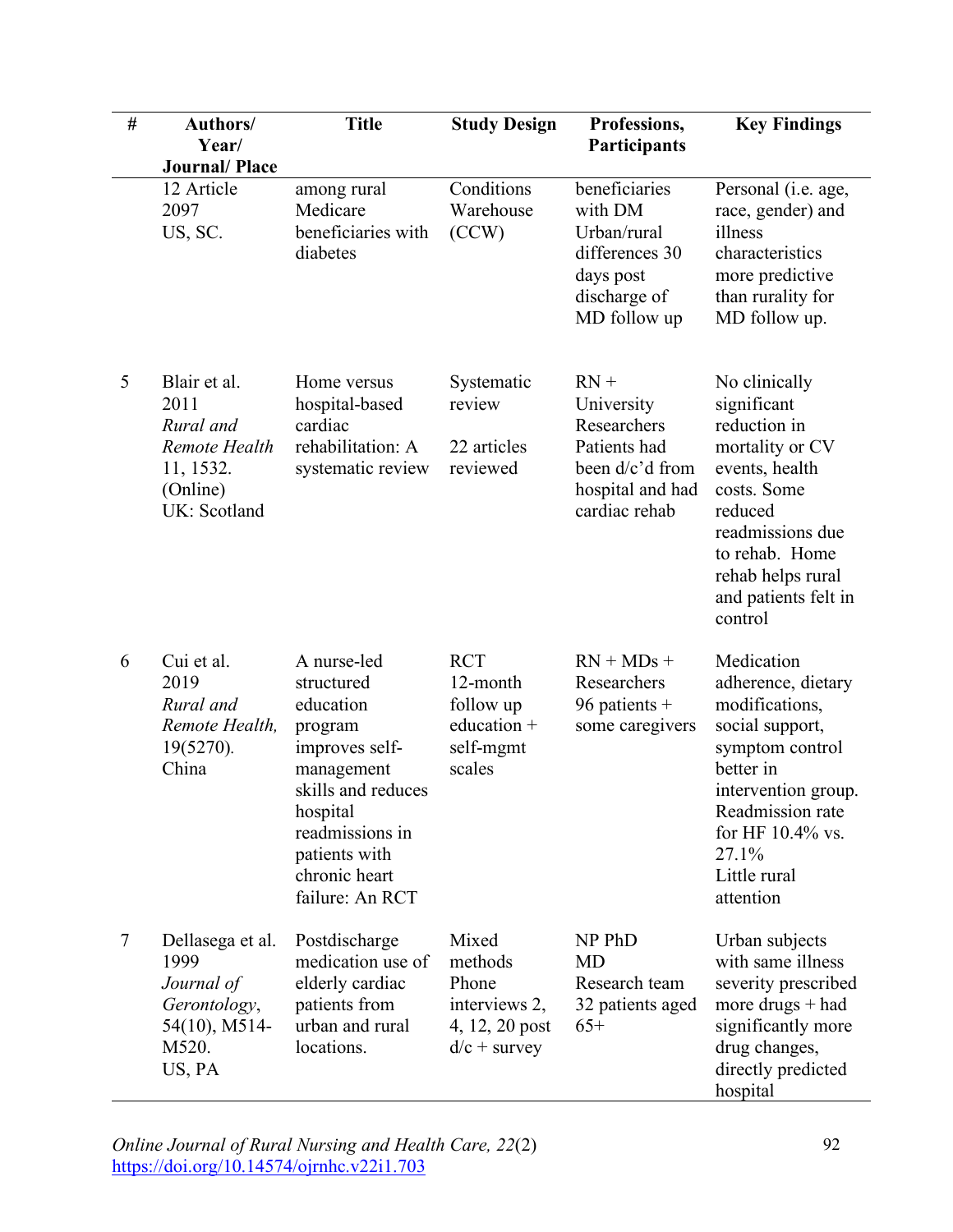| $\#$ | Authors/<br>Year/                                                                                                         | <b>Title</b>                                                                                                                                                                           | <b>Study Design</b>                                                                                                     | Professions,<br>Participants                                                                                                                | <b>Key Findings</b>                                                                                                                                                                                         |
|------|---------------------------------------------------------------------------------------------------------------------------|----------------------------------------------------------------------------------------------------------------------------------------------------------------------------------------|-------------------------------------------------------------------------------------------------------------------------|---------------------------------------------------------------------------------------------------------------------------------------------|-------------------------------------------------------------------------------------------------------------------------------------------------------------------------------------------------------------|
|      | <b>Journal/Place</b>                                                                                                      |                                                                                                                                                                                        |                                                                                                                         |                                                                                                                                             |                                                                                                                                                                                                             |
| 8    | Dellasega and<br>Fisher<br>2001<br>$J \textit{of}$<br>Community<br>Health<br><i>Nursing</i> , 18(4),<br>247-260<br>US, PA | Posthospital<br>home care for<br>frail older adults<br>in rural locations                                                                                                              | Longitudinal<br>Baseline in<br>hospital then<br>phone calls<br>after 48 hrs.,<br>$2, 4+6$ weeks                         | 2 NP PhD<br>70 patients aged<br>$65+57%$ had no<br>caregiver                                                                                | readmission $+ER$<br>visits<br>Non-professional<br>services by unpaid<br>family/friends,<br>home meal<br>delivery,<br>transportation<br>services were used<br>most often, most<br>intense use at 2<br>weeks |
| 9    | Deng et al.<br>2020<br>Clinical<br>Rehabilitation,<br>34(4) 524-532<br>China                                              | Effects of an<br>integrated<br>transitional care<br>program for<br>stroke survivors<br>living in a rural<br>community: An<br><b>RCT</b>                                                | <b>RCT</b>                                                                                                              | Rehab Research<br>team 98 patients<br>home rehab for<br>intervention<br>group, control<br>had secondary<br><b>CVA</b><br>prevention         | Intervention group<br>scored<br>significantly better.<br>No significance in<br>Caregiver Strain<br>Index.<br>Program is feasible<br>Little rural<br>attention                                               |
| 10   | Eassey et al.<br>2017<br>Health<br>Expectations,<br>$20(5)$ , 1114-<br>1120<br>Australia                                  | "I have nine<br>specialists. They<br>need to swap<br>notes!" Australian<br>patients'<br>perspectives of<br>medication-<br>related problems<br>following<br>discharge from<br>hospital. | $506$ surveys =<br>45% (228)<br>rural<br>174 reported<br>medication<br>related<br>problem when<br>transitioning<br>home | Pharmacists                                                                                                                                 | Patient-centred<br>care required for<br>smooth transitions<br>Need more<br>communication +<br>collaboration<br>Conflicting advice                                                                           |
| 11   | Ekdahl et al.<br>2012<br>BMJ Open,<br>$2(6)$ , e002027<br>Sweden                                                          | 'Are decisions<br>about discharge<br>of elderly hospital<br>patients mainly<br>about freeing<br>blocked beds?' A<br>qualitative                                                        | Qualitative<br>observational                                                                                            | Geriatric MD,<br>district RN, $+$<br>senior medical<br>& palliative RN<br>9 Patient + $heps$<br>6 RNs 3 MD<br>interviews,<br>Observation in | Patients often<br>excluded by MDs<br>+ nurses from<br>discharge<br>discussions and<br>very little<br>participation in<br>decision making                                                                    |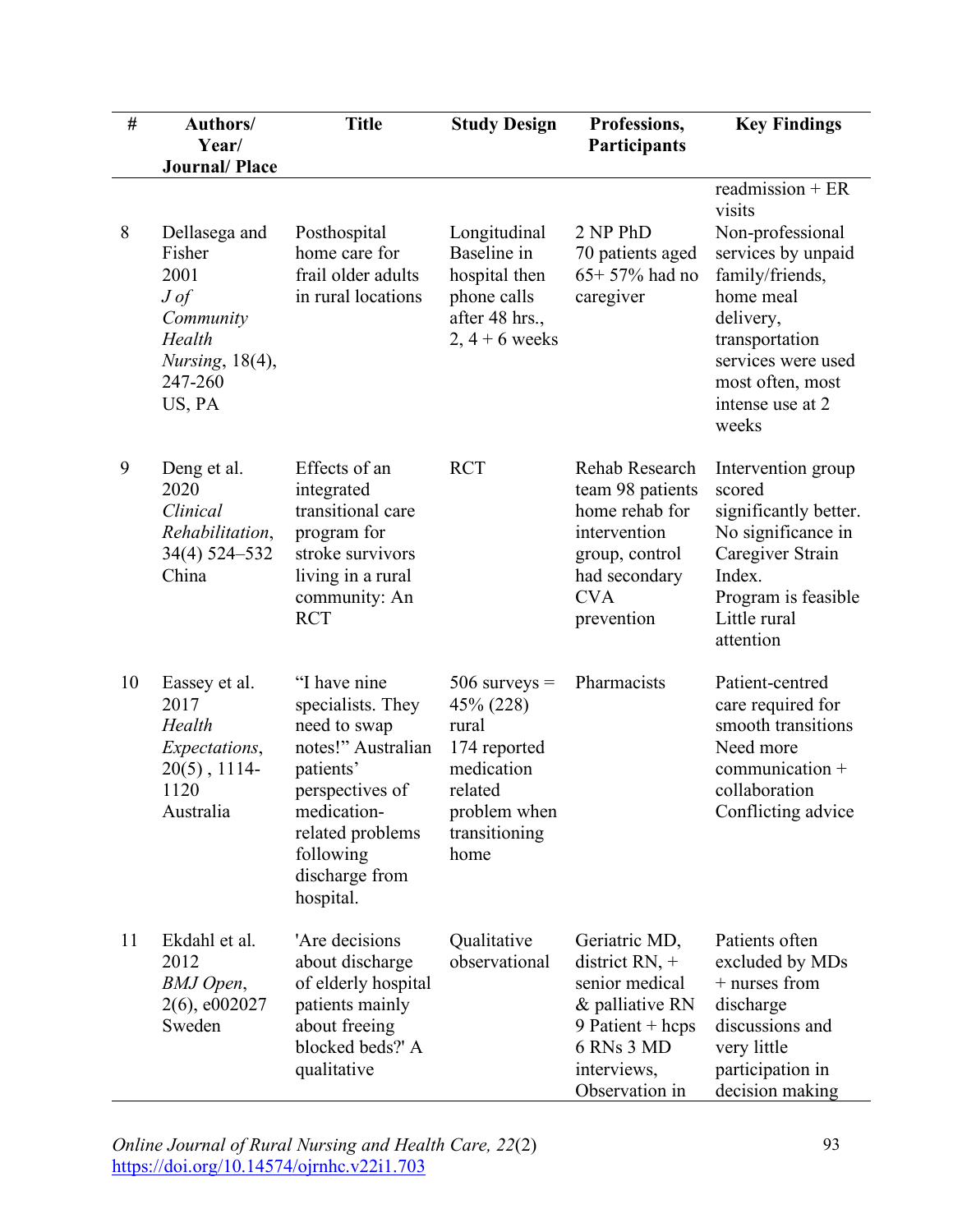| $\#$ | Authors/<br>Year/<br><b>Journal/Place</b>                                                       | <b>Title</b>                                                                                                                                                                                                                 | <b>Study Design</b>                                                                   | Professions,<br>Participants                                                                                                      | <b>Key Findings</b>                                                                                                                                                                                  |
|------|-------------------------------------------------------------------------------------------------|------------------------------------------------------------------------------------------------------------------------------------------------------------------------------------------------------------------------------|---------------------------------------------------------------------------------------|-----------------------------------------------------------------------------------------------------------------------------------|------------------------------------------------------------------------------------------------------------------------------------------------------------------------------------------------------|
|      |                                                                                                 | observational<br>study.                                                                                                                                                                                                      |                                                                                       | 2 general rural<br>$+1$ urban<br>teaching<br>hospitals                                                                            | Preoccupation to<br>free up beds.<br>Patients feel<br>unwelcome in<br>hospital                                                                                                                       |
| 12   | Frohmad et al.,<br>2018<br>Australian<br>Critical Care,<br>31, 93-100<br>Australia              | Structures,<br>processes and<br>outcomes of the<br>Aussie Heart<br>Guide Program:<br>A nurse mentor<br>supported home<br>based cardiac<br>rehabilitation<br>program for rural<br>patients with<br>acute coronary<br>syndrome | Case study                                                                            | All RNs<br>13 patients<br>recovering from<br><b>ACS</b><br>interviewed and<br>7 nurse mentors<br>surveyed                         | Patients thought<br>the program<br>assisted their<br>recovery<br>Therapeutic<br>relationship<br>developed                                                                                            |
| 13   | J. E. Johnson<br>et al.<br>1998<br><b>Public Health</b><br>Nursing,<br>15(4):288-296<br>NV, US  | Rural residents'<br>use of cardiac<br>rehabilitation<br>programs                                                                                                                                                             | Survey of<br>patients from<br>4 hospitals of<br>factors<br>affecting<br>participation | 3 RN PhDs<br>254 patients<br>28% (72)<br>attended any<br>CR and only<br>$17\%$ (43)<br>completed the<br>full $36$ (3xwk. x<br>12) | Degree of rurality<br>not significant<br>influence on use<br>but economic<br>adequacy was.<br>Hazardous roads,<br>bad weather, lack<br>of public<br>transportation<br>complicated CR<br>utilization. |
| 14   | H. Johnson et<br>al.<br>2013<br>Physiotherapy<br>Canada, 65(3),<br>266-275<br>Ontario<br>Canada | Hip fracture care<br>in rural SW<br>Ontario: An<br>ethnographic<br>study of patient<br>transitions and<br>patient handoffs                                                                                                   | Rehab<br>Network: PT,<br>$OT, +$<br>researchers                                       | 11 patients (3)<br>went home for<br>rehab), 8 family<br>caregivers, 24<br>$heps +$<br>documents                                   | Information gaps<br>and poorly timed.<br>Unidirectional info<br>$flow - lack$<br>feedback if papers<br>reached intended<br>person<br>Information needs<br>to be structured +<br>timely               |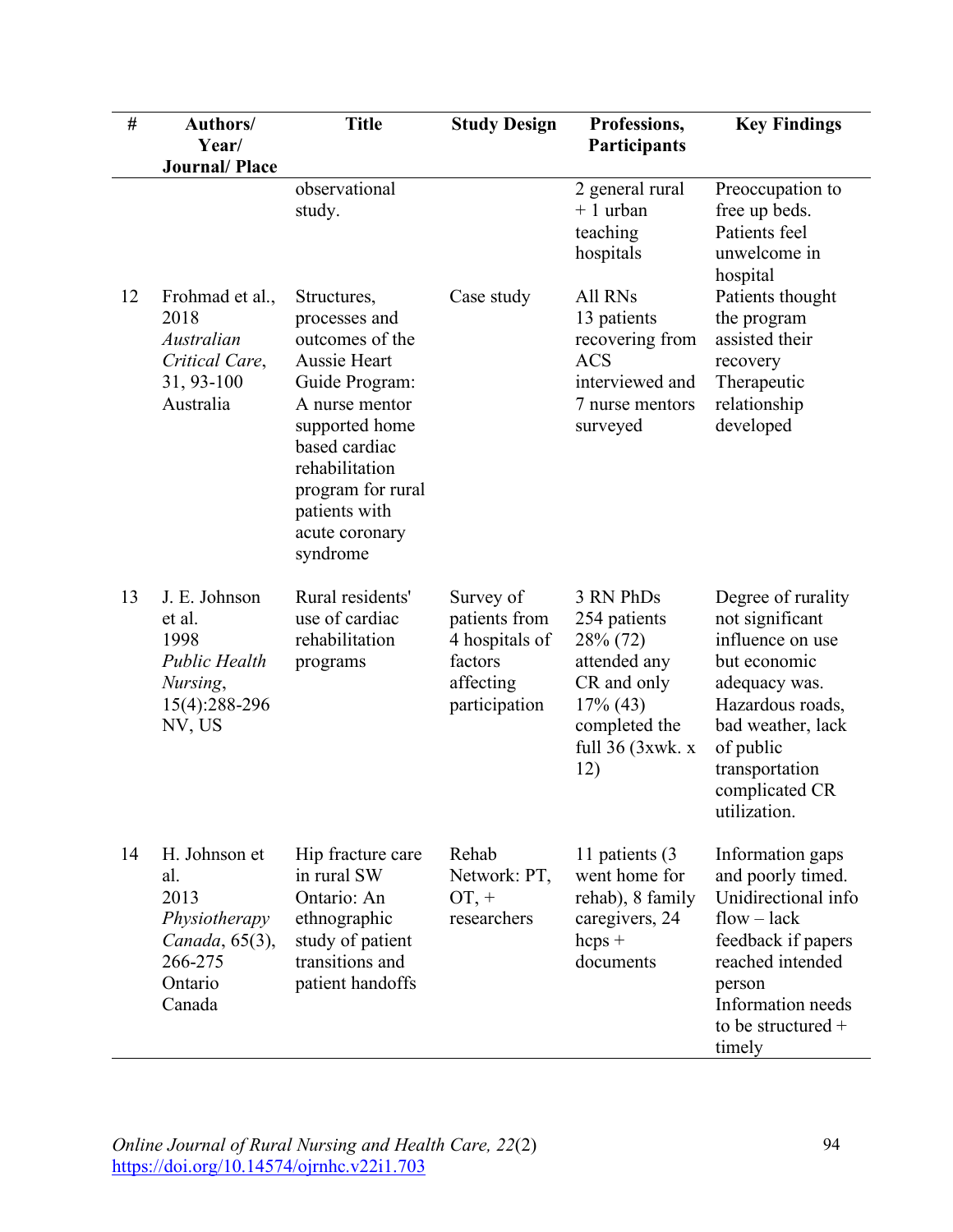| $\#$ | Authors/<br>Year/                                                                                      | <b>Title</b>                                                                                                                                            | <b>Study Design</b>                                     | Professions,<br>Participants                                                                                                                                                                       | <b>Key Findings</b>                                                                                                                                                                                                                                                        |
|------|--------------------------------------------------------------------------------------------------------|---------------------------------------------------------------------------------------------------------------------------------------------------------|---------------------------------------------------------|----------------------------------------------------------------------------------------------------------------------------------------------------------------------------------------------------|----------------------------------------------------------------------------------------------------------------------------------------------------------------------------------------------------------------------------------------------------------------------------|
|      | <b>Journal/Place</b>                                                                                   |                                                                                                                                                         |                                                         |                                                                                                                                                                                                    | Important: PT to<br>PT, other hcps,<br>family                                                                                                                                                                                                                              |
| 15   | Kind et al.<br>2012<br>Health Affairs,<br>$31(12), 2659$ -<br>2668<br>US, WI                           | Low-cost<br>transitional care<br>with nurse<br>managers making<br>mostly phone<br>contact with<br>patients cut<br>rehospitalization<br>at a VA hospital | Quality<br>improvement<br>project<br>Weekly calls<br>x4 | MD Public<br>Health, RN on<br>$in +$ outpatient<br>team Nurse case<br>manager met<br>708 veterans $+$<br>caregiver prior<br>to d/c, phoned<br>within 72 hours,<br>did medication<br>reconciliation | C-TraC protocol<br>development to<br>improve care<br>transitions<br>47% had med<br>discrepancy<br>despite pre d/c med<br>rec, was corrected<br>at $1st$ phone call.<br>Lower rates of 30-<br>day<br>rehospitalization.<br>Net cost avoidance<br>$=$ \$1,225 per<br>veteran |
| 16   | Kitzman et al.<br>2017<br>Journal of<br>Community<br>Health, 42,<br>565-572.<br>US, KY                 | Care coordination<br>for community<br>transitions for<br>individuals post-<br>stroke returning<br>to low-resource<br>rural communities                  | Program<br>assessment                                   | Researchers<br>from Rehab +<br>Rural Health<br>30 patients<br>(17 females<br>13 males)<br>$70\%$ had $\geq 5$<br>comorbidit<br>ies Began<br>monthly<br>support<br>group                            | Specially trained<br>Community Health<br>worker to support<br>transitions<br>contacted<br>participant first<br>time in home then<br>by phone 1x/week<br>first 3 months then<br>every other week<br>for 6 months.<br>Mostly education                                       |
| 17   | Löf et al.<br>2006<br>Scandinavian<br>Journal of<br>Caring<br>Sciences;<br>$20(3)$ , 323-330<br>Sweden | Factors that<br>influence first-<br>time mothers'<br>choice and<br>experience of<br>early discharge                                                     | Qualitative<br>interviews                               | <b>RN</b> Midwives<br>9 first time<br>mothers Rural<br>and urban                                                                                                                                   | Early discharge<br>team provided<br>positive experience<br>– mothers<br>confident and<br>secure<br>Mothers well<br>informed about<br>how to get support                                                                                                                    |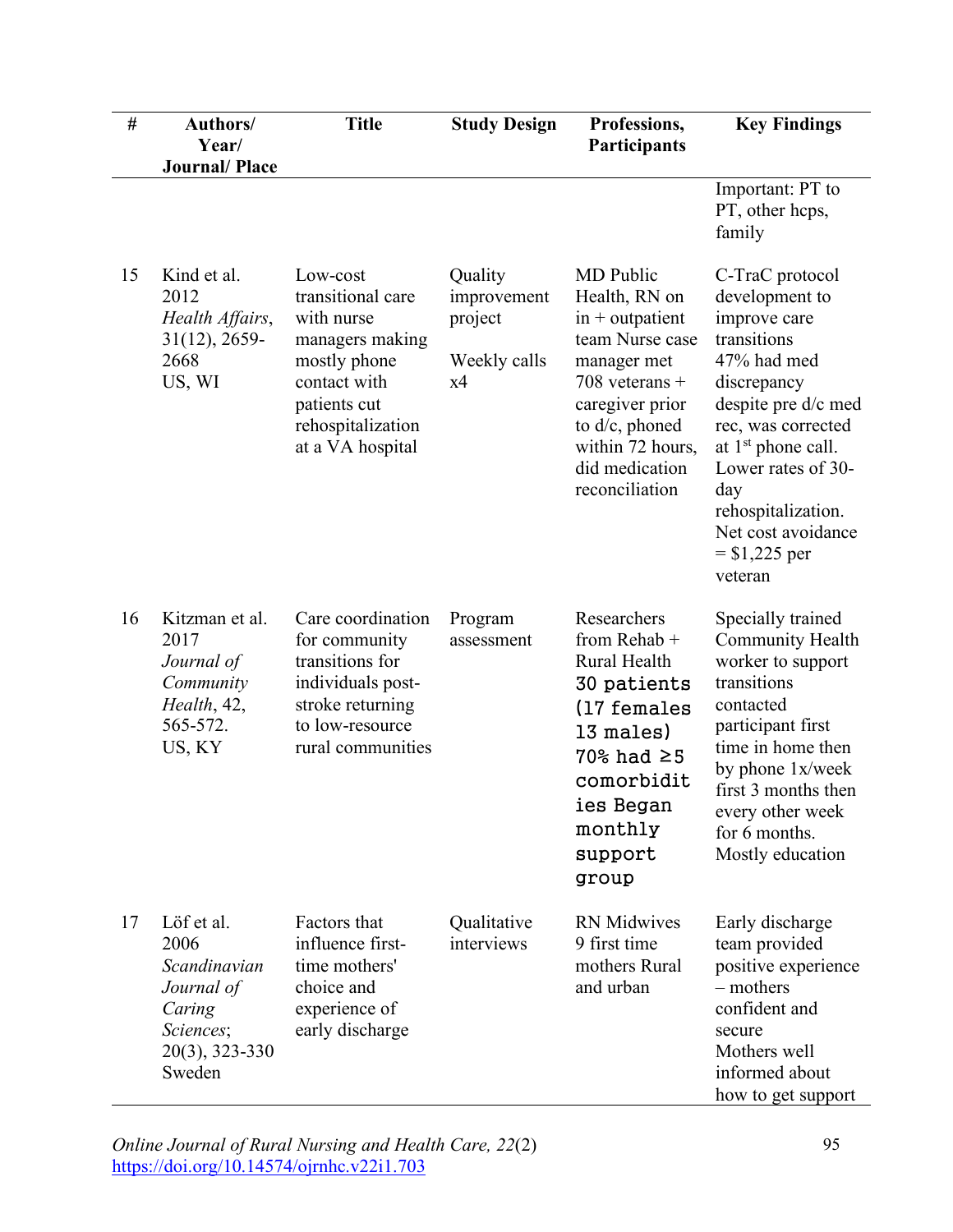| $\#$ | Authors/<br>Year/                                                                                           | <b>Title</b>                                                                                                                                                     | <b>Study Design</b>                                                                                                      | Professions,<br>Participants                                                                                                       | <b>Key Findings</b>                                                                                                                                                                                                                                                                                         |
|------|-------------------------------------------------------------------------------------------------------------|------------------------------------------------------------------------------------------------------------------------------------------------------------------|--------------------------------------------------------------------------------------------------------------------------|------------------------------------------------------------------------------------------------------------------------------------|-------------------------------------------------------------------------------------------------------------------------------------------------------------------------------------------------------------------------------------------------------------------------------------------------------------|
|      | <b>Journal/Place</b>                                                                                        |                                                                                                                                                                  |                                                                                                                          |                                                                                                                                    |                                                                                                                                                                                                                                                                                                             |
| 18   | Morrison et al.<br>2016<br>Journal of<br><b>Nursing</b><br>Scholarship,<br>$48(3)$ , 322-<br>329.<br>US, VT | Reducing<br>preventable<br>hospitalizations<br>with two models<br>of transitional<br>care                                                                        | Retrospective<br>cohort<br>comparison<br>pre- and post-<br>intervention                                                  | CNS, DNP, RN<br>PhD 98 patients<br>from CNS<br>41 patients from<br><b>MDs</b><br>Average 81<br>years<br>63% female                 | Both programs<br>have value, but<br>CNS program<br>patients had<br>significantly fewer<br>$ED$ visits $+$<br>hospitalizations 4<br>months after<br>intervention.                                                                                                                                            |
| 19   | Muus et al.<br>2010<br>Rural and<br>Remote Health,<br>$10(1447)$ .<br>No place<br>noted.                    | Effect of post-<br>discharge follow-<br>up care on<br>readmissions<br>among US<br>veterans with<br>congestive heart<br>failure: A rural-<br>urban<br>comparison. | Analysis of<br>administrative<br>data from<br>Veterans<br>Affairs                                                        | Rural Health<br>Researchers<br>36,566<br>hospitalizations<br>$1/3$ rural<br>98% male                                               | $^{\sim}$ 17% had<br>potentially<br>preventable<br>readmission; were<br>older, disabled,<br>had longer initial<br>hospital stays due<br>to illness severity.<br>Post d/c MD or<br>cardiologist visit<br>within 30 days<br>$\downarrow$ r/a for urban &<br>rural. No 个 CHF<br>readmission risk<br>for rural. |
| 20   | Pesut et al.<br>2013<br>The Journal of<br>Rural Health,<br>$29,88 - 96$<br>Canada                           | Understanding<br>the landscape:<br>Promoting health<br>for rural<br>individuals after<br>tertiary level<br>cardiac<br>revascularization                          | Pilot mixed<br>methods study<br>with phone<br>survey and<br>interviews<br>Rurality = $2$<br>hours by car<br>pop < 10,000 | 1 All are PhD<br><b>RNs</b><br>24 rural patients<br>$(25\% \text{ of total})$<br>Age 36-95<br>average 65<br>12 were<br>interviewed | No significant<br>difference in CR<br>participation.<br>Unmet needs $=$<br>transportation $\&$<br>lifestyle changes.<br>Rural patients had<br>few complications.<br>Good info flow -<br>printed $+ f/u$ phone<br>calls.                                                                                     |
| 21   | Petitte et al.<br>2014                                                                                      | Feasibility tudy:<br>Home<br>telemonitoring for                                                                                                                  | Feasibility<br>study using<br>exploratory,                                                                               | $RNs + some$<br>PhDs                                                                                                               | No statistical<br>differences                                                                                                                                                                                                                                                                               |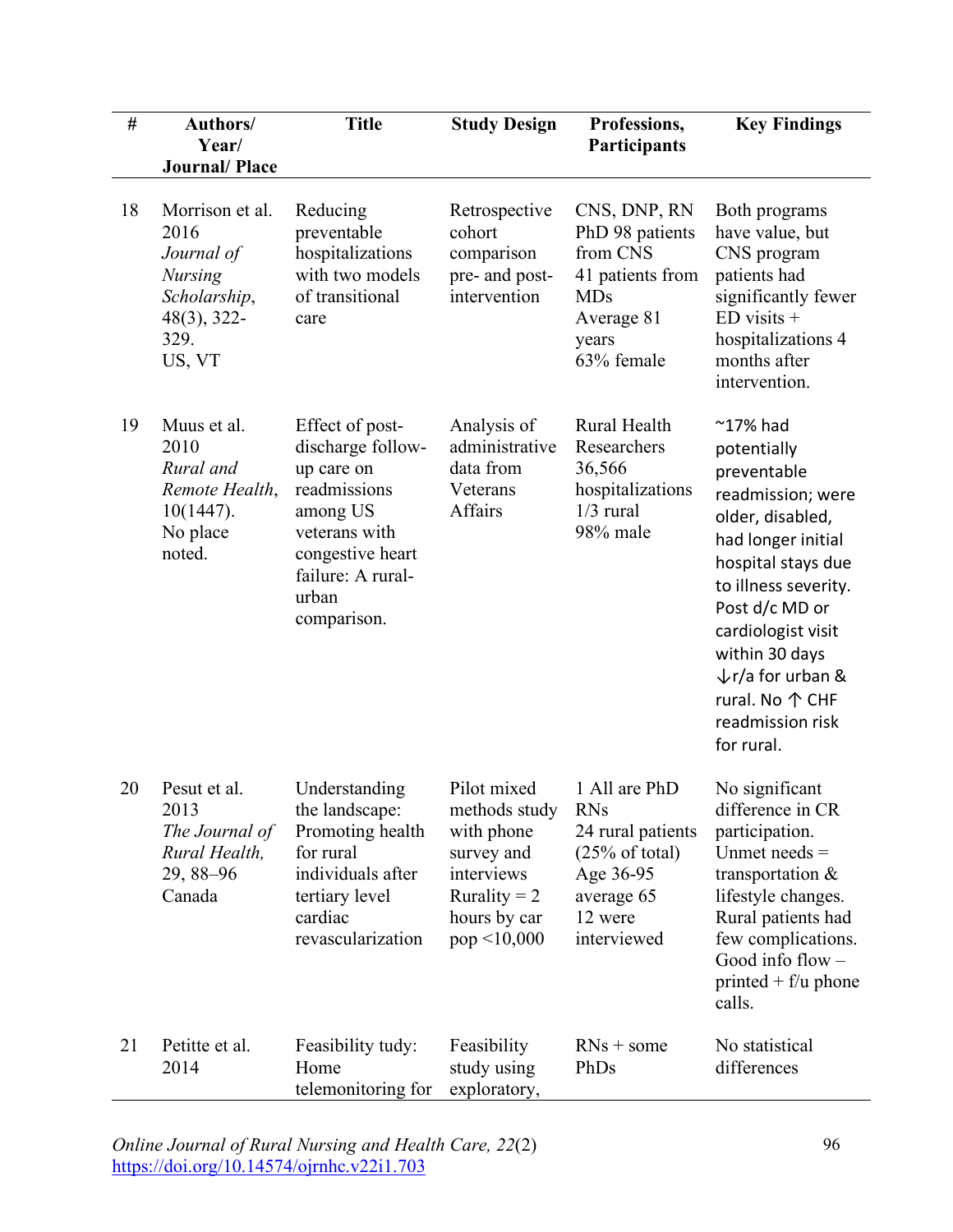| $\#$ | Authors/                                                                                                | <b>Title</b>                                                                                                                                | <b>Study Design</b>                                                                       | Professions,                                                                                                                                                                     | <b>Key Findings</b>                                                                                                                                                                                                     |
|------|---------------------------------------------------------------------------------------------------------|---------------------------------------------------------------------------------------------------------------------------------------------|-------------------------------------------------------------------------------------------|----------------------------------------------------------------------------------------------------------------------------------------------------------------------------------|-------------------------------------------------------------------------------------------------------------------------------------------------------------------------------------------------------------------------|
|      | Year/                                                                                                   |                                                                                                                                             |                                                                                           | Participants                                                                                                                                                                     |                                                                                                                                                                                                                         |
|      | <b>Journal/Place</b>                                                                                    |                                                                                                                                             |                                                                                           |                                                                                                                                                                                  |                                                                                                                                                                                                                         |
|      | <b>Oncology</b><br><b>Nursing</b><br>Forum, $41(2)$ ,                                                   | patients with lung<br>cancer in a<br>mountainous rural                                                                                      | descriptive,<br>and<br>observational                                                      | 10 patients<br>lived within 75<br>miles of                                                                                                                                       | $Challenges =$<br>environment,<br>culture,                                                                                                                                                                              |
|      | 153-161<br><b>US</b>                                                                                    | area                                                                                                                                        | methods                                                                                   | hospital. 5 had<br>usual care 5 had<br>telemonitors 14<br>$days + daily$<br>nurse phone call                                                                                     | technology,<br>enrolment,<br>retention<br>One home visit to<br>check patient and<br>pick up monitors                                                                                                                    |
| 22   | Reynolds<br>2009<br>Pain<br>Management<br><i>Nursing</i> , $10(2)$ ,<br>76-84<br>US, $WA + ID$          | Postoperative<br>pain management<br>discharge<br>teaching in a rural<br>population                                                          | <b>RCT</b>                                                                                | RN PhD<br>87 patients 10-<br>minute<br>intervention and<br>59 control from<br>two rural<br>hospitals $=$ pop<br>$<$ 50,000                                                       | Intervention = $pre-$<br>d/c education for<br>self-pain<br>management.<br>No statistical<br>difference but<br>intervention group<br>had lower pain<br>scores and less<br>interference with<br>activities due to<br>pain |
| 23   | Roberts et al.<br>2009<br>Maternal and<br>Child<br>Nutrition, 5,<br>$347 - 357$ .<br><b>UK</b> Scotland | The use of video<br>support for infant<br>feeding after<br>hospital<br>discharge: A<br>study in remote<br>and rural Scotland                | Concurrent<br>mixed<br>methods                                                            | Midwives and<br><b>Nursery Nurses</b><br>Centre for Rural<br>Health<br>$20$ interviews +<br>91 surveys<br>(22.6%) from<br>regional<br>maternity $+3$<br>rural midwifery<br>units | Varied use of<br>$video - some$<br>enthusiasm but<br>most preferred<br>face-to-face.<br>Worry= continuity<br>of care if video<br>replaces current<br>phone $&$ in-person.<br>Midwives were<br>preferred over GPs        |
| 24   | Schultz<br>1997<br><b>Public Health</b><br><i>Nursing</i> , $14(1)$ ,<br>28-36<br>US, ME                | Identification of<br>needs of and<br>utilization of<br>resources by rural<br>and urban elders<br>after hospital<br>discharge to the<br>home | Descriptive<br>comparative<br>quantitative at<br>3 days and 3<br>weeks after<br>discharge | <b>RN PhD Nurse</b><br>Researcher<br>41 rural (19)<br>female) = $\leq 6$<br>people/sq. mile<br>$+40$ urban; $\frac{3}{4}$<br>had medical Dx                                      | Use of community<br>$s$ ervices + family<br>assistance similar.<br>More paid help in<br>rural $-$ less costly?<br>Rural had<br>significantly more<br>skilled care needs,                                                |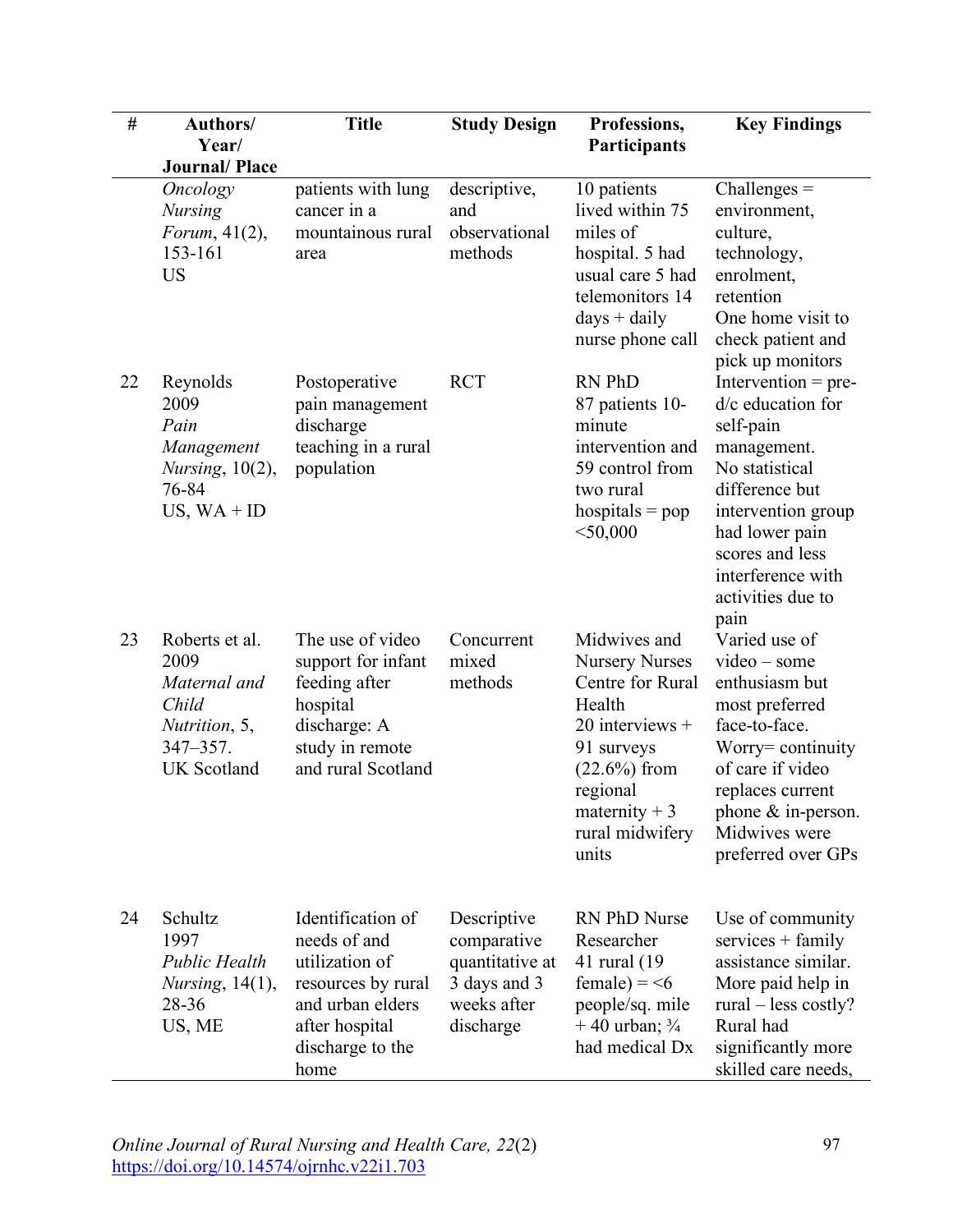| $\#$ | Authors/                                                                                                                                   | <b>Title</b>                                                                                                         | <b>Study Design</b>                                                                | Professions,                                                                                                                                                          | <b>Key Findings</b>                                                                                                                                                                                                |
|------|--------------------------------------------------------------------------------------------------------------------------------------------|----------------------------------------------------------------------------------------------------------------------|------------------------------------------------------------------------------------|-----------------------------------------------------------------------------------------------------------------------------------------------------------------------|--------------------------------------------------------------------------------------------------------------------------------------------------------------------------------------------------------------------|
|      | Year/<br><b>Journal/Place</b>                                                                                                              |                                                                                                                      |                                                                                    | Participants                                                                                                                                                          |                                                                                                                                                                                                                    |
|      |                                                                                                                                            |                                                                                                                      |                                                                                    |                                                                                                                                                                       | complexity, and<br>unmet needs.<br>Urban had sig<br>longer LoS                                                                                                                                                     |
| 25   | Tsilimingras<br>Schnipper, et<br>al.<br>2015<br>Journal of<br>General<br><i>Internal</i><br>Medicine,<br>$30(8)$ , 1164–<br>71.<br>US, Fl. | Post-discharge<br>adverse events<br>among urban and<br>rural Patients of<br>an urban<br>community<br>hospital        | Prospective<br>cohort study                                                        | MD MPH, DNP<br><b>MS</b><br>344 rural $+ 340$<br>urban<br>$Rural = zip$<br>code with<br>density $\leq$<br>100/sq. mile<br>Nurse phone<br>interviews +<br>chart review | AEs similar in both<br>groups = $28\%$ of<br>which 2/3 were<br>preventable<br>Different<br>rural/urban risk<br>factors require<br>different<br>interventions to<br>improve patient<br>safety during<br>transitions |
| 26   | Tsilimingras,<br>Zhang, and<br>Chukmaitov<br>2019<br>Home Health<br>Care<br>Management<br>& Practice,<br>$31(4)$ , 257-262<br>US, FL       | Post-discharge<br>adverse events<br>among patients<br>who received<br>home health care<br>services                   | Prospective<br>cohort study<br>Interviews<br>and extensive<br>chart review         | MD, MPH,<br>PhD, MD PhD<br>39 rural 46<br>urban patients<br>phoned by<br>research nurses<br>3-4 weeks after<br>discharge                                              | 42.4% rural<br>patients had $AE =$<br>high due to<br>extensive<br>document review<br>47% preventable<br>$Factors = live$<br>alone, DM,<br>pneumonia,<br>infection                                                  |
| 27   | Wang et al.<br>2019<br><i>Obesity</i><br>Surgery, 29,<br>2704-2706.<br><b>TWH Toronto</b><br>Canada                                        | Exploring the<br>effects of<br>telemedicine on<br>bariatric surgery<br>follow-up: a<br>matched case<br>control study | Matched case<br>control<br>Contingent on<br>access to<br>appropriate<br>technology | Bariatric<br>Surgery +<br><b>CAMH</b><br><b>Rurality Index</b><br>for Ontario<br>192 patients 96<br>telemedicine +<br>96 non                                          | Up to 5 years $f/u$<br>$post-op = mean of$<br>2.59<br>No sig difference<br>in appointment<br>attendance<br>between tele (93%)<br>$&$ non-tele (89%)<br>or lost to $f/u$ 20%<br>vs 14%                              |
| 28   | Williams et al.<br>2006<br>Australian<br>Journal of                                                                                        | Going home from<br>hospital: The post<br>discharge<br>experience of<br>patients and                                  | 19 patients $+$<br>carers. Pre<br>and post<br>discharge<br>surveys, 12             | $SW +$<br>Academics                                                                                                                                                   | No post discharge<br>plans even for<br>patient with new<br>colostomy.                                                                                                                                              |